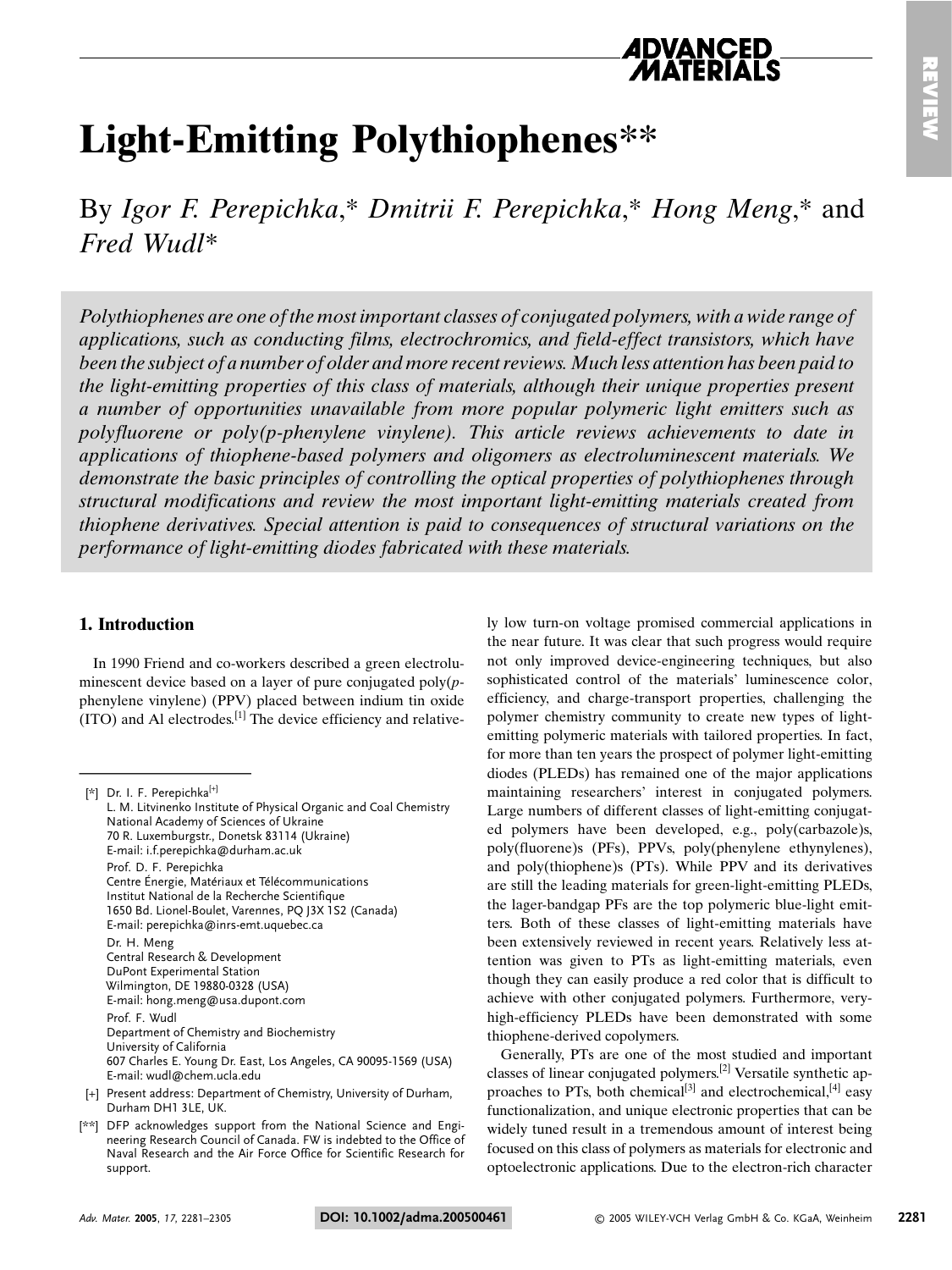



Igor Perepichka received his Diploma in Chemical Engineering in 1981 from Donetsk Polytechnic and his Ph.D. in Organic Chemistry in 1987 from the Institute of Physical Organic and Coal Chemistry of the National Academy of Sciences of Ukraine, where he started his career as an engineer in 1981 and was promoted to senior research scientist in 1989. His main research interests are organic molecular and polymeric materials for electronics and optoelectronics. In 1995–1997 he was a Humboldt Fellow at Würzburg University working in the group of Prof. S. Hünig. In 1999– 2000 he was a visiting scientist in Dr. J. Roncali's group at CNRS in Angers working on polythiophene chemistry, and then in 2001–2002 an invited professor in Angers University working with Prof. J.-M. Nunzi on plastic photovoltaics. Currently he is a Senior Research Associate at Durham University working with Prof. M. R. Bryce on self-organized nanostructures in the frame of the European Science Foundation program.



Dmitrii F. Perepichka is currently an assistant professor at INRS-Énergie, Matériaux et Télécommunications (Canada), working in the area of molecular electronics and nanostructured conjugated materials. After receiving a Ph.D. in chemistry from Ukraine in 1999, he spent two years as a postdoctoral researcher with Prof. Martin Bryce at University of Durham (UK), working on covalent linkage of strong  $\pi$ -electron acceptors and electron donors. In 2001-2002 he worked in the lab of Prof. Fred Wudl at UCLA, participating in a number of projects, including synthesis of conjugated polymers and functionalization of carbon nanotubes.



Hong Meng is a research chemist at Materials Science & Engineering, Central Research and Development at the E. I. DuPont Company, USA. His research interests are in design and synthesis of conjugated organic materials and their applications in organic electronics, particularly, in organic thin-film transistors and organic light-emitting diodes. He has contributed to the publication of over 30 papers and filed several patents. He received his Ph.D. from the University of California, Los Angeles (UCLA) under the supervision of Professor Fred Wudl in 2002. In 2001, he did an internship at Lucent Technologies, Bell Labs, in the field of organic electronics.



Fred Wudl is the Dean M. Willard Professor of Chemistry and Materials and Director of the Exotic Materials Institute at the University of California, Los Angeles. He was born in Cochabamba, Bolivia in 1941 and moved to the United States in 1958. He received his B.S. (1964) and Ph.D. (1967) degrees in Chemistry at UCLA where his dissertation work was done with Professor Donald J. Cram. After postdoctoral research with R.B. Woodward at Harvard, he joined the faculty of the State University of New York at Buffalo. He moved in 1972 to AT&T Bell Laboratories, to the University of California, Santa Barbara in 1982, and to UCLA in 1997. He is most widely known for his work on organic conductors and superconductors. He discovered the electronic conductivity of the precursor to the first organic metal and superconductor. He is interested in electronically conducting polymers, where he discovered the first transparent organic conductor and the first self-doped polymers. Currently he is exploring the materials applications of fullerenes and the design and synthesis of self-mending polymers.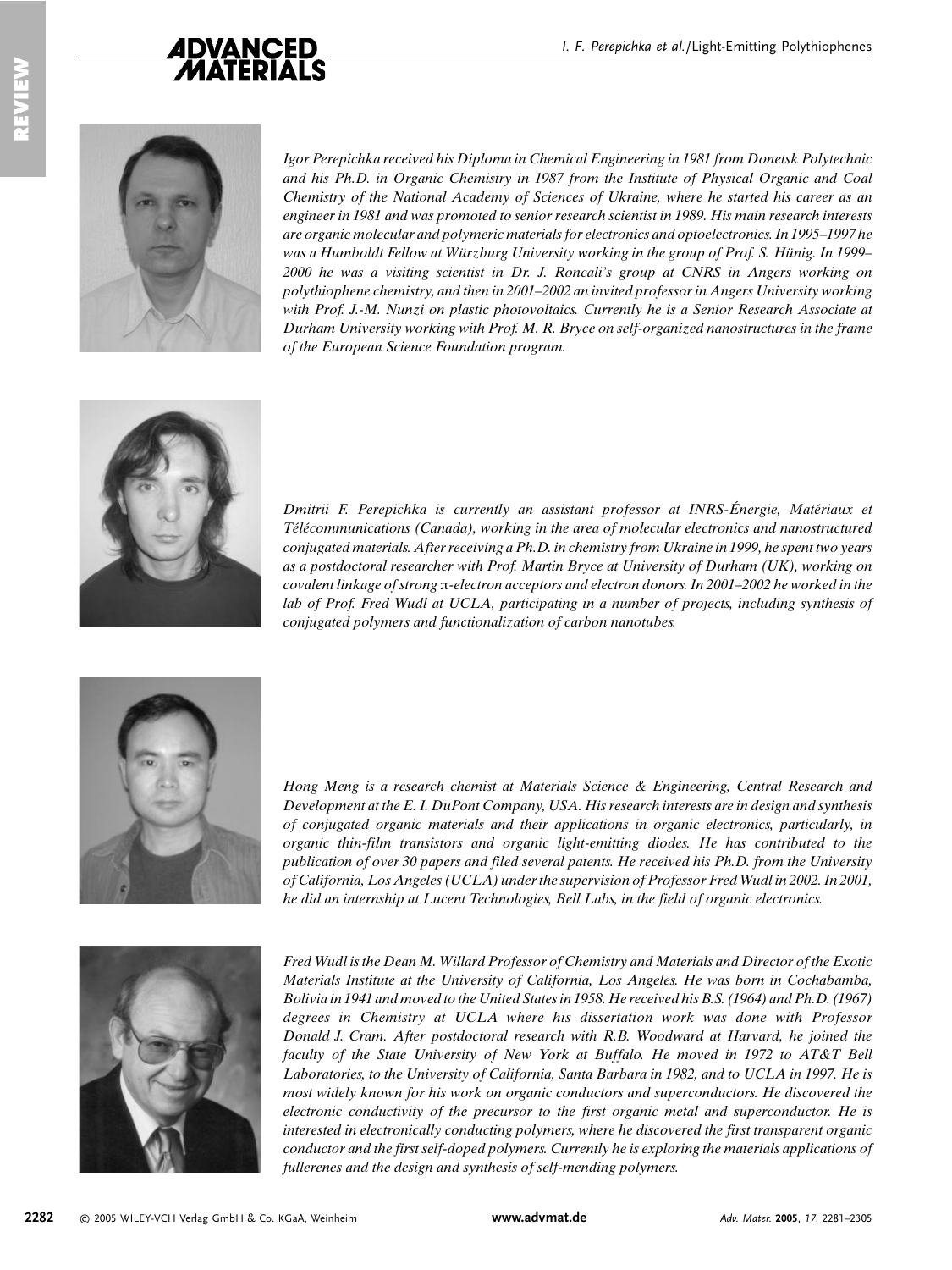

of the thiophene ring, PTs can be easily and reversibly oxidized by chemical or electrochemical means to form p-doped, usually highly conducting materials. The first electronic transition of undoped PT (which strongly depends on the structure) lies between 300 and 500 nm (molar extinction coefficient,  $\varepsilon \sim 10000 \text{ M}^{-1} \text{cm}^{-1}$ .<sup>[5]</sup> Upon doping, it undergoes a dramatic bathochromic shift transforming into the so-called "conducting" band, which tails from the visible to the deep-IR region. In contrast to undoped PTs, which exhibit reasonably strong luminescence in the visible region of the spectrum, the doped PTs are not luminescent, although partially doped PTs have been used in light-emitting electrochemical cells (LECs), and doped poly(3.4-ethylenedioxythiophene) (PEDOT) is routinely used as an electrode for PLEDs (mostly as a second layer on ITOcovered glass).

Usually, PTs emit orange-red light, consistent with their bandgap of ca. 2 eV. Often the luminescence efficiency of PTs in the solid state is relatively low,  $[6,7]$  much lower than that of PPV and PF. A possible explanation is a tendency of strong interchain interactions (especially for low-molecular-weight oligomers). This feature is an advantage of PTs in some electronic applications, such as field-effect transistors.<sup>[8]</sup> However, it becomes one of the most critical drawbacks for applications as emissive materials in LEDs. Whereas in solution the photoluminescence efficiency  $(\Phi_{PL})$  of poly(3-alkylthiophenes) (PATs) is  $\sim$  30–40 %, it drastically drops to 1–4 % and lower in the solid state due to the increased contribution of non-radiative decay via interchain interactions and intersystem crossing caused by the heavy-atom effect of sulfur.<sup>[9]</sup> For the same reason, thiophene-based polymers have stronger spin-orbital coupling than benzene-based polymers, and hence triplet-state processes play a greater role in their photophysics.<sup>[10]</sup>

Another feature of PTs is the phenomenon of thermochromism,  $[11,12]$  which has been shown for PATs in many publications. It is believed that the thermochromism observed in PAT films originates from the thermal movement of the side chains, shifting a predominantly planar structure of chains at low temperatures to a random-coil conformation when the temperature is increased, thus forcing the polymer backbone out of planarity. This leads to a decreased orbital overlap and shorter effective conjugation length,  $^{[13]}$  resulting in a bandgap increase and blue-shifted polymer absorbances (from red to purple or purple-blue).<sup>[11,12]</sup> The process is completely reversible, and on cooling the initial color is restored. Although thermochromism is of theoretical interest for understanding the effect of structural and electronic features of PTs, it is undesirable for LED applications, as it could lead to changes of the emission wavelength and the quantum efficiency (QE) of the device during operation.

In what follows, we will briefly introduce general synthetic approaches to PT (Sect. 2), followed by an in-depth description of different subclasses of lightemitting thiophene-based polymers. Starting with PT homopolymers (Sect. 3), we will introduce the two most basic concepts in tuning the emissive properties in PT materials: reducing the luminescence quenching in the solid state by suppressing the aggregation effect, and tuning the emission color by changing the effective conjugation length. This discussion is continued in Section 4 with a focus on block copolymers. Sections 5,6 present PT copolymers with a variety of conjugated units. We will discuss the effect of electronic structure of the comonomers (donor/acceptor properties and conjugation pattern) on the luminescent and charge-transport properties of the copolymers and demonstrate how the copolymerization approach can result in highly efficient thiophene-containing light-emitting materials.

#### 2. General Synthetic Routes to PTs

Polymerization of thiophenes can be carried out in many different ways, and the most used methods can be generalized into three categories: i) electropolymerization, ii) metal-catalyzed coupling reactions, and iii) chemical oxidative polymerization. Electropolymerization is a widely used method to prepare insoluble films of PTs and represents a simple and efficient way to study optical and electronic properties of PTs,<sup>[4]</sup> although it is rarely used in preparation of electroluminescent materials. In 1980 Yamamoto et al. reported the Ni-catalyzed polycondensation of 2,5-dibromothiophene 1. The latter was allowed to react with Mg in tetrahydrofuran (THF) affording 2-magnesiobromo-5-bromothiophene 2, that in the presence of  $Ni(bipy)Cl<sub>2</sub>$  (bipy: 2,2'-bipyridyl) produced PT 3 (Scheme 1).<sup>[14]</sup> The same vear, Lin and Dudek described another example of the metal-catalyzed route to unsubstituted PT 3, exploiting acetylacetonates of Ni, Pd, Co, or Fe as catalysts.<sup>[15]</sup>

PT synthesized by these methods is low-molecular-weight material due to the fact that even at low molecular weights, the material is insoluble and precipitates from THF; moreover, the elemental analysis indicates the presence of  $1-3\%$ of Mg.<sup>[3]</sup> Later, a Ni(dppp)Cl<sub>2</sub> (dppp: 1,3-bis(diphenylphosphino)propane) catalyst was exploited for polycondensation polymerization of bromo- (or iodo-) Grignard reagents of type  $2$ .<sup>[16]</sup> Another polycondensation approach to PT, also reported by Yamamoto, [17] included heating of 1 with Ni(cod)<sub>2</sub> (cod: 1,5-cyclooctadiene) and triphenylphosphine in N,N-dimethylformamide (DMF) at 60–80 °C. Due to the very high yield (near quantitative), this reaction has been applied in syntheses of a wide range of conjugated polymers.

The FeCl<sub>3</sub>-mediated polymerization of thiophene in chloroform was described twenty years  $ago^{[18]}$  and currently is the most widely exploited oxidative route to 3- or 3,4-substituted PTs (Scheme 2). It produces rather high-molecular-weight



Scheme 1. Synthesis of PT via metal-catalyzed couplings.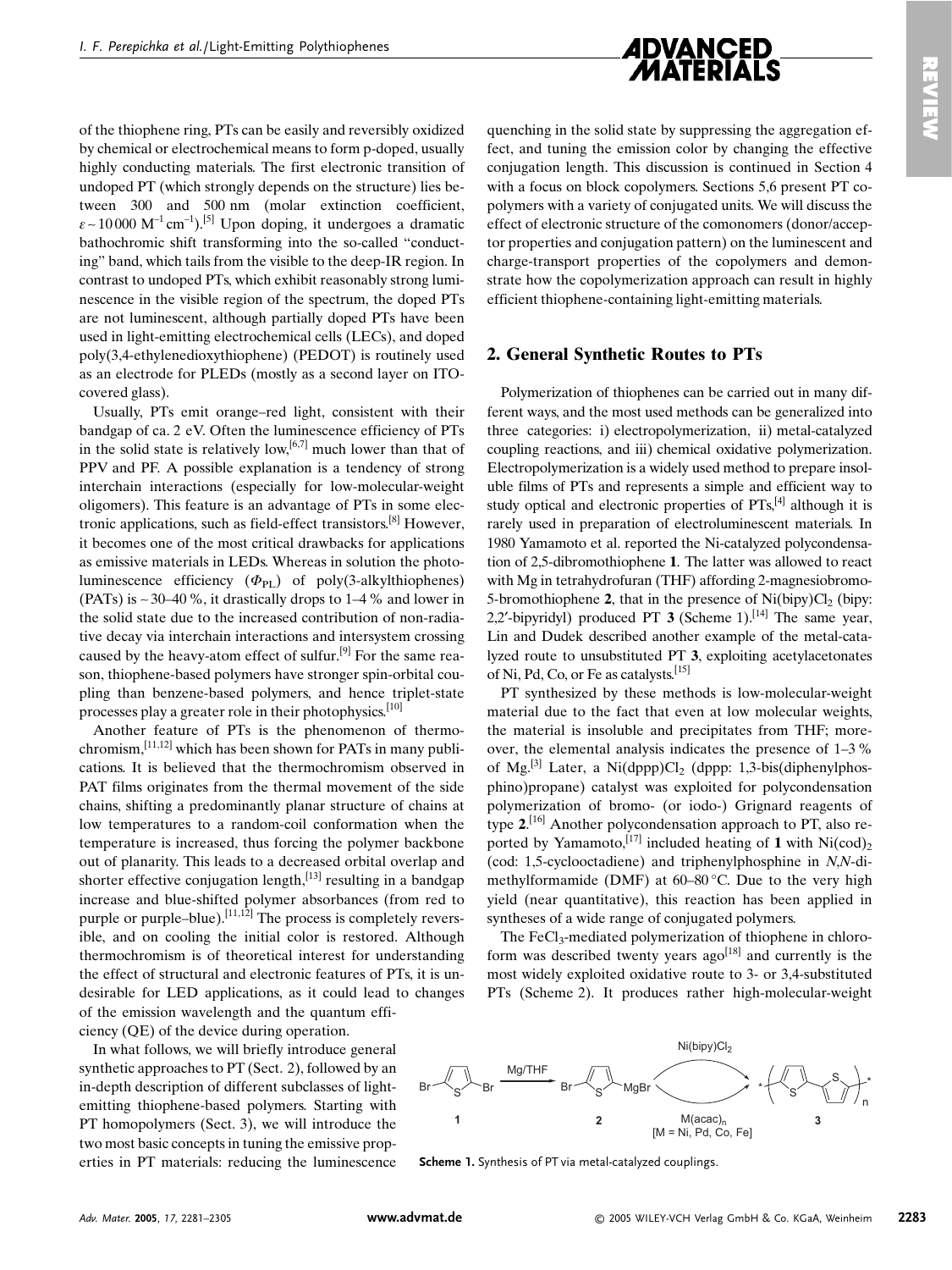



Scheme 2. Synthesis of PT via chemical oxidation polymerization.

polymers (with weight-average molecular weights  $(M_w)$  often ranging from 20000 to 400000 gmol<sup>-1</sup>) with polydispersities ranging from 1.3 to  $5$ .<sup>[19]</sup> Other oxidative agents (e.g., ammonium persulfate) are of limited use, although oxidative coupling with CuCl<sub>2</sub> is widely used as a dimerization reaction of lithiothiophenes in syntheses of oligothiophenes.

As already mentioned, unsubstituted PT is an insoluble and infusible material. Once the polymer is prepared it is difficult (if not impossible) to further process it as a material for electronic applications. The solubility can be greatly enhanced by introduction of side chains at position 3 (or at both positions 3 and 4). The most widely studied side chains are  $n$ -alkyl substituents that can be easily introduced into the thiophene core by reaction of 3-bromothiophene with alkyl Grignard reagents from alkyl halides.[20]

While 3-substitution efficiently improves the solubility and the processability of the PTs, polymerization of 3-substituted thiophenes can result in three different types of coupling of the thiophene rings along the polymer main chain, *i.e.*, headto-tail (HT), head-to-head (HH), and tail-to-tail (TT).



Generally, both oxidative polymerization and metal-catalyzed polycondensation afford all three possible types of isomers, i.e., HH, HT, and TT, although this process is not completely random and electronic and steric factors have an influence, so that HT coupling is somewhat preferred, sometimes reaching more than  $80-94$ %.<sup>[21,22]</sup> Amou et al. showed that the regioregularity of  $FeCl<sub>3</sub>$ -synthesized poly(3-n-hexylthiophene) (P3HT, 9f) depends on the temperature of the

reaction and the concentration, and in diluted solutions at  $-45^{\circ}$ C the regioregularity of P3HT approaches 90 %.<sup>[21]</sup> A 100 % regioregular HHTT PT consisting of alternating HH and TT coupling sites can prepared by oxidative polymerization of substituted HH-coupled bithiophenes.<sup>[23]</sup>

Several approaches leading to selective formation of the least sterically hindered HT-regioregular PTs have been developed in the last decade. The McCullough method was the first synthesis of regioregular HT-PATs (HT-6), yielding almost

100 % HT coupling (Scheme 3).<sup>[24]</sup> It is based on regiospecific metallation of 2-bromo-3-R-thiophene 4 with lithium diisopropylamide (LDA) at position 5 and its further transformation into Grignard derivative 5. The latter is polymerized with catalytic amounts of  $Ni(dppp)Cl<sub>2</sub>$  using the Kumada cross-coupling method. The important modification of this synthetic route replaces the lithiation reaction by treatment of the dibromothiophene derivative with methylmagnesium or vinylmagnesium bromide, affording the Grignard intermediate in one step.  $[25]$ Other methods for preparing regioregular PTs exploiting Stille<sup>[26]</sup> or Suzuki<sup>[27]</sup> coupling instead of Grignard reagents have also been developed. Rieke has used highly reactive "Rieke zinc"  $(Zn^*)$  that reacts with 2.5-dibromo-3-R-thiophenes (7) at low temperatures, predominantly affording the 5-metallated compound (8a,b), which can be polymerized with the Kumada catalyst  $\text{Ni(dppe)}\text{Cl}_2$  (dppe: 1,2-bis(diphenylphosphino)ethane) to produce HT-regioregular PATs (HT-6). (In contrast, the monodentate  $Pd(PPh_3)_4$ -ligated catalyst yields regiorandom PATs 6 under the same conditions.<sup>[28]</sup>) McCullough<sup>[3]</sup> recently reviewed the detailed aspects of regioregular PT synthesis and characterization.

The presence of HH coupling in irregular PTs causes an increased twist of the thiophene units (due to steric repulsion) with concomitant loss of conjugation. This results in an increased bandgap (blue-shift in absorption and luminescence), decreased conductivity, and other undesirable changes to the electronic properties. As will be shown below, regioregularity also plays an important role in luminescence properties of PTs and is used as a tool to tune the properties of PT-based LED<sub>s</sub>.

#### 3. Light-Emitting Thiophene Homopolymers

#### 3.1. PTs as Red-Light Emitters

PT LEDs were first reported by Ohmori et al. in 1991,<sup>[29]</sup> who described PATs  $9a-c$  (prepared by oxidation of 3-alkylthiophenes with FeCl<sub>3</sub> in chloroform<sup>[18]</sup>) as red-orangelight-emitting materials (peak emission at 640 nm for 9a) in single-layer ITO/PT/Mg:In devices. Shortly afterwards, Heeger's group reported electroluminescence (EL) in poly(3-oc-



Scheme 3. McCullough and Rieke methods of synthesis of regioregular HT-PATs HT-6.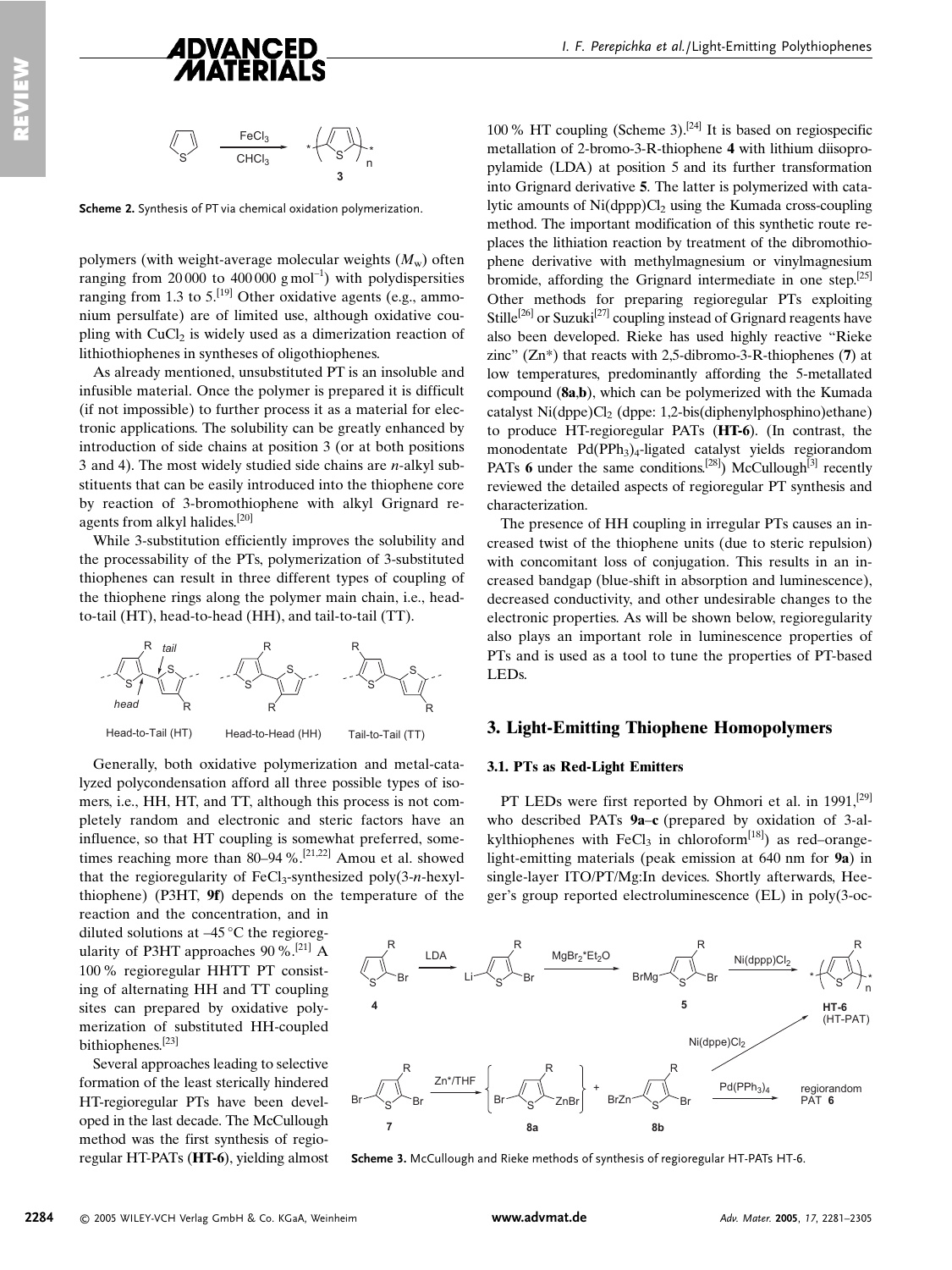tylthiophene) (P3OT) 9e that showed red-orange luminescence with an external electroluminescence  $(\Phi_{\text{FI}}^{\text{ex}})$  QE of 0.025 % in an ITO/9e/Ca configuration.<sup>[30]</sup> It was shown that the luminescence efficiency depends on the length of the alkyl chain, showing about a four-fold increased EL efficiency for PT 9a with  $R = C_{22}H_{45}$  compared to 9c with  $R = C_{12}H_{25}$ (although no quantum-yield values were given in these reports).<sup>[31]</sup> Greenham et al. also mentioned a significantly higher emission efficiency of 0.2 % for dodecyl-substituted **9c** as compared with hexyl-substituted **9f** (0.05  $\%$  with the same Ca electrode).<sup>[32]</sup> This effect can be explained by improved confinement of excitons on the main chain due to increased interchain separation for polymers with longer side substituents.



Bolognesi et al. prepared poly(3-(ω-methoxy)alkylthiophene)s 10a-c by Ni-initiated polymerization of 2,5-diiodothiophenes.  $[33-35]$  A small red-shift in EL of polymer 10c compared to polymer 9e (from 1.8 eV to 1.95 eV) was presented as an indication of a lower bandgap in the former, [30,33]

although it could be the result of asymmetry of the wide emission band (comparison with poly(3-decylthiophene) (P3DT) **9d** reveals a smaller blue-shift of 0.05  $eV^{[36]}$ ). Polymers 10a,b showed high (for PTs) photoluminescence (PL) quantum yields in solution (38–45  $\%$  in THF); however, these quantum vields decreased in the films.  $[35]$  A general explanation of this decrease as a result of the interchain interactions is supported by temperature-dependent PL experiments. On gradually heating the sample to 140 °C, the PL intensity increased by  $\approx$  2 and  $\approx$  6 times for **10a** and **10b**, respectively. The  $\Phi_{FL}^{ex}$  for 10a and 10b in ITO/polymer/Al diodes were relatively low  $(10^{-5} - 10^{-4})$ % and  $5 \times 10^{-3}$ %, respectively, at the same voltages).

An expectedly larger blue-shift in fluorescence was observed for alkoxycarbonyl-substituted PTs 11a,b prepared from 2,5-dibromosubstituted monomers by either an Ullmann reaction with Cu powder or Ni<sup>0</sup>-mediated polymerization.<sup>[37]</sup> Both polymers had similar molecular weights (number-average molecular weights  $(M_n)$  of 3000 gmol<sup>-1</sup>), although the Cu-prepared polymers showed less defects and lower polydispersity indexes. PL emission maxima for the Cu-prepared polymers 11a,b were red-shifted compared to the Ni-prepared polymers (by 13–15 nm ( $\approx 0.05$ –0.06 eV) in solution and 25– 30 nm ( $\approx 0.08 - 0.10$  eV) in films, see Table 1). This demonstrates that the properties of the polymer depend on the preparation method and, consequently, conclusions based on small shifts of 0.05–0.1 eV in PL/EL energies of the materials prepared by different methods may not always be valid.

A series of PT derivatives 12a-c with electron-transporting benzotriazole moieties in the side chains was prepared.<sup>[38]</sup> The polymer 12a was insoluble in common organic solvents (THF, CHCl<sub>3</sub>, and DMF). In contrast, polymers 12b,c, endowed

Table 1. Properties of PATs, prepared by the Ullmann, Yamamoto, or FeCl<sub>3</sub> polymerizations (sh: shoulder).

| Polymer                     | abs<br>$\lambda_{\text{max}}^{\text{a}}$ |      | $\lambda_{\max}^{\quad \text{PL}} \left[ \text{a} \right]$ |                 | EL.<br>$\lambda_{\text{max}}$ | $\varPhi_{\text{EL}}^{\text{ ex}}$ | Ref.     |
|-----------------------------|------------------------------------------|------|------------------------------------------------------------|-----------------|-------------------------------|------------------------------------|----------|
| (method)                    | [nm]                                     |      | [nm]                                                       |                 | [nm]                          | [%]                                |          |
|                             | Solution (solvent)                       | Film | Solution (solvent)                                         | Film            |                               |                                    |          |
| 9e ( $FeCl3$ )              |                                          | 500  |                                                            | 655             | 650 [b]                       | $0.012$ [b]                        | $[38]$   |
| 9f (50% HT)                 | 413 (CHCl <sub>3</sub> )                 | 420  | 567, 600 [9%]                                              | 608 [0.8%]      |                               |                                    | $[39]$   |
| 9f (60% HT)                 | 420 (CHCl <sub>3</sub> )                 | 432  | 572, 600 [12%]                                             | 608, 643 [0.3%] |                               |                                    | $[39]$   |
| 9f (70%-HT)                 |                                          | 456  |                                                            | 650             | 630 [c]                       | $1.3 \times 10^{-5}$ [c]           | $[7]$    |
| 9f (80% HT)                 | 440 (CHCl <sub>3</sub> )                 | 518  | 580, 614 [14%]                                             | 670, 714 [0.2%] |                               |                                    | $[39]$   |
| HT-9f (98%-HT)              |                                          | 510  |                                                            | 717             | 662 [c]                       | $3.85 \times 10^{-4}$ [c]          | $[7]$    |
| $10a$ (Ni)                  | 451 (toluene)                            | 550  |                                                            | 660sh, 730      | 670, 720 [b]                  | $10^{-5} - 10^{-4}$ [b]            | [34, 35] |
| $10b$ (Ni)                  | 450 (toluene)                            | 535  |                                                            | 670sh, 730 [d]  | 650 [b]                       | $5 \times 10^{-3}$ [b]             | [34, 35] |
| $10c$ (Ni)                  | 448 (toluene)                            | 530  |                                                            |                 |                               |                                    | $[34]$   |
| $10c$ (Ni)                  |                                          | 470  |                                                            | 660             | 635 [b]                       |                                    | $[33]$   |
| $11a$ (Cu)                  | 423 (THF)                                | 447  | 570 (THF)                                                  | 620             |                               |                                    | $[37]$   |
| $11b$ (Cu)                  | 430 (THF)                                | 450  | 568 (THF)                                                  | 630             |                               |                                    | $[37]$   |
| 11a(Ni)                     | 408 (THF)                                | 429  | 555 (THF)                                                  | 595             |                               |                                    | $[37]$   |
| 11b(Ni)                     | 408 (THF)                                | 430  | 555 (THF)                                                  | 600             |                               |                                    | $[37]$   |
| 11a                         | 410 (THF)                                | 434  |                                                            | 600             | 600 [b]                       | $0.016$ [b]                        | $[43]$   |
| 11 <sub>b</sub>             | 439 (THF)                                | 460  |                                                            | 610             | $615$ [b]                     | $0.018$ [b]                        | $[43]$   |
| HHTT-11a                    | 387 (THF)                                | 377  |                                                            | 590             | 590 [b]                       | $0.0085$ [b]                       | $[43]$   |
| HHTT-11b                    | 389 (THF)                                | 381  |                                                            | 600             | 600 [b]                       | $0.0047$ [b]                       | $[43]$   |
| 12b $(FeCl3)$               |                                          | 444  |                                                            | 580             | 580 [b]                       | $0.09$ [b]                         | $[38]$   |
| 12 $c$ (FeCl <sub>3</sub> ) |                                          | 446  |                                                            | 588             | 600 [b]                       | $0.04$ [b]                         | $[38]$   |

[a] Values in square brackets correspond to  $\Phi_{\text{PL}}$ . [b] ITO/polymer/Al. [c] ITO/polymer/Mg/Al. [d] Phase transition with a blue-shift in PL is observed on heating  $(\lambda_{\text{max}}^{p_1} = 630, 680 \text{ nm at } 142 \text{ °C}).$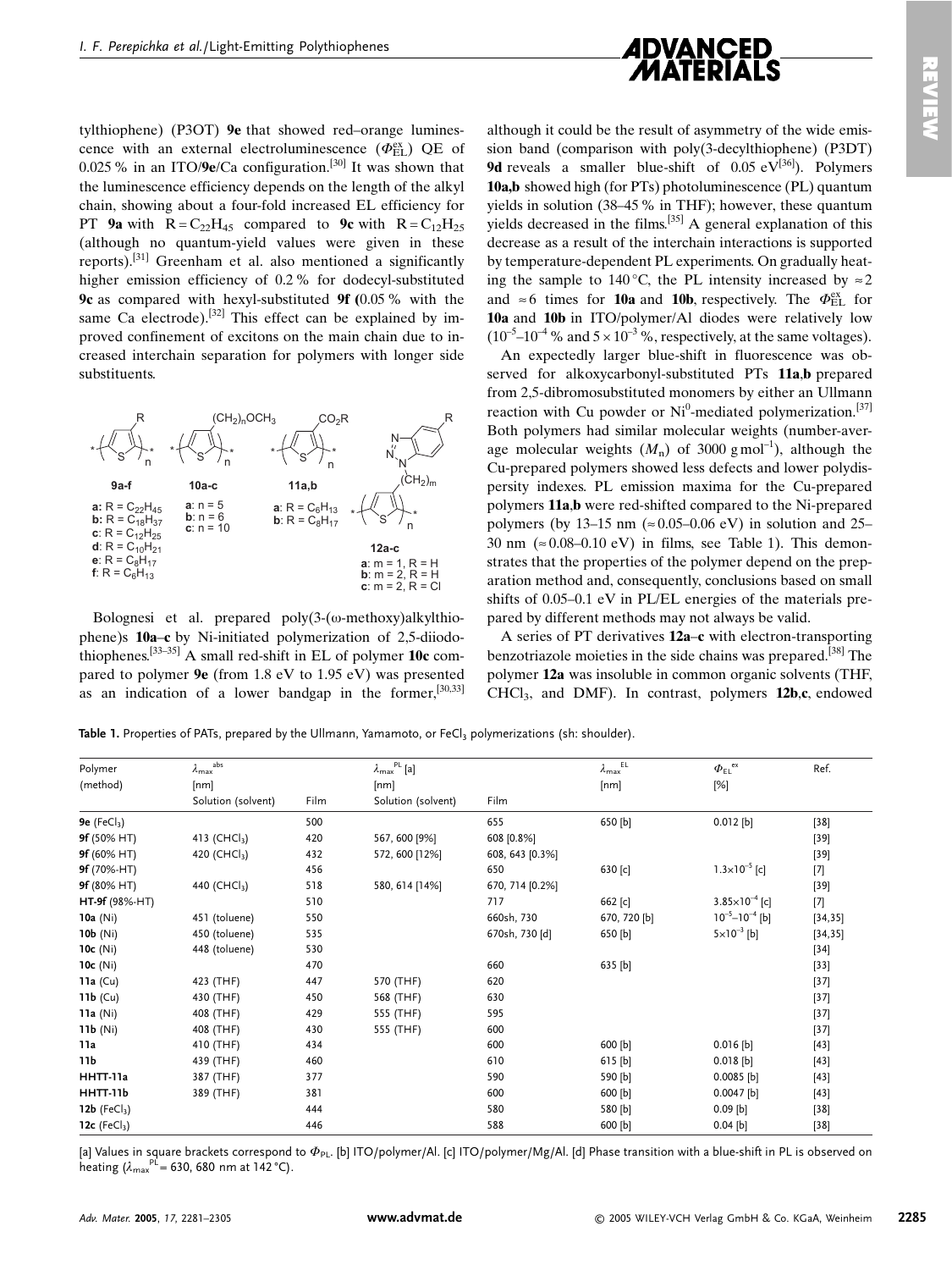

with longer tethers, possessed improved solubilities as well as high molecular weights and thermal stabilities (decomposition temperature  $T_{\text{dec}} > 300 \degree \text{C}$ ). They showed pronounced blueshifts of 50-70 nm in absorption, and PL and EL maxima comparable to P3OT (9e, Table 1), which was somewhat speculatively attributed to steric hindrance.<sup>[38]</sup> The EL efficiency was not enhanced as dramatically as the authors expected, although they showed 3–7 times higher  $\Phi_{\rm EI}^{\rm ex}$  values. This was rationalized by considering the energy diagram in Figure 1. The highest occupied molecular orbital (HOMO) levels found from photoelectron spectroscopy were  $-5.45$ ,  $-5.62$ , and  $-4.57$  eV for 12b.c and P3OT (9e), respectively, and the lowest unoccupied molecular orbital (LUMO) energy levels (estimated as the energy of the HOMO,  $E_{HOMO}$ , plus the optical



Figure 1. Energy diagram of substituted PTs 12b (PBET), 12c (PCBET) and 9e (POT). Reprinted with permission from [38]. Copyright 2001 American Chemical Society.

bandgap from UV-vis spectra) were correspondingly at  $-3.31$ ,  $-3.42$ , and  $-2.61$  eV. Thus, both the HOMO and LUMO levels of 12b and 12c were lowered compared with those of P3OT 9e through introduction of the electron-withdrawing benzotriazole moieties. However, this strong effect is certainly due to the replacement of the alkoxy substituents with alkyl groups and not due to the triazole moieties. The authors note that the total barrier to charge injection was not reduced, although  $\Phi_{FL}^{\text{ex}}$  enhancement was observed. The observed enhancement should not be surprising in our opinion, because

the hole- and electron-injection balance (which was improved significantly), rather than total barrier, should determine the EL efficiency.

#### 3.2. The Effect of Regioregularity of PTs on EL

The above-mentioned aspect of regioregularity in PTs plays an important role in their bandgap control. The random polymerization of 3-alkylthiophenes leads to a large degree of HH-coupling that decreases the effective conjugation in the chain due to a large twist distortion. Xu and Holdcroft studied the effect of regioregularity on the luminescent properties of P3HT 9f.<sup>[39]</sup> They found that increasing the percentage of HT coupling in P3HT from 50% HT to 80% HT results in redshifts of both absorption and emission maxima as well as in increased fluorescence efficiency in solution, from 9% to 14 % (Table 1). On the other hand, an increased planarization of regioregular HT PT facilitates aggregation, which results in a decrease of the  $\Phi_{\text{PL}}$  emission efficiency in the solid state (from 0.8% for 50% HT to 0.2% for 80% HT). Later McCullough performed comparative studies on EL performance of HT-regioregular and regiorandom P3HT  $9f<sup>[7]</sup>$  Compared to non-regioregular material, the HT-regioregular polymer showed a narrower EL spectrum and an approximately doubled  $\Phi_{\text{EL}}^{\text{ex}}$  (1.5 × 10<sup>-4</sup> % versus 7 × 10<sup>-5</sup> % at 6 mA current, Table 1); however, a very low QE and preferential degradation of LEDs with irregular P3HT might be responsible for the difference.

Regioregular HT-coupled poly(3-decylthiophene) (HT-9d) is an electroluminescent polymer exhibiting a well-defined vibronic structure in its absorption spectrum (Fig. 2a; 0–0 transition at 2.0 eV) and red-light emission with good color purity that showed a rather low OE in the solid state  $(\Phi_{\rm PL}^{\rm film} = 1 \pm 0.1 \%)$ . [40] Its regioregular HH/TT-coupled isomer polymer **HHTT-9d**<sup>[41]</sup> showed large blue-shifts (Fig. 2b) in its absorption, fluorescence, and electroluminescence spectra; in addition, it emits green light with one order-of-magnitude higher PL ( $\Phi_{\text{PL}}^{\text{film}} = 11 \pm 0.1$ %) and two orders-of-magnitude higher EL ( $\Phi_{EL}^{int}$ = 0.001 and 0.25–0.30%, respectively), but requires a higher turn-on voltage.<sup>[40]</sup> The blue-shifts and the increased emission efficiency of HHTT-regioregular polymers



www.advmat.de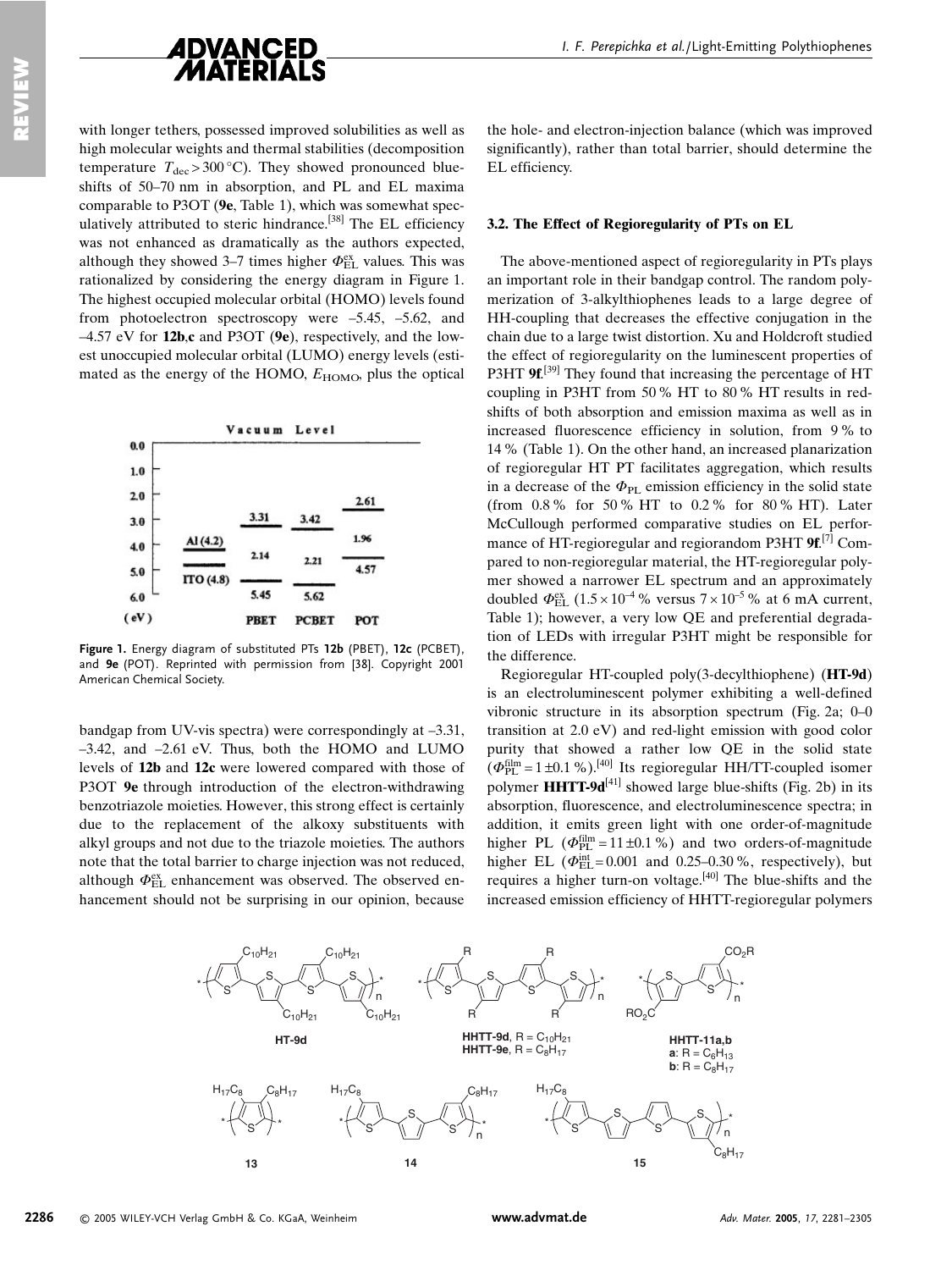



Figure 2. PL and absorption spectra of thin films of a) regioregular PTs HT-9d and b) HHTT-9d, spin-coated on a fused silica substrate. Reprinted with permission from [40]. Copyright 1998 American Institute of Physics.

were explained by pronounced interannular conformational distortion in its HH fragment  $({\sim}70^{\circ}$  in HH and  ${\sim}0^{\circ}$  in HT fragments, as suggested by AM1 semiempirical calculations  $\frac{42}{1}$ ).

Pomerantz et al. prepared regioregular polymers **HHTT-11a,b** and compared them with previously synthesized<sup>[37]</sup> irregular polymers 11a.b. Regioregular polymers showed blueshifts in absorption for solution and films (23–30 nm and 57–79 nm, respectively; Table 1), interpreted in terms of shorter conjugation lengths. Blue-shifts in PL and EL were much less pronounced (10-15 nm), and the PLED showed 2–4 times lower  $\Phi_{\text{EL}}^{\text{ex}}$  (Table 1).<sup>[43]</sup>

Hadziioannou and co-workers synthesized a number of regioregular alkylated polymers **HHTT-9e** and 13–15, and demonstrated PL and EL color tuning through a variation of the length of the coplanar blocks between the HH links.<sup>[44]</sup> They also found blue-shifts of more than 100 nm in absorption.

photoluminescence, and electroluminescence spectra, with decreasing  $I_{\text{max}}$  in the sequence  $15 > 14 > HHTT-9e > 13$ , i.e., an increasing HOMO-LUMO gap with increasing steric hindrance. The energies of absorption and emission maxima were linear functions of the inverse number of thiophene units  $(1/n)$  between the two consecutive HH links, in agreement with theoretical predictions that the bandgap scales linearly with the inverse of the chain length.<sup>[45]</sup> These results clearly demonstrate that the effective conjugation length is limited by the HH links.

#### 3.3. Emission Color Tuning in PTs

Although the first publications on EL of PATs described materials with red-orange emission (610–640 nm), later a large number of PTs with emissions covering the full visible region, i.e., from blue to red and into the near-IR (NIR), have been reported. These EL color changes were achieved by structural variations in PT side chains, as well as by controlling the regioregularity. Such wide variations of the emission color in a *homopolymer* is remarkable, and cannot be achieved in other conjugated polymers (except via copolymerization approaches). To understand the wide range of colors available from PTs, it is necessary to look at the underlying phenomena. The PT emission color directly depends on the effective conjugation length determined by the twist angle between the thiophene units. Theory predicts a large change in the bandgap of PT depending on the torsion angle between thiophene units: the difference in the bandgap of fully planar and 90 $^{\circ}$ -twisted PTs is calculated to be 1.7 eV.<sup>[46]</sup>

These observations inspired Inganäs and co-workers to exploit the principle of steric hindrance to design PTs with emission colors spanning the full visible spectrum.<sup>[47-49]</sup> A wide range of 3-substituted and 3,4-disubstituted thiophenes were synthesized and successfully polymerized by FeCl<sub>3</sub> in chloroform, affording polymers  $16-29$ .<sup>[22,48,50]</sup> Although the emission of substituted PTs is not very predictable due to the interplay of several factors (steric effects, regioregularity, electronic effects, side-chain crystallization, etc.), the full visible range of PL and EL emissions, from red to blue, can be covered by variations of the PT structure via substituents in the 3.4-positions (Fig. 3). A shift in bandgap can also be seen through the change of electrochemical oxidation potentials. Additional evidence for the modification of the effective conjugation in these PTs was also found from Raman spectroscopy studies (shift of the symmetrical C=C stretching, from  $1442$  to  $1506$  cm<sup>-1</sup>).<sup>[48]</sup> However, calculation of the chromatic coordinates for these polymers showed that they cover only part of the chromatic space (Fig. 4): no deep-green colors are available in this family of PTs, mostly due to the broadness of the emission spectra. Some absorption and emission data of these polymers are collected in Table 2. The large steric hindrance in 24 allowed shifting the EL down to 460 nm, with a concomitant drop in OE.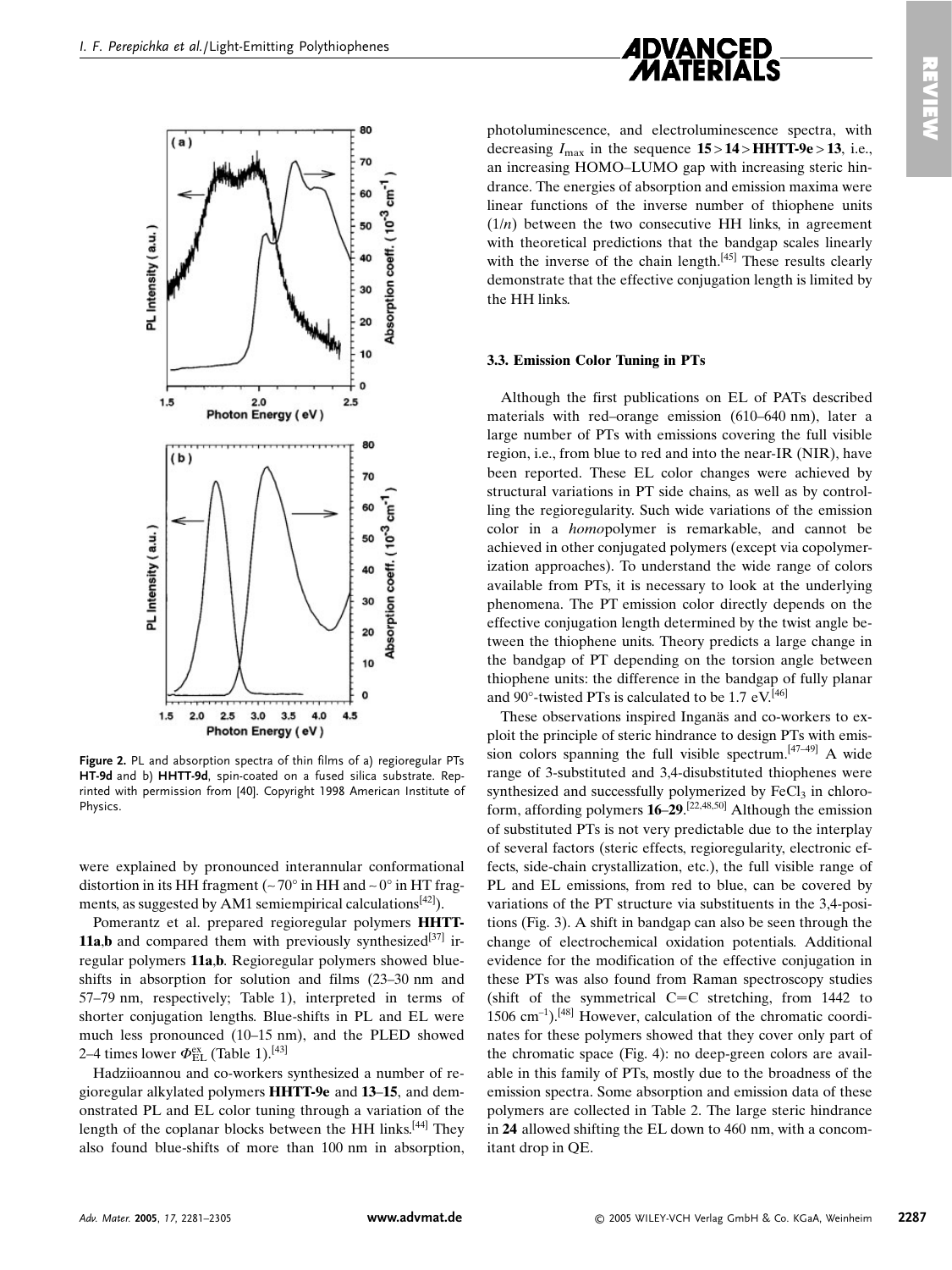

 $\overline{24}$ 

OН

 $\overline{H}$  $-MH<sub>2</sub>$ <sup>+</sup>Cl

 $C_8H_{17}$ 

 $H_2C$ 

23

 $OC<sub>7</sub>H<sub>15</sub>$ 

**21**,  $R = C_8H_{17}$ 

22,  $R = OCH_3$ 

 $27$ 

 $C_7H_{15}O$ 

28



29

**Figure 4.** Chromatic coordinates for PTs:  $(1) = 9e$ ,  $(2) = 18$ ,  $(4) = 27$ ,  $(6) = 24$ ,  $(7) = 23$ ,  $(8) = 26$ ,  $(9) = 25$ ,  $(10) = 17$ ,  $(11) = 19$ ,  $(12) = 20$ ,  $(14) = 21$ ,  $(15) = 16$ ,  $(16) = 22$ , and the white point (O). (The  $u'$ -v' coordinates are 1976 modification of Commission Internationale de l'Éclairage (CIE) xy coordinates; the white point  $x=y=0.33$  corresponds to  $u' = 0.211$ ,  $v' = 0.474$ .) Reprinted with permission from [49]. Copyright 1999 The Royal Society of Chemistry.

However, there is a limit beyond which any further distortion of the planarity of the PT chain would suppress the luminescence efficiency, even in solution. Although introducing two substituents in PT in the 3,4-positions does allow the emission to be shifted through the whole visible range and prevents interchain interactions (resulting in a smaller decrease of the quantum yield in the solid state compared to solution), highly crowded disubstituted PTs 23-26 already show very low luminescence efficiencies in solution (Table 2) because of the large distortion of the thiophene units.<sup>[48,49]</sup>

In this context, polymer 21 represents a well-balanced material showing high PL efficiency in both solution and the solid state. The steric factor of the dialkylphenyl substituent is similar to those in 18–20, as follows from the similarity of their absorption and emission energies. Molecular-structure

 $0.8$ PL/normalized  $0.6$  $0.4$  $0.2$  $\mathbf 0$ 400 500 600 800 900 700 Wavelength / nm  $(b)$  $\mathbf{u}$ Ľ  $\mathbf{N}$ ш intensity (a.u.)  $\vec{r}$ 400 700 300 500 600 800 900 Wavelength (nm)

Figure 3. a) PL spectra from spin-coated films of PTs:  $(2) = 18$ ,  $(4) = 27$ ,  $(6) = 24$ ,  $(7) = 23$ ,  $(8) = 26$ ,  $(9) = 25$ ,  $(10) = 17$ ;  $(2^*) = 18$  treated with chloroform vapor at room temperature. Reprinted with permission from ref. [49]. Copyright 1999 The Royal Society of Chemistry. b) EL spectra of ITO/polymer/Ca/Al devices: (I) = 18, (II) = 27, (III) = 17, (IV) = 23;  $(1*)$  = 18 upon thermal treatment or by exposure to chloroform vapor. Reprinted with permission from [48]. Copyright 1995 American Chemical Society.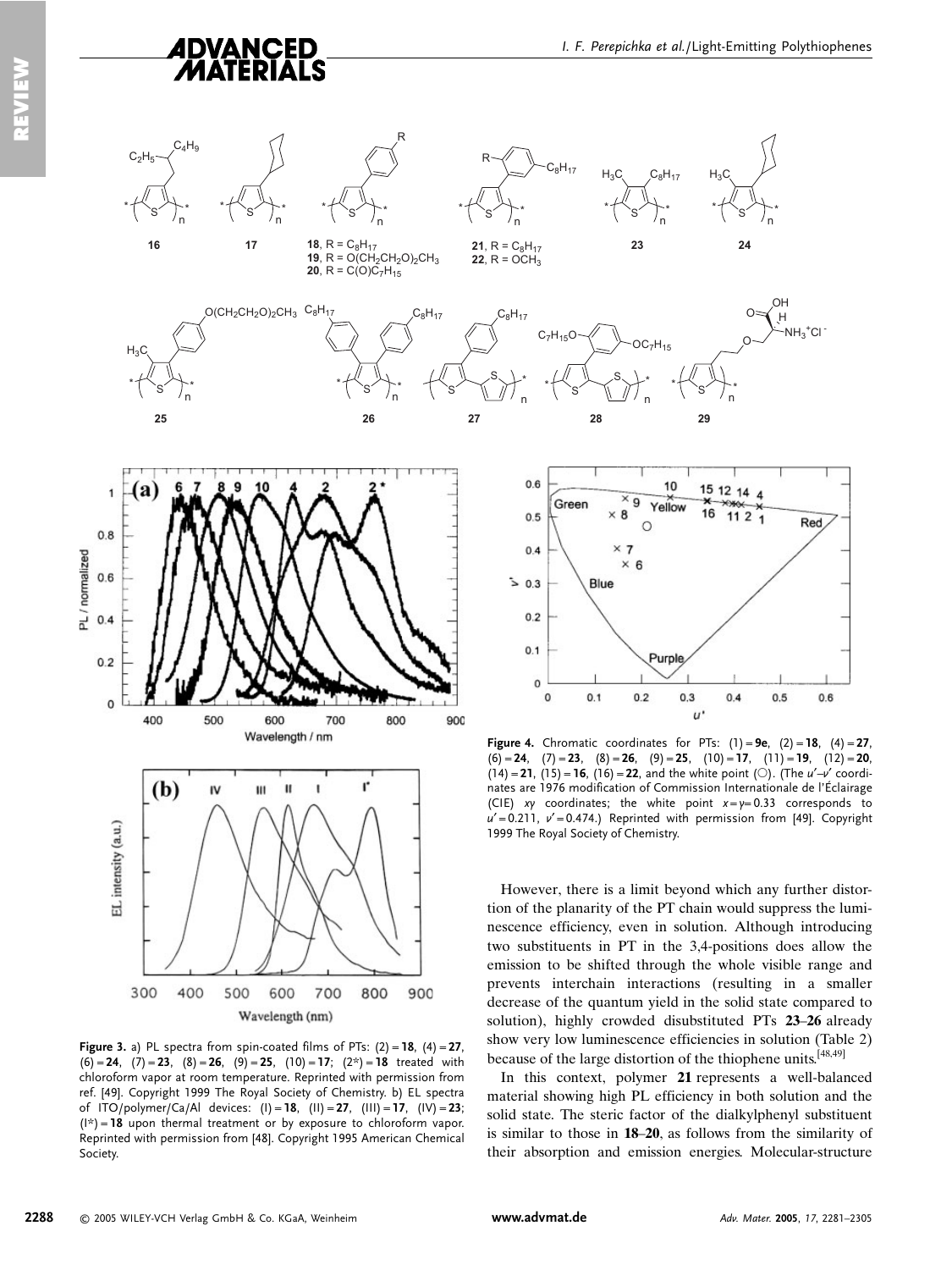

| Polymer  | Regioregularity<br>[% H-T linkages] | $M_n$<br>[g/mol] | PDI     | $\lambda_{\rm abs}$ , film<br>[nm] | $\lambda_{PL}$ film<br>[nm] | $\Phi_{PL}$<br>(CHCl <sub>3</sub> )<br>[%] | $\Phi_{\rm PL}$<br>(film)<br>[%] | $\lambda_{\sf EL}$<br>$[b] % \begin{center} % \includegraphics[width=\linewidth]{imagesSupplemental_3.png} % \end{center} % \caption { % Our method can be used for the use of the image. % } % \label{fig:example} %$<br>[nm]                                                                                                                                                                                                                                                                                                                     | $\Phi_{\texttt{EL}}^{\texttt{ex}}$ (at<br>voltage<br>$[V]$ ) $[b]$<br>[%]                                                                                                                                                                                                                                                                                                                                                                                                                                                                                                                                                    | Turn-on<br>voltage<br>[V] | Ref.     |
|----------|-------------------------------------|------------------|---------|------------------------------------|-----------------------------|--------------------------------------------|----------------------------------|----------------------------------------------------------------------------------------------------------------------------------------------------------------------------------------------------------------------------------------------------------------------------------------------------------------------------------------------------------------------------------------------------------------------------------------------------------------------------------------------------------------------------------------------------|------------------------------------------------------------------------------------------------------------------------------------------------------------------------------------------------------------------------------------------------------------------------------------------------------------------------------------------------------------------------------------------------------------------------------------------------------------------------------------------------------------------------------------------------------------------------------------------------------------------------------|---------------------------|----------|
| P3OT, 9e | 70                                  | 35 000           | 3.14    | 506                                |                             | 27                                         | $\pmb{4}$                        |                                                                                                                                                                                                                                                                                                                                                                                                                                                                                                                                                    |                                                                                                                                                                                                                                                                                                                                                                                                                                                                                                                                                                                                                              |                           | $[49]$   |
| 16       | $\sim$ 70                           |                  |         | 464                                | 593                         | 26                                         | 9                                |                                                                                                                                                                                                                                                                                                                                                                                                                                                                                                                                                    |                                                                                                                                                                                                                                                                                                                                                                                                                                                                                                                                                                                                                              |                           | $[49]$   |
| 17       | 77                                  | 6000             | 9.3     | 405<br>$[413^{[48]}]$              | 574                         | 27                                         | 9                                | 555                                                                                                                                                                                                                                                                                                                                                                                                                                                                                                                                                | 0.01(7)                                                                                                                                                                                                                                                                                                                                                                                                                                                                                                                                                                                                                      | 2.4                       | [49, 48] |
| 18       | 94                                  | 8000             | 6.25    | 482                                | 677                         | $18\,$                                     | 9                                |                                                                                                                                                                                                                                                                                                                                                                                                                                                                                                                                                    |                                                                                                                                                                                                                                                                                                                                                                                                                                                                                                                                                                                                                              |                           | $[49]$   |
|          |                                     |                  |         | 555 [a]                            | 764 [a]                     |                                            | 3[a]                             |                                                                                                                                                                                                                                                                                                                                                                                                                                                                                                                                                    |                                                                                                                                                                                                                                                                                                                                                                                                                                                                                                                                                                                                                              |                           |          |
|          |                                     | 23 000           | 2.26    | 485                                | 670                         |                                            |                                  | 670                                                                                                                                                                                                                                                                                                                                                                                                                                                                                                                                                | 0.3(6)                                                                                                                                                                                                                                                                                                                                                                                                                                                                                                                                                                                                                       | 1.4                       | $[48]$   |
| 19       | 88                                  | 7800             | 3.2     | 476                                | 616                         | 20                                         | 8                                |                                                                                                                                                                                                                                                                                                                                                                                                                                                                                                                                                    |                                                                                                                                                                                                                                                                                                                                                                                                                                                                                                                                                                                                                              |                           | $[49]$   |
|          |                                     |                  |         | 552 [a]                            | 783 [a]                     |                                            |                                  |                                                                                                                                                                                                                                                                                                                                                                                                                                                                                                                                                    |                                                                                                                                                                                                                                                                                                                                                                                                                                                                                                                                                                                                                              |                           |          |
| 20       | 85                                  | 9400             | 2.9     | 454                                | 638                         | 14                                         | $10$                             |                                                                                                                                                                                                                                                                                                                                                                                                                                                                                                                                                    |                                                                                                                                                                                                                                                                                                                                                                                                                                                                                                                                                                                                                              |                           | $[49]$   |
|          |                                     |                  |         | 555 [a]                            | 795 [a]                     |                                            |                                  |                                                                                                                                                                                                                                                                                                                                                                                                                                                                                                                                                    |                                                                                                                                                                                                                                                                                                                                                                                                                                                                                                                                                                                                                              |                           |          |
| 21       | 90                                  | 36 000           | 1.94    | 494,                               | 606,                        | 37                                         | 24                               |                                                                                                                                                                                                                                                                                                                                                                                                                                                                                                                                                    | 0.1 [b]                                                                                                                                                                                                                                                                                                                                                                                                                                                                                                                                                                                                                      |                           | [49, 51] |
|          |                                     |                  |         | 532,                               | 659,                        |                                            |                                  |                                                                                                                                                                                                                                                                                                                                                                                                                                                                                                                                                    | 0.7 [c]                                                                                                                                                                                                                                                                                                                                                                                                                                                                                                                                                                                                                      |                           |          |
|          |                                     |                  |         | 577                                | 720                         |                                            |                                  |                                                                                                                                                                                                                                                                                                                                                                                                                                                                                                                                                    |                                                                                                                                                                                                                                                                                                                                                                                                                                                                                                                                                                                                                              |                           |          |
| 22       | 90                                  | 46 000           | 3.48    | 470                                | 590                         | 29                                         | 11                               |                                                                                                                                                                                                                                                                                                                                                                                                                                                                                                                                                    |                                                                                                                                                                                                                                                                                                                                                                                                                                                                                                                                                                                                                              |                           | $[49]$   |
| 23       |                                     | 42 000           | 2.17    | 326                                | 468                         | 4.6                                        | 2.2                              |                                                                                                                                                                                                                                                                                                                                                                                                                                                                                                                                                    |                                                                                                                                                                                                                                                                                                                                                                                                                                                                                                                                                                                                                              |                           | $[49]$   |
| 24       |                                     | 26 000           | 2.77    | 303<br>$[305^{[48]}]$              | 442                         | 1.3                                        | $0.8\,$                          | 460<br>$\left[ \mathsf{c}\right] % &=& {\displaystyle\sum_{\alpha\in S_{n}}}\left[ \mathsf{c}\right] ^{\alpha\alpha} \left[ \mathsf{c}\right] ^{\alpha\beta} \left[ \mathsf{c}\right] ^{\alpha\beta} \left[ \mathsf{c}\right] ^{\alpha\beta} \left[ \mathsf{c}\right] ^{\alpha\beta} \left[ \mathsf{c}\right] ^{\alpha\beta} \left[ \mathsf{c}\right] ^{\alpha\beta} \left[ \mathsf{c}\right] ^{\alpha\beta} \left[ \mathsf{c}\right] ^{\alpha\beta} \left[ \mathsf{c}\right] ^{\alpha\beta} \left[ \mathsf{c}\right] ^{\alpha\beta} \left[ \math$ | 0.6(25)<br>$[c] % \begin{center} % \includegraphics[width=\linewidth]{imagesSupplemental_3.png} % \end{center} % \caption { % \textit{DefNet} of \textit{DefNet} and \textit{DefNet} and \textit{DefNet} and \textit{DefNet} and \textit{DefNet} and \textit{DefNet} and \textit{DefNet} and \textit{DefNet} and \textit{DefNet} and \textit{DefNet} and \textit{DefNet} and \textit{DefNet} and \textit{DefNet} and \textit{DefNet} and \textit{DefNet} and \textit{DefNet} and \textit{DefNet} and \textit{DefNet} and \textit{DefNet} and \textit{DefNet} and \textit{DefNet} and \textit{DefNet} and$<br>< 0.0001<br>(4) | $7$ [c]                   | [49, 48] |
| 25       |                                     | 16 000           | 3.0     | 380                                | 532                         | 3.8                                        | 2.8                              |                                                                                                                                                                                                                                                                                                                                                                                                                                                                                                                                                    |                                                                                                                                                                                                                                                                                                                                                                                                                                                                                                                                                                                                                              |                           | $[49]$   |
| 26       |                                     | 21 000           | 3.0     | 346                                | 504                         | 1.1                                        | 1.0                              |                                                                                                                                                                                                                                                                                                                                                                                                                                                                                                                                                    |                                                                                                                                                                                                                                                                                                                                                                                                                                                                                                                                                                                                                              |                           | $[49]$   |
| 27       |                                     | 9000             | 9.1     | 513<br>$[518^{[48]}]$              | 627                         | 27                                         | 5                                | 610                                                                                                                                                                                                                                                                                                                                                                                                                                                                                                                                                | 0.1(8)                                                                                                                                                                                                                                                                                                                                                                                                                                                                                                                                                                                                                       | 1.6                       | [49, 48] |
| 28       |                                     | 24 500           | 4.3     | 510                                | 598                         | 31                                         | $\overline{\mathbf{4}}$          |                                                                                                                                                                                                                                                                                                                                                                                                                                                                                                                                                    |                                                                                                                                                                                                                                                                                                                                                                                                                                                                                                                                                                                                                              |                           | $[49]$   |
| 34a      |                                     | 2300             | 2.0     | 332                                | 428                         |                                            |                                  |                                                                                                                                                                                                                                                                                                                                                                                                                                                                                                                                                    |                                                                                                                                                                                                                                                                                                                                                                                                                                                                                                                                                                                                                              |                           | $[74]$   |
| 34b      |                                     | 3400             | 3.4     | 342                                | 429,                        |                                            |                                  | 415,                                                                                                                                                                                                                                                                                                                                                                                                                                                                                                                                               |                                                                                                                                                                                                                                                                                                                                                                                                                                                                                                                                                                                                                              |                           | $[74]$   |
|          |                                     |                  |         |                                    | 470,                        |                                            |                                  | 474,                                                                                                                                                                                                                                                                                                                                                                                                                                                                                                                                               |                                                                                                                                                                                                                                                                                                                                                                                                                                                                                                                                                                                                                              |                           |          |
|          |                                     |                  |         |                                    | 520                         |                                            |                                  | 508                                                                                                                                                                                                                                                                                                                                                                                                                                                                                                                                                |                                                                                                                                                                                                                                                                                                                                                                                                                                                                                                                                                                                                                              |                           |          |
| 34c      |                                     | 5000             | $5.0\,$ | 384                                | 524                         |                                            |                                  |                                                                                                                                                                                                                                                                                                                                                                                                                                                                                                                                                    |                                                                                                                                                                                                                                                                                                                                                                                                                                                                                                                                                                                                                              |                           | $[74]$   |
| 34d      |                                     | 6800             | $6.8\,$ | 389                                | 470,525                     |                                            |                                  |                                                                                                                                                                                                                                                                                                                                                                                                                                                                                                                                                    |                                                                                                                                                                                                                                                                                                                                                                                                                                                                                                                                                                                                                              |                           | $[74]$   |
| 35a      |                                     | 4300             | 4.3     | 443                                | 605                         |                                            |                                  | 607                                                                                                                                                                                                                                                                                                                                                                                                                                                                                                                                                |                                                                                                                                                                                                                                                                                                                                                                                                                                                                                                                                                                                                                              |                           | $[74]$   |
| 35b      |                                     | 5600             | 5.6     | 451                                | 620                         |                                            |                                  | 612                                                                                                                                                                                                                                                                                                                                                                                                                                                                                                                                                |                                                                                                                                                                                                                                                                                                                                                                                                                                                                                                                                                                                                                              |                           | $[74]$   |

Table 2. Tuning the properties of electroluminescent PTs via conjugation control.

[a] Annealed film. [b] ITO/polymer/Ca/Al. [c] ITO/polymer/PBD/Ca/Al.

simulation shows that two octyloxy groups in the phenyl ring force it to rotate  $\sim 90^{\circ}$  out of the thiophene plane.<sup>[49]</sup> In such a configuration, the bulky side chains prevent interchain interactions between the backbones of the polymer molecules, yet allows conjugation within the backbone. Spin-coated films of 21 show clear vibronic features in both absorption  $(\lambda_{\text{max}} = 532 \text{ nm}, \Delta E = 0.18 \text{ eV})$  and photoluminescence  $(\lambda_{\text{max}} = 659 \text{ nm}, \Delta E = 0.16 \text{ eV})$  spectra, which, together with a very small Stokes shift of only 0.10 eV, suggest a highly ordered film (Table 2). Several PLEDs prepared with this polymer with structures ITO/21/Ca/Al and ITO/21/PBD/Ca/Al configurations (PBD: 2-(4-biphenylyl)-5-(4-tert-butylphenyl)-1,3,4-oxadiazole) showed  $\Phi_{\text{EL}}^{\text{ex}} = 0.1$  % and 0.7 %, respectively.<sup>[51]</sup>

The highly regioregular polymer 18 obtained by oxidative polymerization with FeCl<sub>3</sub> (94 $\pm$ 2 % HT) requires some special attention because it exists in two different forms, an amorphous form and a semicrystalline form with an interchain stacking distance of  $5 \text{ Å}$ . In its pristine amorphous form, the absorption maximum of spin-cast films is 493 nm  $(2.68 \text{ eV})$ .  $[22,52]$  On treating the films with chloroform vapor,

the maximum was shifted to  $602$  nm  $(2.06 \text{ eV})$ , and the spectrum showed a fine vibronic structure with  $\Delta E = 0.19$  eV, typical of a more-planar ordered conformation (Fig. 5a). This conversion could also be achieved by heating the film and, in contrast to the widely observed thermochromism in PTs, is irreversible, indicating the formation of a thermodynamically stable semicrystalline form. The PLEDs prepared with spincoated 18 show red-light EL centered at 670 nm (1.85 eV). When the diodes are heated, the emission is shifted continuously well into the NIR as a function of heating time and increasing temperature. On prolonged heating, 18 is converted into an ordered film with an EL emission maximum at 800 nm  $(1.55 \text{ eV})$  (Fig. 5b).<sup>[53]</sup> Even more rapid and pronounced ordering of the polymer occurs on simple exposure to chloroform vapor.

As an alternative strategy, the high luminescence efficiency observed in solution can be preserved by incorporating the polymer into an inert solid matrix. Thus, polymer 29, when blended with a poly(acrylic acid) (PAA) matrix, shows no phase separation due to attractive ionic/hydrogen bonding in-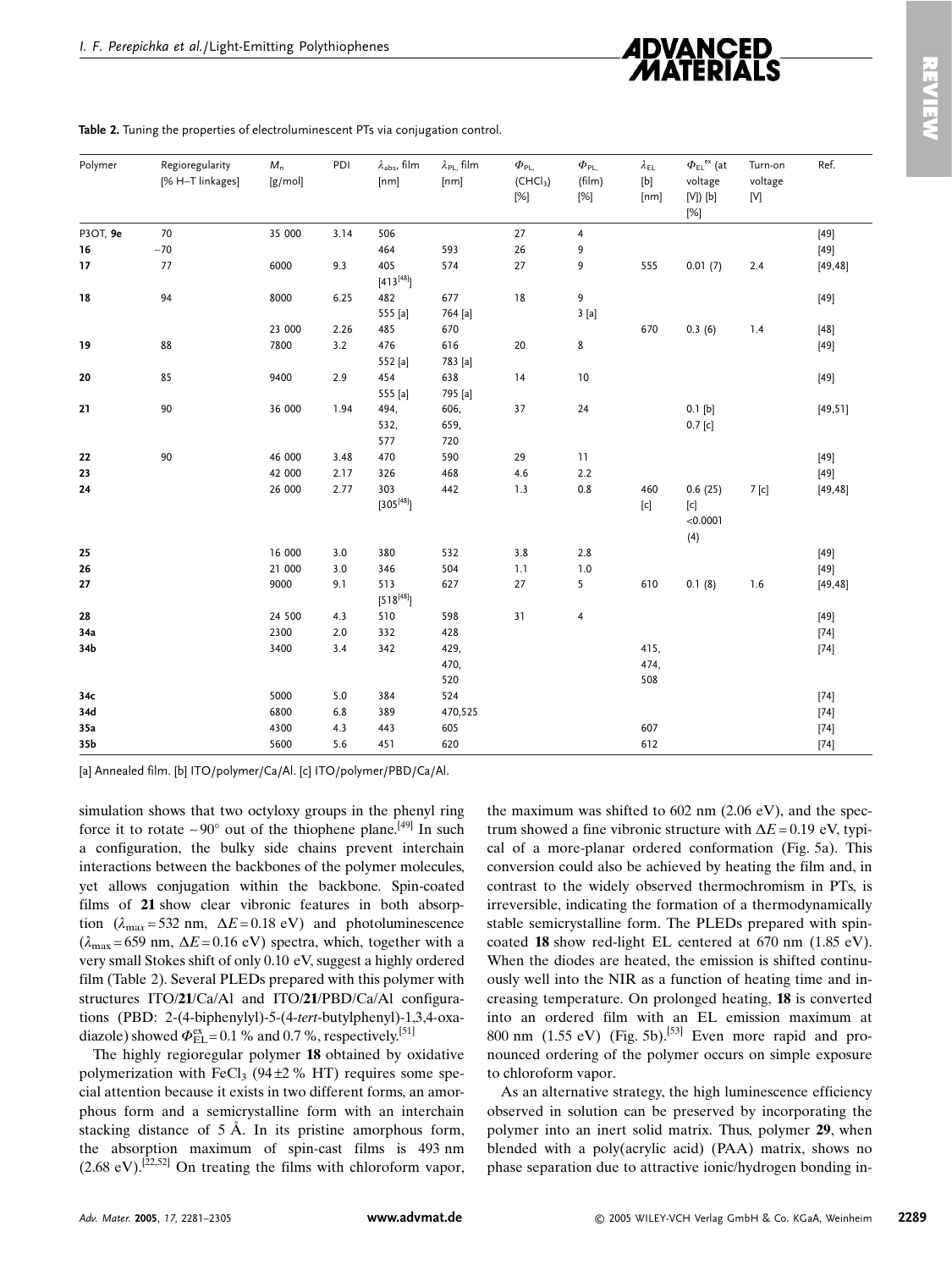

Figure 5. a) UV-vis absorption spectra of a spin-coated film of 18 on glass ( $\lambda_{\text{max}}$ =493 nm) and the same film treated with chloroform vapor  $(\lambda_{\text{max}} = 602 \text{ nm}, \Delta E = 0.19, 0.15, 0.19 \text{ eV})$ . Reprinted with permission from ref. [22]. Copyright 1994 American Chemical Society. b) EL of ITO/ 18/Ca/Al device at different heating temperatures: (a) unheated device; (b)  $T = 100 \degree C$ , 6 s; (c)  $100 \degree C$ , +6 s; (d)  $200 \degree C$ , +10 s; (e)  $200 \degree C$ , +20 s; (f) treated with chloroform before evaporating the contact. Reprinted with permission from [53]. Copyright 2001 American Institute of Physics.

teractions between the PT and the matrix.<sup>[51,54]</sup> As a result. the PL QE of  $29/PAA$  (1:100) was 16 % (as compared to 26 % in solution), much higher than in 29 films (4 %). Unfortunately, no PLED with this material was reported, and one can suggest that the performance of such a device would be low due to the very low concentration of the emitting (and conducting) component.

Another approach to tuning the optical properties and improving the emission of PT derivatives in the solid state was proposed by Holdcroft and co-workers.<sup>[55]</sup> They used postfunctionalization of P3HT 9f by electrophilic substitution reaction (to afford polymers 30) followed by Pd-catalyzed coupling (Suzuki, Stille, or Heck methodologies) to afford polymers 31.<sup>[56]</sup> In this case, functionalization with bulky aryl substituents (31) hindered the interchain interactions and allowed a substantial increase of  $\Phi_{\text{PL}}$  in the films from 1.6 % to  $13 - 22\%$ .



#### 3.4. Blends of PTs

It was demonstrated that blends of 3- and 3,4-substituted PT derivatives of different bandgaps gave rise to a voltage-controlled variable-color light source.<sup>[57]</sup> Because of different turn-on voltages of high- and low-bandgap polymers, the emission color can be potentially tuned by applying different biases: when a relatively low voltage was applied to the polymer blend PLED, the low-bandgap polymer started to emit first, followed by higher bandgap emitters as the voltage increased. An effective phase separation, however, is required to minimize Förster energy transfer to the low-bandgap species. A blend of PTs  $24/27$  (50:50) at 22 V showed EL at ca. 630 nm originating from the lower bandgap polymer 27. When the voltage was increased, an additional emission at ca. 440 nm (corresponding to the EL of the higher-bandgap polymer 24) appeared, reaching a comparable intensity at 27  $V$ <sup>[57,58]</sup>

Another combination of PTs in a blend, 23/17/27/poly(methyl) methacrylate) (PMMA) (10:4:1:1), produced EL emission in the ITO/polymer blend/PBD/Ca/Al device at 20 V, very close to the equienergy white point as defined by the CIE, while providing a relatively high  $\Phi_{\text{EL}}^{\text{ex}} = 0.4{\text{--}}0.6\%$  (at 20 V) (Fig. 6).<sup>[59]</sup> PMMA was used in this case to diminish the energy transfer from the high-bandgap to the low-bandgap polymer. Several other inert polymer matrixes (e.g., polystyrene, polycarbonate, poly(vinyl chloride), poly(2,6-dimethyl-1,4-phenyleneoxide)) showed similar effects.<sup>[60]</sup>

Destri et al. reported the electrochemical synthesis of polymer 32 that produced a mixture of oligomers up to the dodecamer. Whereas the ITO/32/Ca/Al device emits red light (580–650 nm) comparable to that for regioregular PATs, blending  $32$  with poly(N-vinylcarbazole) (PVK) and PBD re-



Figure 6. Chromaticity diagram showing the color of the LED with 23/17/ 27/PMMA (10:4:1:1) polymer blend at different voltages. Inset: magnified part of the chromaticity diagram; the shaded circle represents the area which is defined as white (radius 0.028 and centered at equienergy white point; the  $u'$ - $v'$  coordinates are from the 1976 modification of CIE xy coordinates; the white point  $x=y=0.33$  corresponds to  $u' = 0.211$ ,  $v'$  = 0.474). Reprinted with permission from [59]. Copyright 1996 American Institute of Physics.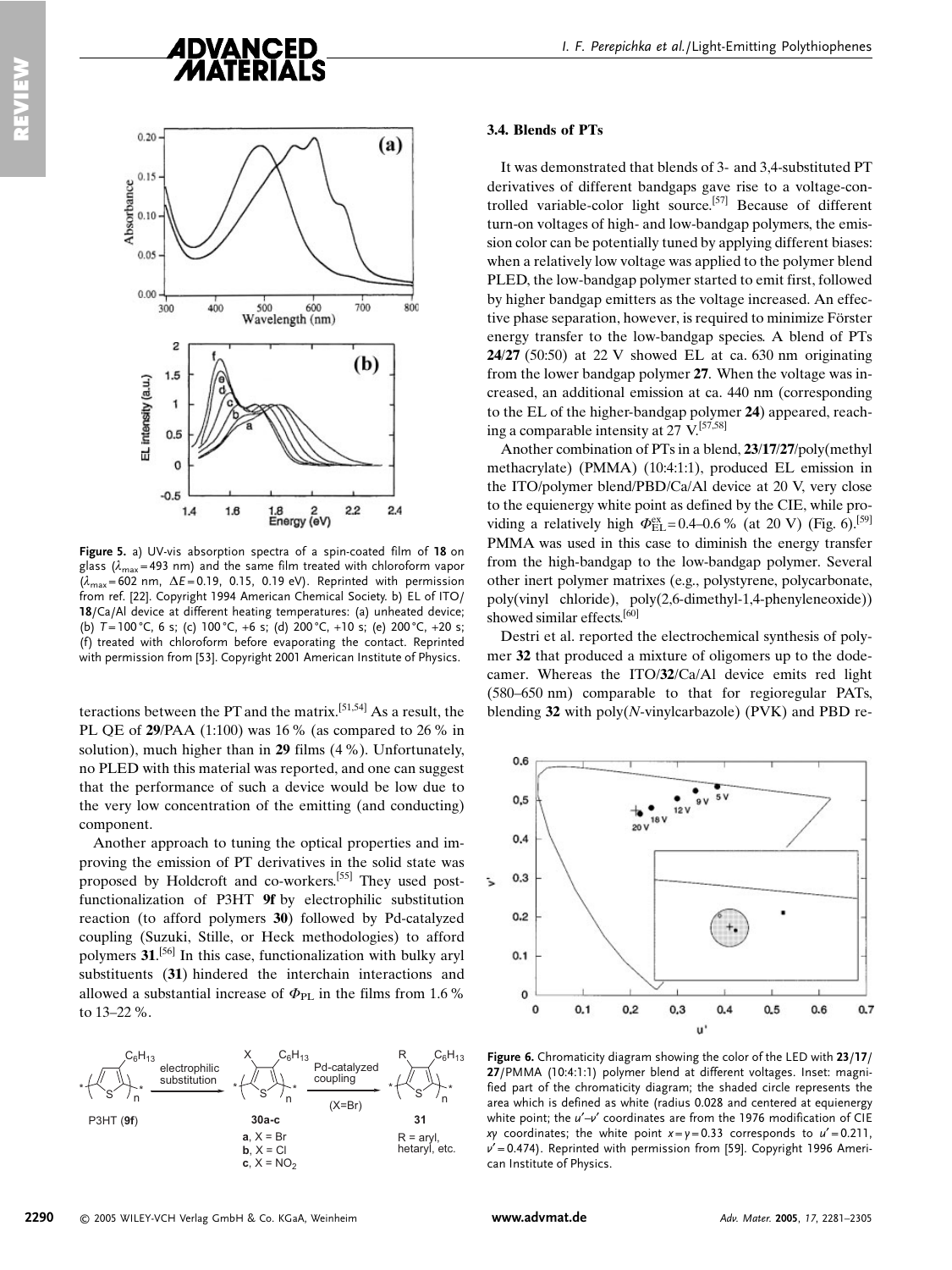

sulted in a white-light-emitting diode with 0.03 % EL efficiency.<sup>[61]</sup> Blending with PBD also effectively increased the  $\Phi_{FL}^{ex}$ of highly sterically hindered disubstituted PT 24, from <0.0001 % to 0.6 %, with no change in EL maximum.  $^{[48]}$ 

The emission spectrum of some PT/PBD polymer bilayer devices cannot be explained by a linear combination of emissions of the components. Thus, efficient white-light emission of the PLED ITO/27/PBD/Al ( $\Phi_{\text{EL}}^{\text{ext}}$  = 0.3 % at 7 V) consisted of blue  $(410 \text{ nm})$ , green  $(530 \text{ nm})$ , and red-orange  $(620 \text{ nm})$  bands. Whereas the first and the last EL peaks are due to EL from the PBD and the PT layers, respectively, the green-light emission probably originates from a transition between electronic states in the PBD laver and hole states in the polymer laver.  $[62]$  Similar results (additional green-blue EL at  $\sim$  495 nm) were demonstrated by the PLED ITO/27/PBD/Ca/Al.<sup>[63]</sup>

Blending low-bandgap PTs with other electroluminescent polymers was employed to increase the EL efficiency of a PLED, and it was demonstrated that even small additions of PTs can improve the device performance.  $\Phi_{\rm EI}^{\rm ex}$  of red-light-emitting ITO/P3HT (9f)/MEH-PPV/Ca diodes (P3HT: poly(3-hexylthiophene); MEH-PPV: poly(2-methoxy-5-(2-ethylhexyloxy)-pphenylene vinylene)) initially increased with P3HT content and went through a maximum at 1 wt.-% P3HT with  $\Phi_{\text{EL}} = 1.7 \, \%$ ,  $^{[64]}$ which is 2-3 times higher than in the neat ITO/MEH-PPV/Ca diode and three orders-of-magnitude higher than in the ITO/ P3HT (9f)/Ca diode. Later, List et al. reported a similar observation of efficient vellow-light emission from the blend of bluelight-emitting ladder  $poly(p$ -phenylene) (LPPP) with small additions (0.5–2%) of orange-light-emitting  $9d$ . [65,66] When the concentration of P3DT 9d was as small as 1%, the external EL efficiency of the Al/polymer blend/ITO device was also significantly higher ( $\Phi_{\text{EL}}^{\text{ex}}$  = 4.2 %) than in pure LPPP (2 %).



#### 3.5. PTs for Advanced LED Applications

Apart from tunable color emission covering the full visible range, white-light emission from precisely prepared blends of PTs with different bandgaps, and internal color conversion of other LEPs by adding small amounts of PTs, there are several other aspects fueling the interest in PTs for PLEDs. PTs are a classic example of conjugated polymers with intrinsically onedimensional polymer chains which, when aligned, could show anisotropy in macroscopic properties, such as electrical trans-

port or optical properties. Polarized EL with  $\Phi_{\text{EL}}^{\text{ex}} = 0.05\%$ was observed in the multilayer Langmuir-Blodgett (LB) film PLED ITO/10c/Al, with an EL ratio between the parallel and perpendicular orientations of  $1.3$ .<sup>[67]</sup> An even higher ratio of 2.4 was achieved with an ITO/27/Ca/Al diode made from a stretch-oriented polymer film.<sup>[68]</sup> However, this anisotropy is quite low, considering that a ratio of  $>60:1$  was achieved for emission of MEH-PPV (in photoluminescence spectra). $[69]$ 

Among other specific applications of PTs as light-emitting materials, it is necessary to mention microcavity LEDs prepared with PTs  $27$  and  $21^{[70]}$ , and nanometer-scale LEDs demonstrated for a device with a patterned contact structure and PT 27 blended in a PMMA matrix, which emits from 50-200 nm phase-separated domains.<sup>[71]</sup>

Two polymers with hydrophilic oligo(ethylene oxide) side chains, 33a,b, have been studied in light-emitting electrochemical cells (LECs).<sup>[72]</sup> Under applied bias,  $p$ -doping of the EL polymer took place at the anode, whereas at the opposite electrode the cathode material was reduced, although the reported  $\Phi_{\text{EL}}^{\text{ex}}$  was relatively low (~10<sup>-2</sup> %).



Inganäs and co-workers demonstrated that PTs can be used as host materials in electrophosphorescent PLEDs.<sup>[73]</sup> The large bandgap of dialkyl-PT  $23$  (3.2 eV) allows efficient energy transfer to the red phosphorescent dye PtOX (plati $num(II) 2,8,12,17-tetraethyl-3,7,13,18-tetramethyl porphyrin)$ , as demonstrated by complete replacement of the blue-light PT emission  $(480 \text{ nm})$  with the red-light-emission  $(650 \text{ nm})$  of the complex. The triplet excitons transferred to PtOX can decay radiatively, which results in a 12 times increase in the current efficiency of the corresponding PLED upon introducing the dye  $(0.7 \text{ cd A}^{-1})$ .

### **4. Electroluminescent Thiophene Block Copolymers and Glass-Forming Oligomers**

The above approaches used the idea of conjugation-length control in PTs by distorting the polymer backbone with bulky substituent side groups. Hadziioannou and co-workers demonstrated PL and EL tuning via exciton confinement with block copolymers 34a–d and 35a–f containing oligothiophene and alkylsilanylene units.  $[74]$  Precise control of the conjugation length of the oligothiophene blocks, interrupted by silanylene units, allowed tuning the emission from blue to orange-red (Table 2). Later, Yoshino et al. reported similar extended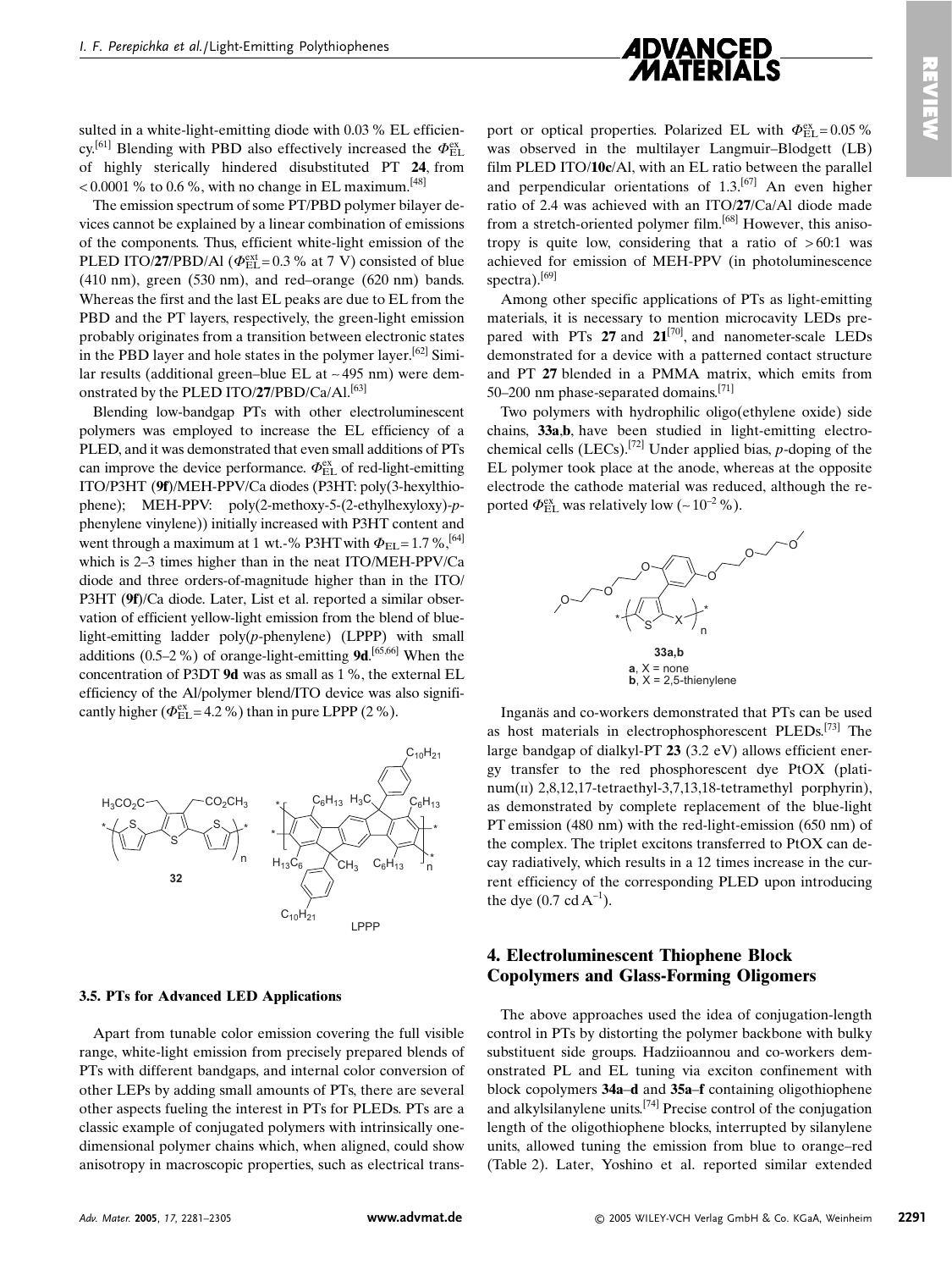

block-copolymers 34d-h that showed changes in EL color from green to red with increasing oligothiophene block length. $^{[75]}$ 



Highly ordered and crystalline low-molecular-weight oligothiophenes usually result in poorly performing LEDs, while several publications demonstrate electroluminescence from amorphous oligothiophene-based LEDs. For a deeper understanding of the correlation of effective conjugation length and the electrical properties and emission in PTs. Geiger et al. studied a series of end-capped oligothiophenes  $36$ <sup>[76]</sup> The ITO/36/Al devices prepared by vacuum sublimation of oligomers showed relatively low turn-on voltages of ca. 2.5 V and moderate current densities (e.g.,  $7 \text{ mA cm}^{-2}$ ) with maximum efficiency at ca. 8 V. However, the EL efficiency was quite low (with an estimated internal efficiency of  $\Phi_{\text{EL}}^{\text{int}}$  $10^{-2}$ – $10^{-3}$ %). LEDs showed a red-shift in the EL peak with an increasing number of thiophene units

 $(n=3 \rightarrow n=5)$ , and a linear dependence of the EL band energy on the inverse number of monomer units. Averaging over the EL, PL, and absorbance data, the effective conjugation length was estimated as approximately 9–10 thiophene units. End-capping of terthiophene and quaterthiophene with triphenylamino groups (37), which led to stable amorphous glasses, can afford relatively high luminescence efficiencies of 0.03 and 1.1 lm  $W^{-1}$ , respectively (at a luminance of 300 cd m<sup>-2</sup>).<sup>[77]</sup> A doublelayer device with oligomer 37  $(n=3)$  as an emitting layer and aluminumtris(8-hydroxyquinoline)  $(Alq_3)$  as an electron-transporting layer showed significantly improved performance, exhibiting a maximum luminance of 13000 cd m<sup>-2</sup> at a driving voltage of 18 V. Undoubtedly, improving the hole-transport properties in these oligomers by end-capping with triphenylamino fragments is also an important factor. Terthiophene end-capped with 2-aminoethyl groups was also used in hybrid organ-

ic–inorganic perovskite materials. When 38 was incorporated within lead halide perovskite layers in an ITO/38:PbCl<sub>4</sub>/ OXD7/Mg/Ag device (OXD7: 1.3-bis(4-(tert-butylphenyl)-1,3,4-oxadiazolyl)phenylene), a bright green-light emission  $(530 \text{ nm})$  from the organic layer was found.<sup>[78]</sup>



A quinque thiophene oligomer unit was used as a core in the light-emitting dendrimer  $39$ .<sup>[79]</sup> In this material, an excitation of the peripheral amines at 310 nm results in energy transfer to the highly luminescent fluorophore at the core of the dendrimer with subsequent green-light emission ( $\lambda_{PI}$  = 550 nm) exclusively from the oligothiophene. In the LED that contains PBD as the electron-transporting material, the hole transport occurs solely through peripheral triarylamines, whereas the

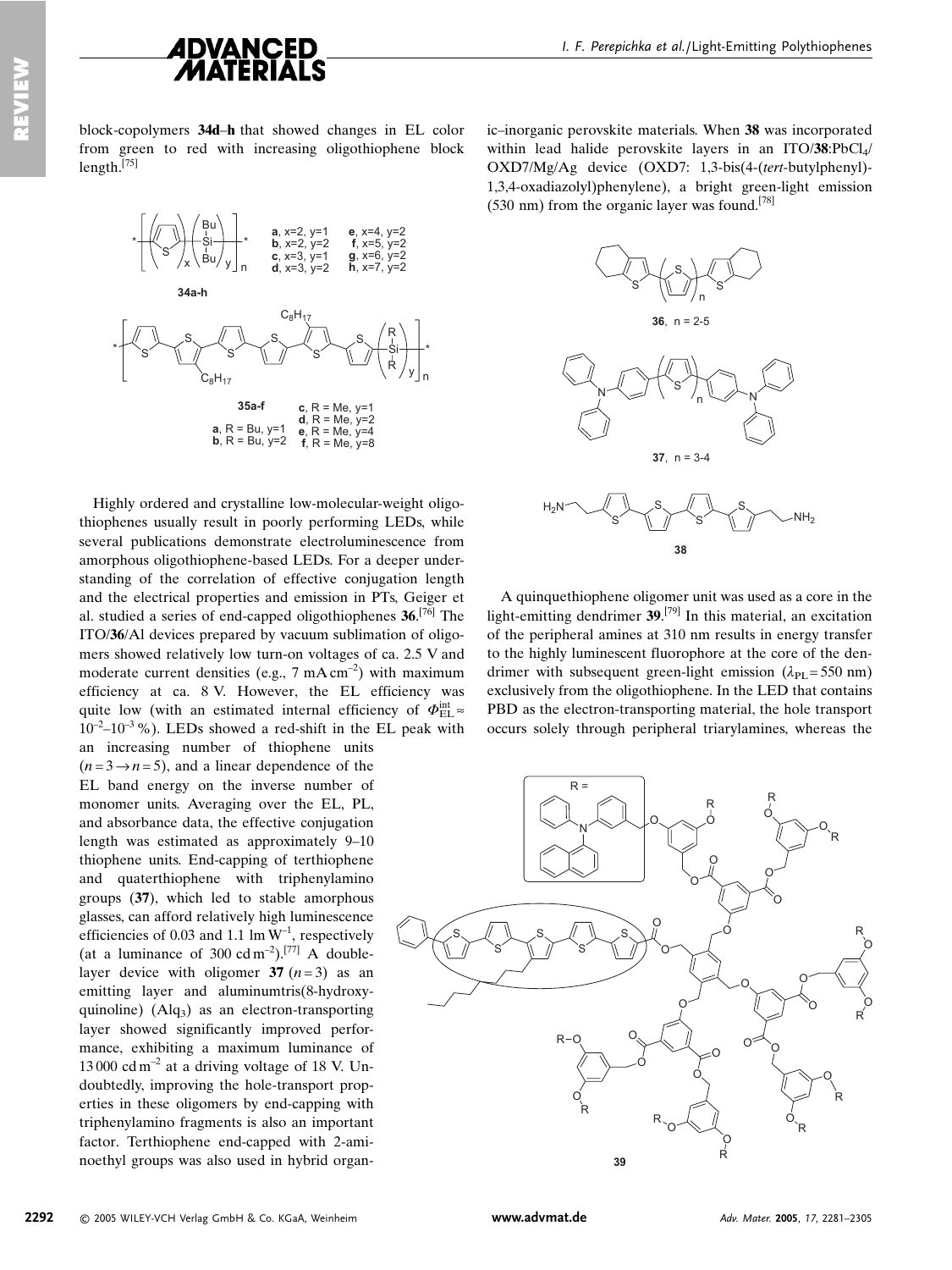

core oligothiophene plays the role of a light emitter. The EL spectrum was essentially identical to PL ( $\lambda_{\text{FL}}$  = 560 nm) with no emission from either PBD (390 nm) or peripheral amines (425 nm), and the maximum  $\Phi_{\text{EL}}^{\text{ex}}$  was 0.12 %.

### 5. Oligomers and Polymers with the **Thiophene-S,S-Dioxide Moiety as Emissive** and Electron-Transport Materials

Poly- and oligothiophenes are generally  $p$ -type (hole-transporting) semiconductors. Recently Barbarella et al. reported a novel approach to tailoring the frontier orbitals of thiophene oligomers through chemical transformation of the thiophene ring into the corresponding thiophene-S,S-dioxide (via oxidation with 3-chloroperbenzoic acid).<sup>[80,81]</sup> This modification results in "de-aromatization" of the thiophene unit and increases the electron affinity and electron-transport properties of the material. A comparison of two quaterthiophenes 40 and 41 indicates that a single thiophene-S, S-dioxide moiety leads to only a slight increase of the oxidation potential (from  $0.95$  V to 1.04 V versus Ag/AgCl), whereas the reduction potential is drastically shifted from  $-2.12$  to  $-1.28$  V, resulting in a bandgap contraction of more than  $0.7$  eV.<sup>[80]</sup> Another feature of this modification is a reduced aggregation tendency, resulting in decreased exciton migration to the non-radiative centers. Consequently, oligomers incorporating thiophene-S, S-dioxide units possess good photoluminescence properties in solution and the solid state, as well as high EL efficiency (for PTs). Particularly interesting in this case are the oligomers with a centrally located thiophene-S, S-dioxide unit, for which the solid-state PL quantum yields were reported to be as high as 37 % for pentathiophene 42f.<sup>[82]</sup> 45 % for terthiophene 42d.<sup>[83]</sup> and even 70 % for phenylenethiophene oligomer  $42c$ .<sup>[84]</sup>

Incorporation of electron-deficient thiophene-S,S-dioxide units into electron-rich conjugated oligomers (42) predictably results in reduction of the material's bandgap. This allows variation of both the absorption and PL energies over a wide range  $(\lambda_{\text{max}}^{\text{abs}} \sim 310 - 540 \text{ nm}, \lambda_{\text{max}}^{\text{PL}} \sim 400 - 725 \text{ nm})$  to cover the full visible range, from the UV to the NIR (Fig.  $7$ ).<sup>[80,84]</sup> The alternating donor-acceptor polymers obtained by chemical polymerization of





Figure 7. Emission of cast films of oligomers 42a-g under UV irradiation. Reprinted with permission from [84]. Copyright 2000 American Chemical Society

oligomers 42d and 42f with FeCl<sub>3</sub> showed PL in the NIR region (801 and 910 nm, respectively), although the quantum yields were not reported for these materials.<sup>[84]</sup> A non-optimized LED with 42f as an active layer (ITO/42f/Ca/Al) showed a luminance of ~100 cd m<sup>-2</sup> at 7 V and a quite low EL efficiency of 0.03 cd  $A^{-1}$ at ~180 mA cm<sup>-2 [85]</sup> However, further studies showed that these parameters can be sufficiently improved by blending 42f with PVK and introducing a PEDOT layer: the PLED built with a configuration of ITO/PEDOT/(42f/PVK, 85:15)/Ca/Al showed a maximum luminance of  $\sim$  200 cd m<sup>-2</sup> at 7 V and EL efficiency of ~ 0.9 cd A<sup>-1</sup> at 3 mA cm<sup>-2</sup>.<sup>[82]</sup>

Thiophene–thiophene-S,S-dioxide copolymers 43a,b were reported by Berlin et al.<sup>[86]</sup> The polymers absorbed at 535 nm (bandgap energy  $E_{\varphi} = 2.3$  eV) in chloroform solution and in films (which is consistent with their electrochemistry: oxidation potential  $E_{ox} \approx 0.40 - 0.50$  V and reduction potential  $E_{\text{red}} \approx -1.75 - 1.8 \text{ V}; \Delta E \approx 2.2 - 2.25 \text{ V}$  and emitted at 650 nm  $(\Phi_{\rm PL}^{\rm film} \sim 1 \%)$ . Such a high bandgap (which exceeds that of PEDOT homopolymers by  $\sim 0.6$  eV) strongly suggests a disruption of the conjugation, possibly due to steric interactions. The EL emission spectrum was entirely the same as PL emission, and  $\Phi_{\text{EL}}^{\text{ex}} = 0.01$ % at 100 cd m<sup>-2</sup> was found for an ITO/ (TPD/43a/PC, 40:40:20)/Ca diode (TPD: tetraphenylbenzidine, PC: bisphenol A polycarbonate).

> These pioneering works stimulated recent research activities towards incorporation of the thiophene-S,S-dioxide unit into various copolymers, and PLEDs built with such copolymers were reported by several groups. Charas et al. studied PLEDs based on copolymer 44 (obtained by Suzuki coupling of 2,5-dibromothiophene-S,S-dioxide with the diboronic ester of 9,9-bis(2-ethylhexyl)fluorene<sup>[87]</sup>) and its blends with poly(9,9-dioctylfluorene) homopolymer (PFO).<sup>[88]</sup> Copolymer 44 emitted orange light ( $\lambda_{\text{PL}}^{\text{film}} = 615$  nm), and there was a strong suppression of PL quantum vield going from solution to the solid state, suggesting strong interchain inter-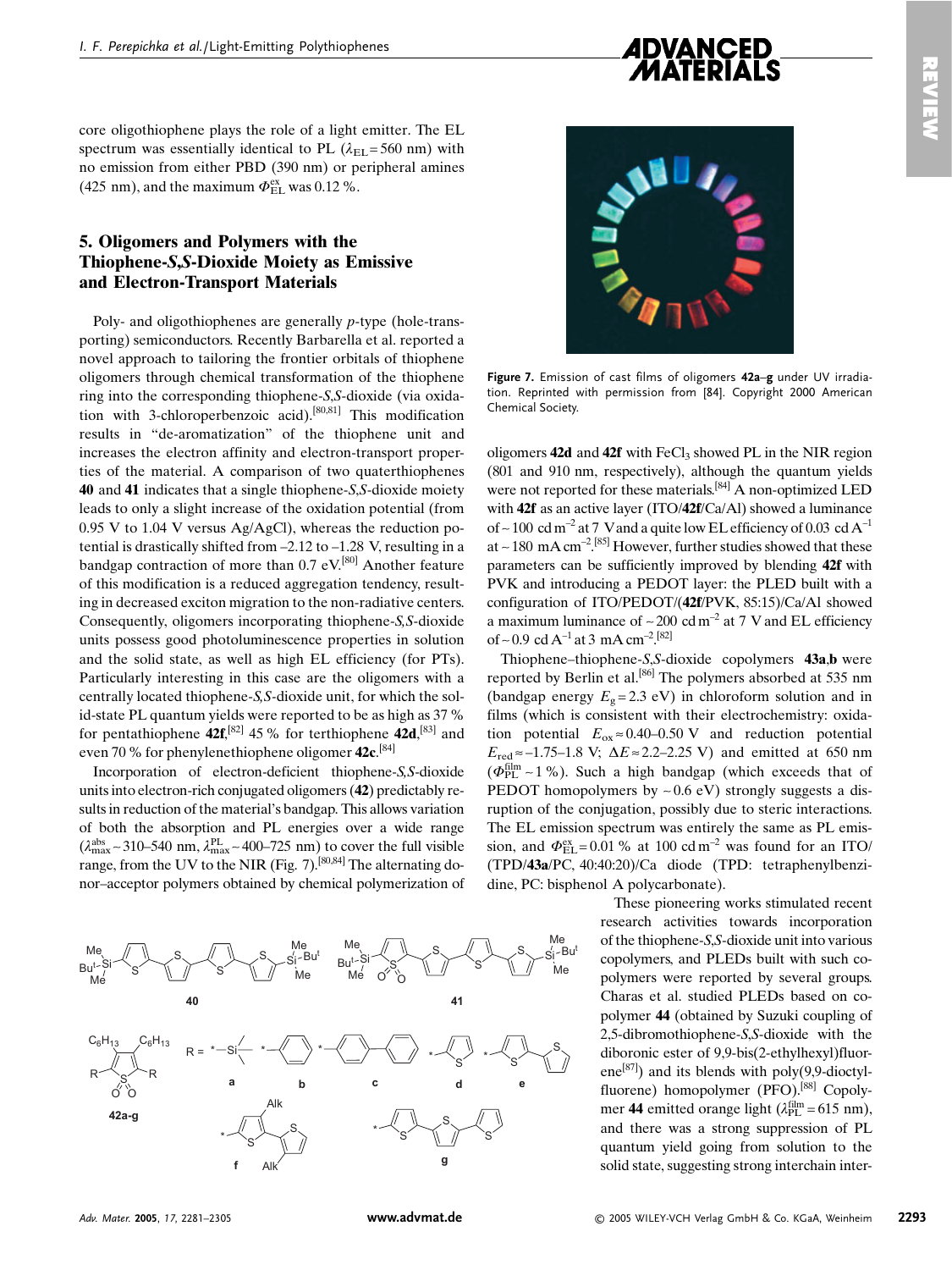

actions due to the planar backbone  $(\Phi_{\text{PL}}^{\text{cyclohexane}} = 19\%$ .  $\Phi_{\text{PI}}^{\text{film}} = 0.5$  %.). A single-layer ITO/44/Ca PLED exhibited quite low EL efficiency ( $\Phi_{\text{EL}}^{\text{ex}}$  = 2.2 × 10<sup>-4</sup> %), which was attributed to a combination of low PL efficiency and charge-transport limitations. Upon inserting a hole-injection PEDOT layer, the EL efficiency was increased to  $\Phi_{\text{EL}}^{\text{ex}} = 9 \times 10^{-4}$ % and the maximum luminance increased from  $0.2 \text{ cdm}^{-2}$  to about 5.3 cd m<sup>-2</sup>. The obviously unbalanced charge transport in these devices was improved by blending 44 with PFO, allowing an increase in  $\Phi_{FL}^{\text{ex}}$ up to 0.21 % (for an ITO/PEDOT/(PFO/44, 95:5)/PBD/Ca architecture) and a decrease in the turn-on voltage from 16 V to 5–5.5 V. Remarkably, the EL of the blend in this case was almost exclusively from the copolymer 44, in spite of the low content of the latter.

The same Suzuki methodology was used to synthesize a similar copolymer  $45.^{[89]}$  The polymer showed a solvent-dependent green-yellow-light emission (from 545 nm in THF to 565 nm in chloroform), as often observed for polar chromophores. The PL QE also varied with the solvent (from 11 % in THF to 21 % in decalin), but, in contrast to copolymer 44, no strong decrease in emission efficiency was observed in the solid state ( $\Phi_{\text{PL}}^{\text{film}} = 13$ %) that could be attributed to a hindering effect of substituents at the thiophene ring, preventing a strong aggregation. A ITO/PEDOT/45/Ca/Al LED showed



a turn-on voltage of ca. 10 V with a maximum brightness of 340 cd m<sup>-2</sup> at 22 V and moderate  $\Phi_{\text{FI}}^{\text{ex}} = 0.14$  %.

Beaupré and Leclerc reported fluorene-thiophene copolymers in which fluorene and thiophene-S,S-dioxide fragments were separated by one or two thiophene units (46 and 47, respectively).<sup>[90]</sup> The electronic effect of an additional thiophene unit (the system can be viewed as an alternating donor-acceptor polymer) and the planarization factor known for longer oligothiophene units resulted in some bandgap contraction. These copolymers are both p- and n-dopable, as follows from their electrochemistry, with bandgaps of 2.2 and 2.0 eV for 46 and 47, respectively. The PLEDs, fabricated with the configuration ITO/LiF/polymer/PBD/LiF/Al/Ag, showed rather low turn-on voltages of 4 V, but the maximum brightnesses  $(120 \text{ cd m}^{-2} \text{ at } 7 \text{ V and } 15 \text{ cd m}^{-2} \text{ at } 8 \text{ V, for } 46 \text{ and } 47 \text{, respec-}$ tively) were lower than that for copolymer 45. Although highly efficient ( $\Phi_{\text{PL}}^{\text{film}} \approx 40-70$ %) solid-state PL was demonstrated from some oligothiophenes and oligophenylenes containing thiophene-S,S-dioxide units,  $[84]$  the efficiency of similar fluorene copolymers was much lower. The combination of thiophene and thiophene-S,S-dioxide units in a copolymer allows tuning of the emission color from green to pure red.<sup>[90,91]</sup> However, the PLEDs fabricated with these materials often show a rather low  $\Phi_{\rm EI}^{\rm ex}$  < 0.01 % that further decreases with an increasing number of thiophene units.

Similar results (a significant decrease of the PL QE) were observed for thiophene-thiophene-S.S-dioxide copolymers containing 3,6-dimethoxyfluorene  $(48^{[92]})$  and carbazole units  $(49^{[93]})$  (with  $\Phi_{PL} = 20-25$  % in solution).

### 6. Copolymers of Thiophenes with Other **Conjugated Moieties**

The largest variety of emission wavelengths and the most efficient EL materials were created via copolymerization of thiophene with other conjugated monomers. Thus, "diluting" the thiophene units in the polymer chain with other aromatic moieties enlarges the material bandgap, affording blue-light-emitting thiophene copolymers, and in many cases suppresses aggregation in the solid state (thus improving the emission



Abs: 547 nm, PL: 666, 708 nm, EL: 668, 708 nm, Red

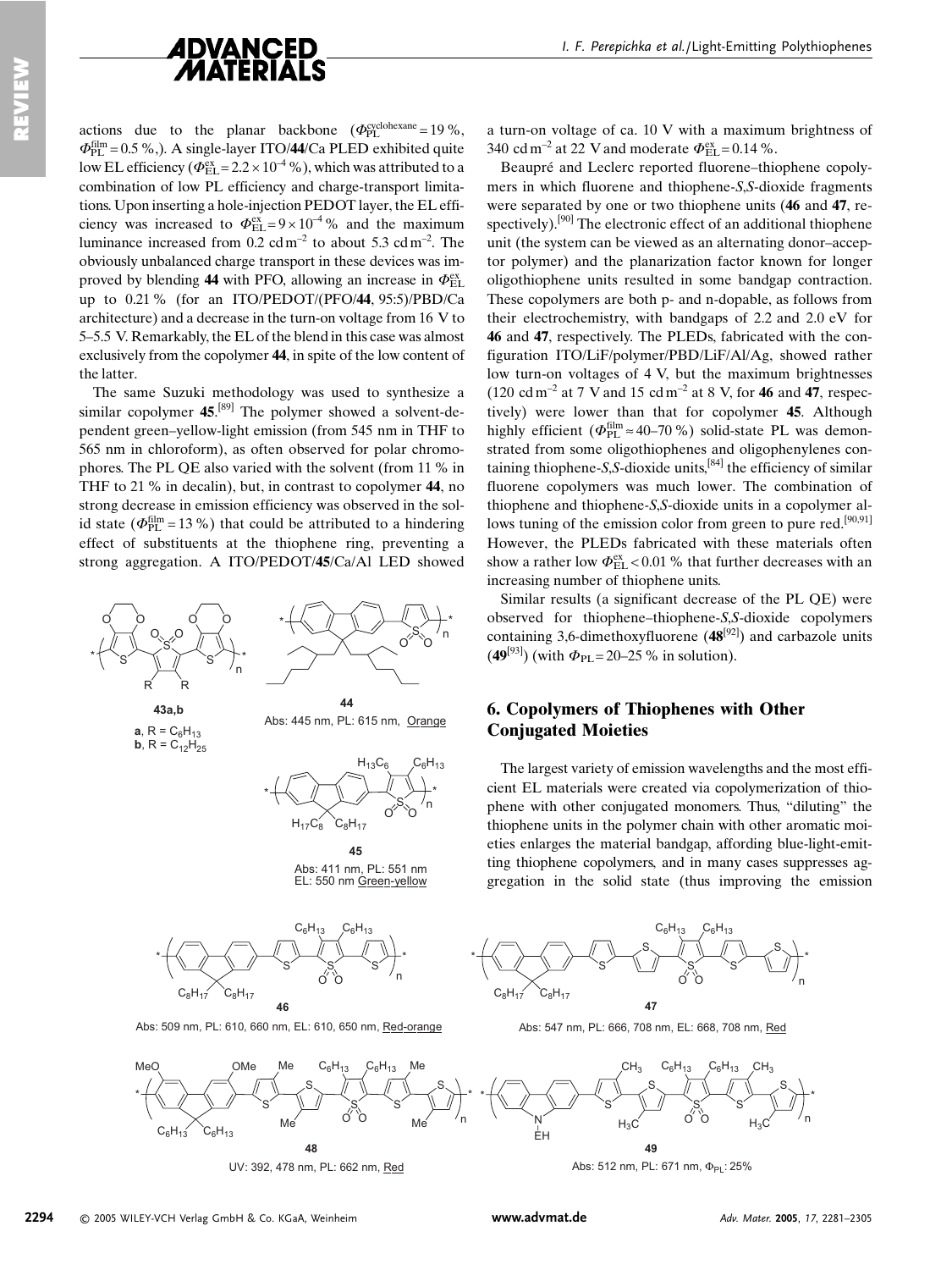

PPP,  $R = R^1 = H$ 

C7C5-PPP,  $R = C_7H_{15}$ ,

 $R^1 = OC_5H_{11}$ 

efficiency). Copolymerization with electron-deficient comonomers results in a bandgap reduction (well-known for alternating donor (D)-acceptor (A) polymers, DADA), thus affording NIR-emitting materials. At the same time, whereas the emission wavelength in PT copolymers can be predicted reasonably well (based on the known polymer-bandgap-control principles), $^{[2]}$ the solid-state PL and, particularly, the EL efficiencies are still a subject of a mostly purely empirical approach.

#### **6.1. Thiophene-Phenylene Copolymers**

Salaneck and co-workers first reported EL from the alternating phenylene-thiophene copolymer 50a. Its bandgap, jonization potential, and electron affinity, calculated with the valence effective Hamiltonian (VEH) method, are 3.08, 5.29, and 2.22 eV, respectively.<sup>[94]</sup> These values are between the corresponding values for higher bandgap  $poly(p$ -phenylene) (PPP)  $(3.28, 5.43, \text{ and } 2.15 \text{ eV}^{[95]})$  and lower bandgap PT 3 (2.2,<sup>[96a]</sup> 5.0, and 3.4 eV<sup>[96b]</sup>). Quite unexpectedly, AM1 calculations predict the interannular torsion angles in this copolymer (due to steric hindrance of the heptyl side groups) to be substantially larger (50 $^{\circ}$ ) than that of PPP (23 $^{\circ}$ ); nevertheless, its bandgap is smaller than that of PPP. Phenylene–thiophene copolymers 50b and 50a emit blue light at ca. 450– 475 nm, with somewhat different reported  $\Phi_{\text{FI}}^{\text{ex}}$  values of 0.2 %<sup>[97]</sup> and 0.03 %,<sup>[98]</sup> respectively, for ITO/polymer/Ca configurations. It has also been shown that the efficiency of the device can be substantially improved (up to  $2\%$ ) by blending of 50a with substituted C7C5-PPP  $(1:10)$ , which probably reduces the self-quenching effect.<sup>[97]</sup> This is among the highest EL efficiencies reported for thiophene-based LEPs.

Table 3. Tuning the properties of substituted phenylenethiophene copolymers.



| R <sup>1</sup>    | $R^2$                            | R <sup>3</sup>                   | $M_n$                            | PDI  | abs<br>$\lambda_{\text{max}}$ | PL<br>$\lambda_{\text{max}}^{\text{F}}$ | $\Phi_{\sf PL}$ | $\Phi_{\text{EL}}^{\text{ex}}$ | Turn-on voltage [a] | Ref.   |
|-------------------|----------------------------------|----------------------------------|----------------------------------|------|-------------------------------|-----------------------------------------|-----------------|--------------------------------|---------------------|--------|
|                   |                                  |                                  | $\left[\text{g mol}^{-1}\right]$ |      | [nm]                          | [nm]                                    | [%]             | [%]                            | [v]                 |        |
| $n - C_6H_{13}$   | CH <sub>3</sub>                  | CH <sub>3</sub>                  | 20 400                           | 2.92 | 340                           | 477                                     | 10              | 0.004                          | 17                  | $[99]$ |
|                   |                                  |                                  | 12 600                           | 1.48 | 346                           | 470                                     | 15±1            |                                |                     | [101]  |
| $n - C_6H_{13}$   | H                                | H                                | 19 700                           | 2.74 | 396                           | 524                                     | 20              | 0.02                           | 13                  | [99]   |
|                   |                                  |                                  | 31 200                           | 2.31 | 378                           | 505                                     | $22 \pm 2$      |                                |                     | [101]  |
| $n - C_6H_{13}$   | OC <sub>10</sub> H <sub>21</sub> | OC <sub>10</sub> H <sub>21</sub> | 14 600                           | 1.92 | 430                           | 530                                     | 29              | 0.1                            | 8                   | [99]   |
|                   |                                  |                                  | 26 100                           | 1.27 | 405                           | 520                                     | $27 \pm 3$      |                                |                     | [101]  |
| $c - C_6 H_{11}$  | CH <sub>3</sub>                  | CH <sub>3</sub>                  |                                  |      | 360                           | 466                                     | 6               |                                |                     | [99]   |
| $c - C_6 H_{11}$  | H                                | H                                |                                  |      | 376                           | 495                                     | 11              |                                |                     | $[99]$ |
| $c - C_6 H_{11}$  | $OC_{10}H_{21}$                  | OC <sub>10</sub> H <sub>21</sub> |                                  |      | 410                           | 505                                     | 16              | 0.05                           | 9                   | $[99]$ |
| $p-(n-C_4H_9)Ph$  | $n - C_{10}H_{21}$               | $n - C_{10}H_{21}$               | 82 300                           | 2.19 | 442                           | 532                                     | 11              | $(-0.1)$                       | $(-7)$              | [100]  |
| $p-(n-C_4H_9)$ Ph | CH <sub>3</sub>                  | 2-ethylhexyl                     | 68 500                           | 1.51 | 426                           | 538                                     | 12              | $(-0.1)$                       | $(-7)$              | [100]  |
| $p-(n-C_4H_9)Ph$  | 2-ethylhexyl                     | 2-ethylhexyl                     | 43 600                           | 1.68 | 429                           | 533                                     | 11              | 0.1                            |                     | [100]  |

[a] ITO/polymer/Ca.



 $a, R = C<sub>7</sub>H<sub>15</sub>$ ; Abs: ~330 nm, PL: ~450 nm, EL: ~475 nm,  $\Phi_{EL}^{ex}$  = ~0.2%, Blue **b**, R =  $C_5H_{11}$ ; Abs: 335 nm, PL:  $\overline{455}$  nm, EL: 455 nm,  $\Phi_{FL}^{ex} = 0.03\%$ , Blue

A related series of copolymers 51 containing thiophenephenylene–thiophene repeat units have been reported by Huang and co-workers.<sup>[99-101]</sup> Polymers were obtained via  $FeCl<sub>3</sub>$  oxidation of thiophene–phenylene–thiophene trimers that were synthesized by Pd-catalyzed coupling of  $1.4-R<sub>2</sub>$ .  $R<sub>3</sub>$ -2.5-dibromobenzenes with the corresponding  $3-R_1-2$ -thienylzinc chlorides. By changing the steric effect of substituents  $R_1$ and  $R_2$ , the polymer emission was tuned from greenish-vellow to pure green. While retaining much of the substituted PT character (e.g., good hole-transport properties and stability). these materials exhibit significantly improved fluorescence efficiency in the solid state ( $\Phi_{\text{PL}}$  up to 29 %) that leads to  $\Phi_{\text{EL}}^{\text{ex}}$ of up to 0.1 % for ITO/51/Ca PLEDs (Table 3).

Twisted 1,1-binaphthyl units in alternating oligothiophenecontaining copolymers 52a–c and 53a,b interrupt the conjugation, which could prevent the self-quenching processes in the solid state. A variation in the length of the oligothiophene segment from one to seven thiophene rings predictably reduced the polymer bandgap and tuned the emission color from yellow–green to red (Table 4).<sup>[102]</sup> A single-layer device, ITO/ 52b/Al, emitted orange light ( $\lambda_{\text{FL}}$  at 568 nm with a shoulder at 590 nm) with a turn-on voltage of 5.7 V, luminance of 25 cd m<sup>-2</sup> at 8.0 V, and  $\Phi_{\text{EL}}^{\text{ex}} = 0.005$  %. [103]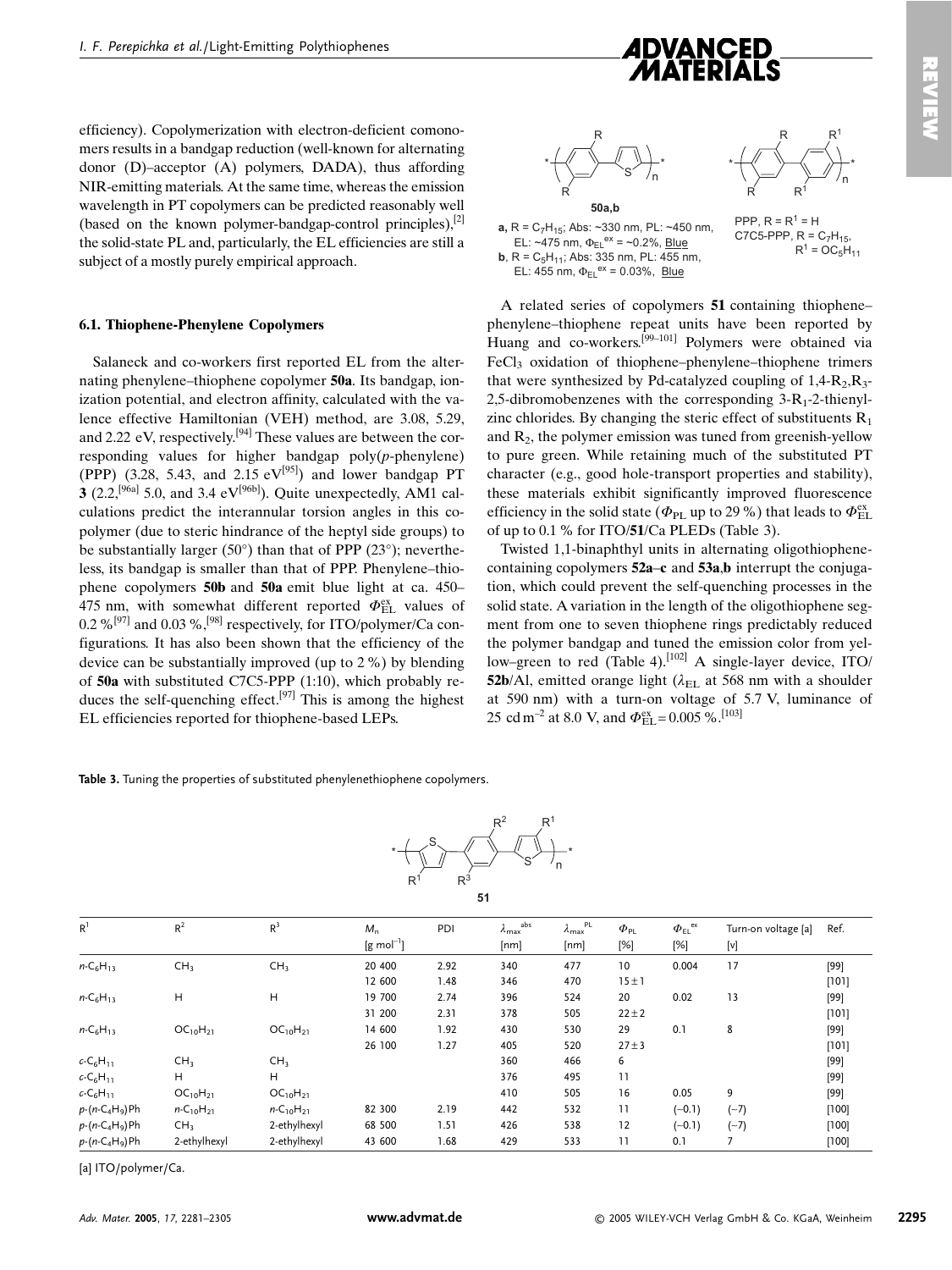

Table 4. Properties of binaphthyl-linked thiophene block copolymers 52a-c and 53a,b with different conjugation lengths in dichloromethane (DCM).

| Compound | abs<br>$\lambda_{\text{max}}$<br>[nm] | $\lambda_{\text{max}}^{\text{PL}}$ (DCM) [a]<br>[nm] | $\Phi_{\rm pl}$ (DCM) [a,b]<br>[%] |
|----------|---------------------------------------|------------------------------------------------------|------------------------------------|
| 52a      | 368                                   | 421, 446, 475sh                                      | 54                                 |
| 52b      | 406                                   | 463, 498                                             | 26                                 |
| 52c      | 440                                   | 515, 549sh                                           | 23 (19)                            |
| 53a      | 434                                   | 530, 568sh                                           | 5.4(23)                            |
| 53b      | 454                                   | 545, 583, 631sh                                      | 6.5(7.2)                           |

Tal Excitation at 380 nm (sh: shoulder). Ibl Values in parenthesis correspond to excitation at the longest wavelength absorption maximum.

#### 6.2. Thiophene-Fluorene Copolymers

PFs are an important class of LEPs with high thermal, photo-, and environmental stability and efficient, bright bluelight emission. This last fact stimulated a number of researchers to develop fluorene-thiophene copolymers for light-emit-

ting applications. In addition to an expected increase of PL OE in such copolymers, such a combination of electron-rich thiophene units with relatively electron-deficient fluorene units should modify the bandgap of the material (and thus tune the emission) and improve the charge injection/transport balance compared to fluorene homopolymers.

Lévesque, Leclerc, and co-workers have efficiently tuned the emission color from blue to green and yellow by introducing various thiophene units in alternating fluorene copolymers 54–58.<sup>[92,104]</sup> Changing the nature of the comonomer unit from the relatively electron-deficient phenylene to very electronrich bis(ethylenedioxy)thiophene affects the bandgap of the polymer (and thus, the emitting color) as well as the chargetransport properties, thus influencing the performance of the PLEDs based on the corresponding copolymers. The highest brightness achieved for bithiophene-based copolymer 55 was 4.5 cd m<sup>-2</sup> for a neat copolymer and 18 cd m<sup>-2</sup> for a blend with 20 % of hole-transport material TPD, which is far too low for a practical application.

Huang's group has systematically studied the structureproperty relationships of fluorene-thiophene-based conjugated polymers  $59-62$ .<sup>[105,106]</sup> In contrast to PT homopolymers, the regioregularity of the bithiophene fragments in the studied copolymers show little influence on the optical bandgap (61 and 62, respectively:  $E_{\rho} = 2.49$  and 2.58 eV, [106] or 2.57 and 2.60 eV<sup>[107,108]</sup>) or the emission maxima, but the HH copolymer 62 was significantly more thermally stable.

All copolymers showed reversible n- and p-doping in cyclic voltammetry (CV) experiments. A schematic diagram showing the HOMO and LUMO energy levels relative to the work functions of the electrode materials used in EL devices is given in Figure 8.<sup>[108]</sup> A single-layer ITO/62 (100 nm)/Ca device emitted green light (493, 515 nm) with a high turn-on voltage of 20 V. The introduction of a PVK hole-transport layer decreased the turn-on voltage to 8 V and increased the maximum  $\Phi_{\text{FI}}^{\text{ex}}$  from 0.05% to 0.6%<sup>[105]</sup> (although a less-pronounced increase was observed for other polymers of the

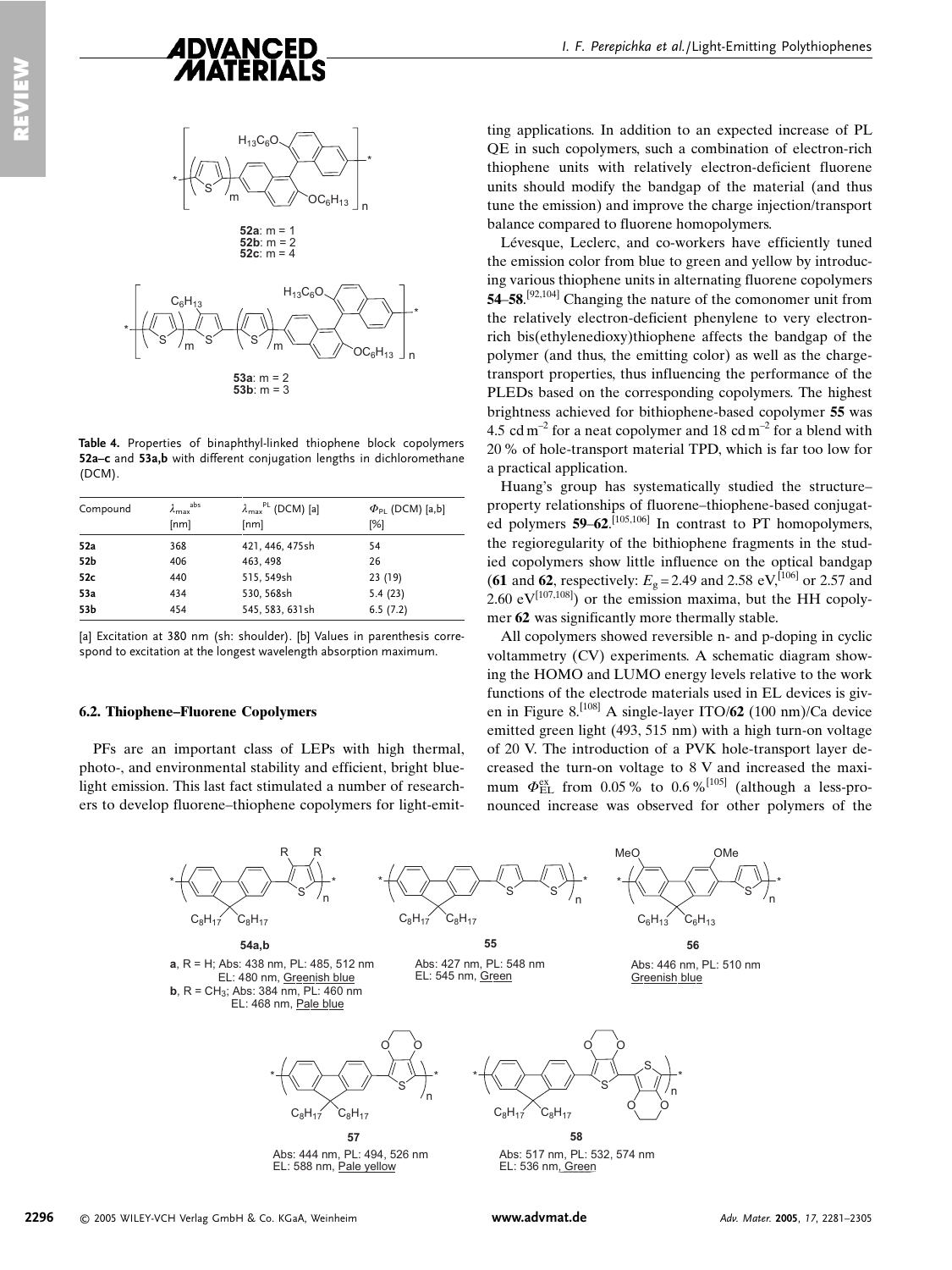$10H<sub>2</sub>$ 





Abs: 403 nm, PL: 490, 520 nm, Green

Abs: 401 nm, PL: 493, 520 nm, Green

 $C_{10}H_{21}$ 

 $10H_{21}$ 



Figure 8. The schematic energy-level structures for the devices with copolymers 59 (labeled P3 on the diagram), 60 (P4), 61 (P1), and 62 (P2). Reprinted with permission from [108]. Copyright 2002 Elsevier.

series<sup>[108]</sup>). Later, Liu et al.<sup>[108]</sup> reported a somewhat lower  $\Phi_{\text{EL}}^{\text{ex}} = 0.3$ % for the device ITO/PVK/62 (75 nm)/Ca/Al. The highest  $\Phi_{\rm EI}^{\rm ex}$  in this series was reported for 59 (0.64 % for a ITO/PVK/59/Ca/Al device) and the lowest one was for 61 (0.07 % for a ITO/PEDOT/61/Ca/Al device).<sup>[108]</sup> However. this trend has no correlation with the polymer energy levels.

Several random fluorene-thiophene copolymers such as  $63^{[109]}$  and  $64^{[109,110]}$  have been investigated. Due to low thiophene unit content  $(1-5\%)$ , these materials have shown EL performance far greater than that of the corresponding alternating copolymers, and even of the PF homopolymer. Thus, the PLED ITO/PEDOT/copolymer/Ba/Al shows brightness above 2500 cd m<sup>-2</sup> (at 8 V) and  $\Phi_{\text{EL}}^{\text{ex}}$  of 1.2 % for 63, and as high as 2.0 % for 64.[109]

Vamvounis and Holdcroft prepared a series of fluorenethiophene copolymers 65 with a varying ratio of conjugated  $(2,5\text{-thienylene})$  and non-conjugated  $(3,4\text{-thienylene})$  thiophene moieties in the polymer chain (Scheme 4).<sup>[111]</sup> Whereas the solution  $\Phi_{\text{PL}}$  for either copolymer 65a or 65f is rather high (57 and 39%, respectively), the PL efficiencies in films are



low (6 and 7%, respectively). Substantial increases in solid-state PL efficiency were observed when mixtures of 2,5-dibromothiophene and 3,4-dibromothiophene were used in the synthesis of copolymers 65, reaching a value of 43 % for copolymer 65e (with a thiophene  $A$ ) B ratio of 4:96, see Scheme 4). This enhanced solidstate emission was rationalized in terms of a self-forming host-guest system in which excitons formed on the PFT-B host fragments transfer their energy to electronically isolated, highly efficient PTF-A emitting fragments (Fig.  $9$ ).

A very efficient green-light-emitting fluorene copolymer 66 was synthesized by Shim and co-workers via Suzuki coupling of dibromothieno[3,2-b]thiophene with 9,9-dioctylfluorene-2,7-diboronic acid bis(pinacol ester).  $[112]$  The authors compared the EL properties of this copolymer with PFO and the PFObithiophene copolymer 55. The absorption and emis-

sion spectra of 66 are red-shifted compared to PFO but slightly blue-shifted compared to the bithiophene-based copolymer 55. A PLED fabricated in the configuration ITO/-PEDOT/66/LiF/Al showed a pure green-light emission (CIE:  $x = 0.29$ ,  $y = 0.63$ ) close to the standard NTSC (National Television Standard Committee color specification) green color (CIE:  $x=0.26$ ,  $y=0.65$ ) with a very low turn-on voltage of 3.3 V. The low turn-on voltage is attributed to a better match (compared to PFO) between the HOMO  $(-5.38$  eV) level with the workfunction of PEDOT  $(5.1 -$ 5.3 eV). Interestingly, although the PL quantum yield of 66 (12 % in films, similar to 55) is lower than that of PFO (55 %), the EL efficiency is higher, which may reflect an improved balance of electron/hole transport in this copolymer. The maximum current efficiency of 66 is 0.32 cd  $A^{-1}$  at  $0.78 \text{ A cm}^{-2}$ , exceeding the performance of similar devices fabricated with 55 or PFO (which showed 0.20 cd  $A^{-1}$  at 143 mA cm<sup>-2</sup> and 0.06 cd A<sup>-1</sup> at 25 mA cm<sup>-2</sup>, respectively). The  $\Phi_{\text{FI}}^{\text{ex}}$  of 0.1 % of 66 was twice as high as for the former polymers.

Introduction of electron-accepting bithieno[3,2-b:2',3'-e]pyridine units resulted in copolymer 67 with ca. 0.5 V lower reduction potential than the PFO homopolymer.<sup>[113]</sup> Upon ex-



Scheme 4. Synthesis of fluorene-thiophene copolymers 65a-f and the effect of the ratio of thienvlene isomers in the copolymers on their PL efficiencies in solution and in films. Numbers in the abbreviations of copolymers denote the portion of thiophene A in the mixture of  $(A + B)$ dibromothiophenes used in the synthesis.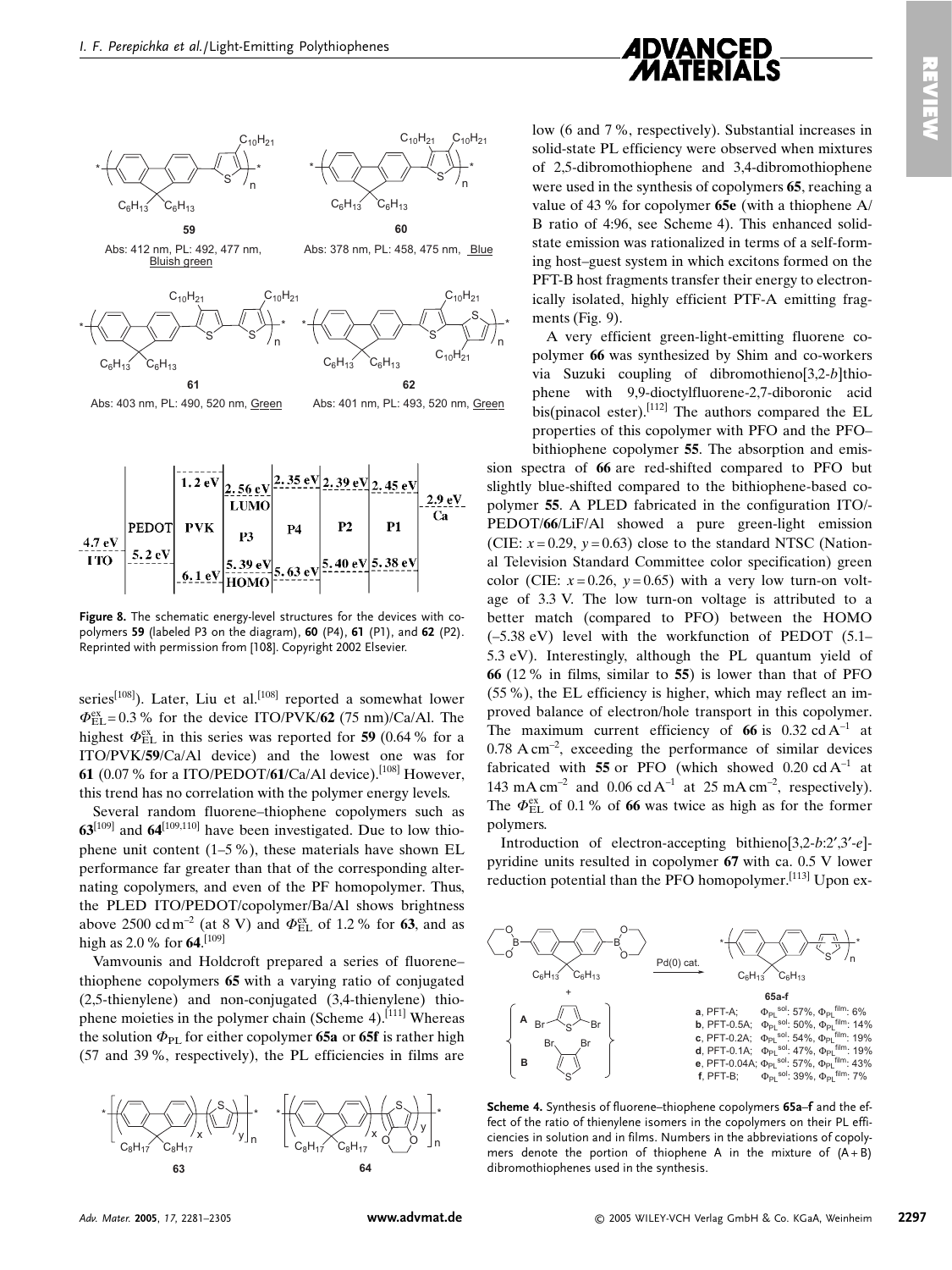

66 Abs: 448, 471 nm, PL: 495, 511, 548 nm EL: 515 nm, Green CIE (0.29, 0.63)

67 Abs: 415 nm. PL: 481, 536 nm EL: 480, 536 nm, Blue-green



Figure 9. Solution emission of copolymer 65a (PFT-A) and solid state emission of copolymer 65e (PFT-0.04A). Inset: energy-transfer mechanism. Reprinted from [111].

citation at 420 nm ( $\lambda_{\rm abs}^{\rm max}$ = 415 nm), copolymer 67 exhibited blue–green-light emission with two peaks at 481 nm and 536 nm. Preliminary EL studies of an ITO/PEDOT/67/Al device showed two peaks equivalent to the PL spectra. The PLED exhibited a low turn-on voltage  $(-4 V)$ , and at higher voltages of 6–9 V a slight relative increase of the green component was observed.

Several random fluorene-dibenzothiophene copolymers 68a-e<sup>[114,115]</sup> have been reported. The "meta" linkage in the dibenzothiophene in copolymer 68a–e hinders the conjugation, limiting the emission bands to the deep-blue color range  $(\lambda_{\text{max}} - 420$  and 440 nm).<sup>[114]</sup> Furthermore, hindered conjugation as well as hindered  $\pi$ -aggregation suppress the parasitic green-light emission at 520 nm in the solid state of the polymer often observed in PFs.



**a**, x:y = 95:5; Abs: 383 nm, PL: 422 nm,  $\Phi_{PL}$ : 29%, EL: 422 nm,  $\Phi_{EL}$ <sup>ex</sup>: 0.36% **b**, x:y = 90:10; Abs: 380 nm, PL: 421 nm,  $\Phi_{PL}$ : 25%, EL: 421 nm,  $\Phi_{EL}^{ex}$ : 0.34% c, x:y = 80:20; Abs: 373 nm, PL: 420 nm,  $\Phi_{PL}$ : 18%, EL: 420 nm,  $\Phi_{EL}^{ex}$ : 0.22% **d**, x:y = 70:30; Abs: 350 nm, PL: 419 nm,  $\Phi_{PL}$ : 23%, EL: 419 nm,  $\Phi_{EL}^{ex}$ : 0.10% e, x:y = 50:50; Abs: 343 nm, PL: 410 nm,  $\Phi_{PL}$ : 62%, EL: 417 nm,  $\Phi_{EL}^{-\text{ex.}}$  0.42% PFO, x:y = 100:0; Abs: 391 nm, PL: 422 nm,  $\Phi_{PL}$ : 47%, EL: 456 nm,  $\Phi_{EL}^{ex}$ : 0.52%

#### **6.3. Thiophene-Vinylene Copolymers**

Oligo-2,5-thienylenevinylenes (OTVs) have been recognized as a potential class of linear conjugated systems for micro- and nanoelectronics.<sup>[116]</sup> Comparison of optical data for OTV with other classes of conjugated oligomers (oligothiophenes, oligo-2,5-thiopheneethynylenes, oligo-1,4-phenylenevinylenes, oligo-1,4-phenyleneethynylenes, oligoacetylenes) shows that

OTVs exhibit the longest effective conjugation lengths among the known systems and the smallest  $\Delta E_{\text{HOMO-LUMO}}$ values, thus promising the lowest bandgaps for the corresponding polymers. We are not aware of any report of poly- $(2.5\text{-thienylene}$  itself (PTV,  $69^{[117]}$ ) being a fluorescent material, in spite of the highly emissive properties of nearly all PPV derivatives and the strong NIR photo- and electroluminescence observed in acceptor- (cyano-) substituted PTV.<sup>[118]</sup> Furthermore, blending 5–25 % of PTV 69 into PPV completely quenches the luminescence of the later. In our opinion, the behavior of 69 can be explained by the high PTV HOMO energy which allows for partial air doping (that, in turn, quenches the fluorescence), although further photophysical studies are needed to support this hypothesis.

More recently, Leclerc and co-workers synthesized a 2,7-carbazolylenevinylene-thienylenevinylene copolymer 70 via the Horner-Emmons reaction.<sup>[119]</sup> Whereas this material showed red emission in solution ( $\lambda_{PI}$  = 581 nm,  $\Phi_{PI}$  = 16 %) it was not fluorescent in the solid state.



As already mentioned, attaching a cyano group drastically improves the fluorescence of PTV materials. Two CN-PTV derivatives, 71 and 72, synthesized by the Knoevenagel method, showed strong fluorescence in the NIR region and have been used to fabricate rarely achieved NIR PLEDs.<sup>[118]</sup>

Combining the CN-PTV structure with other conjugated mojeties allows one to tune their emission into the visible region and to achieve a deep-red color. A PLED based on the fluorene-PTV copolymer  $73$  (ITO/LiF/73/PBD/LiF/Al/Ag) emitted red-orange light (brightness of  $45 \text{ cdm}^{-2}$  at 10 V;

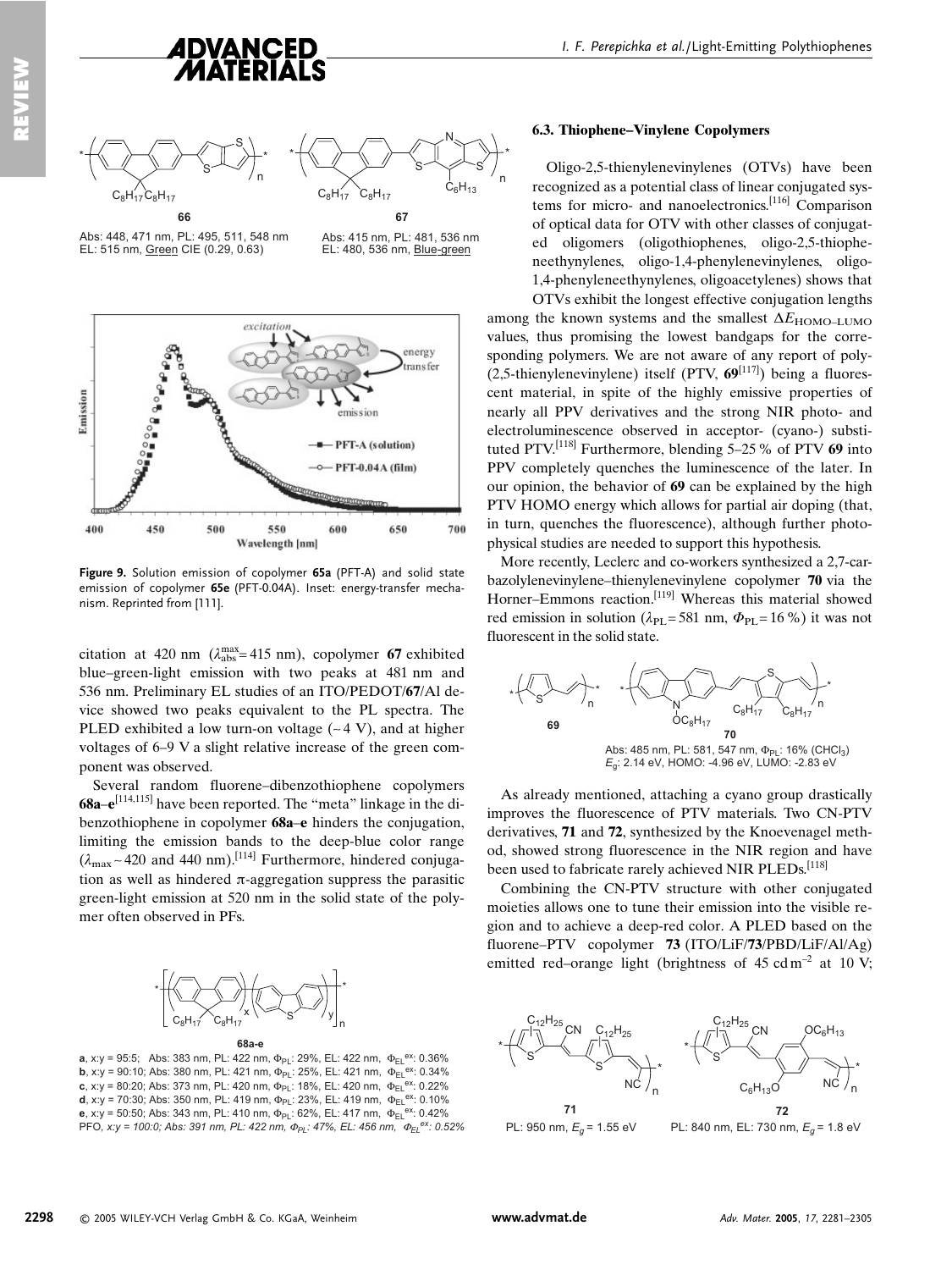

turn-on voltage of 5 V).<sup>[90]</sup> Pure red-light emission was also achieved in a similar conolymer  $74^{[92]}$ 

Fluorene-thiophene-phenylenevinylene copolymers 75–76 clearly demonstrate the effect of the exact position of CN groups in the vinylene fragment on the emission of the materials.<sup>[120]</sup> Both absorption and emission maxima of the polymer 75 with cyano groups in the  $\beta$ -position with respect to the thiophene nucleus are hypsochromically shifted as compared to the polymer 76 (having the cyano group in the  $\alpha$ -position), which can be explained by steric interactions between the cyano and alkoxy groups. Nevertheless, both copolymers 75 and 76 exhibit pure red-light emission with chromaticity values very close to standard red (CIE,  $x=0.66$ ,  $y=0.33-0.38$ ), although no PL quantum-yield values have been reported. An ITO/PEDOT/75/Ca/Al device showed a very low turn-on voltage of 2.6 V and a remarkable (for this class of materials) maximum brightness of 3100 cd m<sup>-2</sup> at 6 V. Its maximum  $\Phi_{FL}^{\text{ex}}$ was 0.46 %, achieved at 4 V.

Following that, Shim and co-workers reported a series of random copolymers 77a-d synthesized by Yamamoto coupling of a fluorene and thiophene-based brominated monomer with different feed ratios.<sup>[121]</sup> All the copolymers were soluble in common organic solvents and  $M_n$  was in the range of 13000–22000 g mol<sup>-1</sup> (PDI = 1.5–2.7). Regardless of the composition, all the copolymers showed similar absorptions with  $\lambda_{\text{max}}$  at ~380 nm, with the exception of a weak shoulder at  $\sim$  470 nm, which was more intense for polymers with a higher thiophene content. In contrast, their emission colors were progressively red-shifted with increasing thiophene-based comonomer content. Copolymer 77a emitted green light (540 nm), 77b emitted yellow light (585 nm), and 77c emitted bright red light (620 nm); all with reasonably high photoluminescent quantum yields (34–69 %). The electroluminescence spectra obtained from PLEDs fabricated as ITO/PEDOT/ polymer/LiF/Al were almost identical to the PL spectra. As the ratio of thiophene monomer increased, the threshold voltage dropped from 13 to only 5 V, and the emission intensity at low voltages also increased, suggesting an improved charge-transport balance in the material. As can be calculated from the current-voltage-luminance  $(I-V-L)$  plot, luminous

efficiencies of  $\sim 0.7$  cd A<sup>-1</sup> (at 15 V),  $\sim 2.4$  cd A<sup>-1</sup> (at 12 V), and  $\sim$  1.5 cd A<sup>-1</sup> (at 9.5 V) were achieved with polymers 77a, b,c, respectively.



**a**, x:y = 99:1; Abs: 380 nm, PL: 536 nm, EL: 532 nm<br>**b**, x:y = 97:3; Abs: 380 nm, PL: 544 nm, EL: 535 nm c,  $x:y = 95:5;$ Abs: 380 nm, PL: 583 nm, EL: 580 nm  $d, x:y = 85:15$ ; Abs: 379 nm, PL: 620 nm, EL: 630 nm

#### 6.4. Thiophene Copolymers with Oxadiazole Moieties in the **Main Chain**

Several thiophene copolymers (78–79) containing electronrich thiophene and electron-deficient 1,3,4-oxadiazole units have been reported by Huang et al.<sup>[122,123]</sup> Structural variations. particularly different lengths of oligothiophene fragments, allowed them to tune the bandgap and PL energy of these materials:  $\lambda_{\text{PI}}^{\text{film}} = 489 \text{ nm} \rightarrow 530 \text{ nm} \rightarrow 580 \text{ nm}$  (78a  $\rightarrow$  b  $\rightarrow$  c); 462 nm  $\rightarrow$  (498, 526 nm)  $\rightarrow$  568 nm (79a  $\rightarrow$  b  $\rightarrow$  c). Several devices fabricated with this class of materials showed very poor





Abs: 500 nm, PL: 610 nm, EL: 610 nm, Red-orange



Abs: 460 nm, PL: 602 nm, EL: 604 nm, Red, CIE (0.63, 0.38)

Abs: 563 (601) nm, PL: 656 (702) nm, Red



Abs: 537 nm, PL: 674 nm, EL: 674 nm, Red, CIE (0.66, 0.33)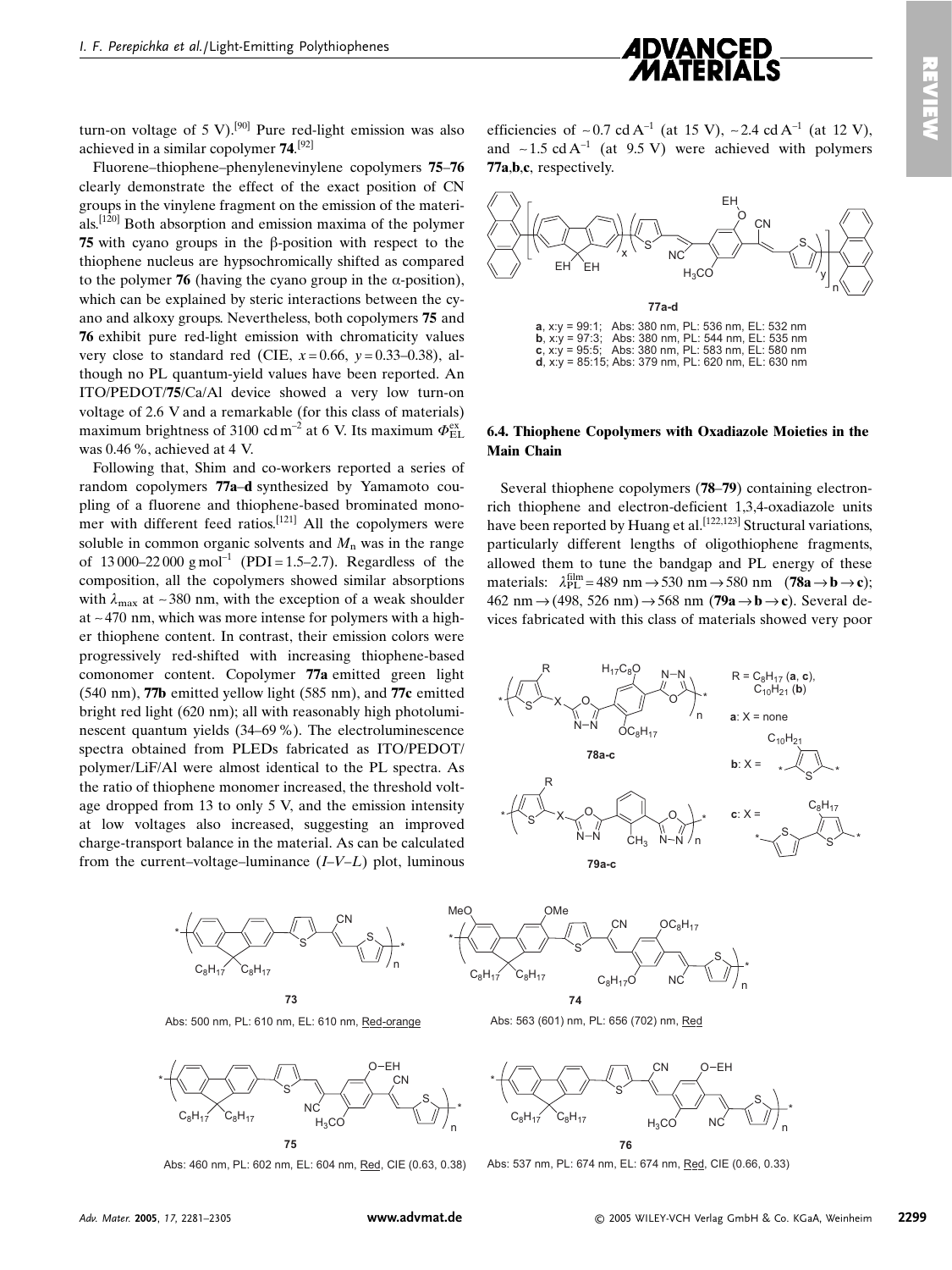

performance ( $\Phi_{FL}^{ex} \sim 0.0001$ %) that was explained by unoptimized device structure and, possibly, impurities.<sup>[122]</sup>

#### 6.5. Copolymers with Thiophene and Benzothiadiazole Units in the Main Chain

Narrowing the bandgap of copolymers by alternation of electron-rich thiophene and electron-deficient benzo-1,2,3thiadiazole units was used in the design of several LEPs whose optical and electronic properties could be tuned through such a modification. Cao and co-workers synthesized copolymers  $80^{[124]}$  and  $81^{[125]}$  exploiting random copolymerization of fluorene fragments with dibromo derivatives of a thiophenebenzothiadiazole heterocycle. The absorption spectra of copolymers 80 and 81 show two maxima corresponding to oligofluorene ( $\sim$ 370–390 nm) and bisthienylbenzothiadiazole fragments ( $\sim$  520–550 nm). The intensity of the later band increases with increasing bisthienylbenzothiadiazole concentration (Fig. 10). The fluorescence of oligofluorene moieties in the copolymers is quenched completely at a bisthienylbenzothiadiazole unit concentration as low as 1 % in the film due to efficient energy transfer to the narrow-bandgap fragment, and both copolymers emit saturated red light (Fig. 10). Decreased interchain interaction for copolymers 81, compared to 80 (due to hexyl substituents on the thiophene rings), results in increased PL quantum vield in the solid state (44–88 % for 81a-g compared to  $4-12.5$ % for 80a-g). ITO/PEDOT/80/Ba/ Al devices showed  $\Phi_{\text{EL}}^{\text{ex}}$  in the range of 0.5–1.4 %. The highest efficiency of 1.4 % and a luminance of 256 cd  $m^{-2}$  at a bias of 5.1 V was achieved for the copolymer having a ratio  $x:y$  of 85:15. This device reached a maximum luminance of 3780 cd m<sup>-2</sup> at 8.2 V. An even higher  $\Phi_{\rm FL}^{\rm ex} = 1.93 - 2.54$  % was achieved with copolymers 81b  $(x:y = 95:5$  to 85:15) for the device ITO/PEDOT/PVK/81b/Ba/Al.<sup>[125]</sup> These copolymers showed saturated red-light emission with  $\lambda_{FI} = 634-647$  $(x=0.66-0.67, y=0.33-0.34).$ 

Cao and co-workers also prepared random 3,6-carbazolebenzothiadiazole-thiophene copolymers 82 by Suzuki coupling.  $[126]$  The behavior of this copolymer was similar to the fluorene-containing copolymer 81: PL and EL of the carbazole segment were completely quenched for copolymers with benzothiadiazole concentrations of 1%. Copolymers 82 emitted saturated red light (from 660 to 730 nm, depending on the stoichiometry) with a luminance of  $70-631$  cd m<sup>-2</sup> and  $\Phi_{\text{EL}}^{\text{ex}}$  = 0.55–1.48%. Also, a very high efficiency red-light-emit-



80a-f, R = H; Abs: 382-388, 535-551 nm, PL: 635-685 nm,  $\Phi_{PL}$ : 4-12.5% EL: 628-674 nm,  $\Phi_{E1}$ : 0.5-1.4%, Red, CIE (0.67-0.70, 0.29-0.32)<br>81a-g. R = C<sub>6</sub>H<sub>13</sub>; Abs: 369-383, 520-526 nm, PL: 629-678 nm,  $\Phi_{PL}$ : 19-88% EL: 613-672 nm,  $\Phi_{F1}$ : 0.25-1.45%, Red, CIE (0.60-0.68, 0.32-0.38)



Figure 10. a) Absorption and b) PL spectra of copolymers 80 in solidstate films. DBT: 4.7-dithienyl-2.1.3-benzothiadiazole. Reprinted with permission from [124]. Copyright 2002 The Royal Society of Chemistry.

ting PLED ( $\lambda_{FI}$  = 680 nm; CIE:  $x = 0.67$ ,  $y = 0.33$ ) was fabricated by blending small amounts of 82  $(x:y=4:1)$  into MEH-PPV. The device ITO/PEDOT/MEH-PPV:82 (240:1)/CsF/Al showed  $\Phi_{\text{EL}}^{\text{ex}} = 3.8 \%$ . [127]



Further lowering of the bandgap ( $E_g \sim 1.6$  eV) was observed for bisthienylbenzothiadiazole-pyrrole copolymer 83, reflecting an increased conjugation through the 2,5-connected pyrrole units.<sup>[128]</sup> The PLED with this material emitted in the NIR region ( $\lambda_{\text{EL}}$  ~ 800 nm) with a turn-on voltage less than 4 V, but with very low efficiency. Blending with  $poly(2-methoxy-5-(3,7-1))$ dimethyloctyloxy-1,4-phenylenevinylene)) (MDMO-PPV) to produce the device ITO/PEDOT/polymer blend/LiF/Ca sub-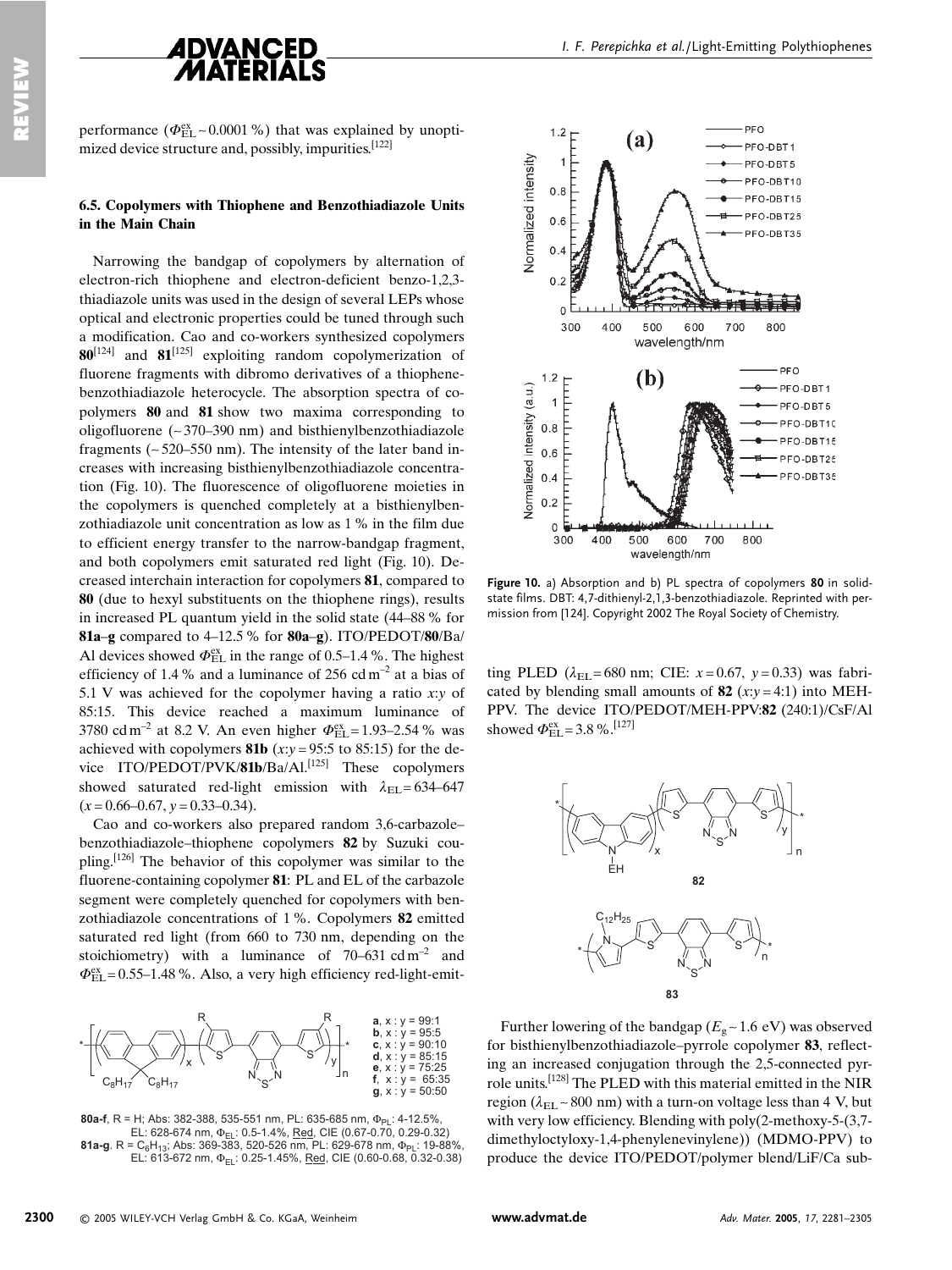

stantially improved the EL efficiency (by ca. two orders of magnitude). A moderately efficient energy transfer from the higher-bandgap MDMO-PPV ( $\lambda_{\text{EL}}$ =650 nm) to copolymer 83 (PTPTB) ( $\lambda_{\text{EL}}$ =830 nm) allowed fine tuning of the emission color by changing the component ratio (Fig. 11).<sup>[129]</sup>



Figure 11. Electroluminescence spectra of ITO/PEDOT/active layer/LiF/ Ca devices with 83 (PTPTB) and MDMO-PPV (PPV) as an active layer. Reprinted from [129].

PL and EL emissions from a very-low-bandgap copolymer 84  $(E_0 = 1.27$  eV) was demonstrated by Swedish researchers.<sup>[130]</sup> The material had two absorption peaks at 400 and 780 nm, and emitted light in the NIR region. The PL spectrum of thin films had one peak at 1035 nm that was blue-shifted by ca. 60 nm on annealing at  $200\degree$ C for 10 min. An ITO/PEDOT/84/Ca/Al diode showed EL at 1.1 V  $(\lambda_{\text{EL}} = 970 \text{ nm})$ . The  $\Phi_{\text{EL}}^{\text{ex}}$  for a non-optimized device was quite low (0.03–0.05 %); nevertheless, demonstration of EL from a PLED in the NIR region can be important for communication and sensor technologies.



Abs: 400, 780 nm, PL: 1035 nm, EL: 970 nm, NIR, E<sub>q</sub>: 1.27 eV

Jen's group reported a highly efficient random conjugated copolymer 85 containing dihexylfluorene, electron-deficient 2,1,3-benzothiadiazole (BT), and electron-rich terthiophene units, synthesized by Suzuki-coupling polymerization.<sup>[131]</sup> Electron-rich units were introduced into the polymer to balance the charge-transport and charge-injection properties. Copolymer 85 showed an absorption with  $\lambda_{\text{max}} = 378$  nm. The luminescence properties of the copolymer were dominated by the BT unit. The copolymer had a green luminescence

 $(I_{PL} = 540, 562 \text{ nm}$   $(F_{PL} = 23\%)$ ,  $I_{EL} = 535, 560 \text{ nm}$   $(F_{PL} = 0.39 - 1.562 \text{ nm}$ 1.3%), and the terthiophene comonomer does not contribute to the emission spectra. This can be explained by the chargetransfer or energy-transfer process between the electron-rich segments and electron-deficient BT units. The PLEDs were fabricated in a configuration ITO/HTL/copolymer/Ca, where the hole-transport layer (HTL) was either PEDOT or triarylamine/perfluorocyclobutane-containing polymer (BTPD-PFCB). In a series of fluorene-BT copolymers with different third components (terthiophene, dimethyl- and dioctyloxyphenylene), the thiophene-based copolymer 85 revealed the lowest efficiency (external QE of 1.3%, current efficiency of 3.45 cd  $A^{-1}$ ) which was attributed to the oligothiophene unit quenching effect.



A further development of the approach of using multicomponent PF copolymers for tuning the emission color was recently exemplified by fabrication of an RGB (red/ green/blue color specification) prototype display, in which the pure red, green, and blue colors was achieved by variation of the feed ratio of several monomers (Scheme 5, Fig. 12).<sup>[132]</sup> The key material for the red-light emission, thiophene copolymer 86, was synthesized by Suzuki coupling, resulting in a high molecular weight  $(M_n = 55000)$ ;  $PDI = 2.45$ ) yet highly soluble compound. A PLED fabricated as ITO/PEDOT/86/Ca/Al showed red-light emission with a switch-on voltage of 7.5 V and maximal EL efficiency of 1.1 cd  $A^{-1}$ . The presence of a photopolymerizable (in the presence of photoacid) oxetane unit in the comonomer A produced an insoluble crosslinked polymer upon photolithographic development and allowed solution-process fabrication of the PLED display bearing different emitting materials.

#### 6.6. Thiophene Copolymers with Electron-Deficient **Heterocycles as Electron-Transport Materials**

Electron-deficient polyheterocycles (polyquinolines, polyquinoxalines) form a known class of n-type conjugated polymers for use as electron-transport materials in PLEDs. A number of thiophene-quinoline, thiophene-quinoxaline, and thiophene–benzobisthiazole copolymers were reported by the Jenekhe group.<sup>[133]</sup> Although these copolymers show very weak or no PL and low performance in single-layer PLEDs  $(\Phi_{\text{EL}}^{\text{ex}} < 0.02 \%)$ , they possess good electron-transport proper-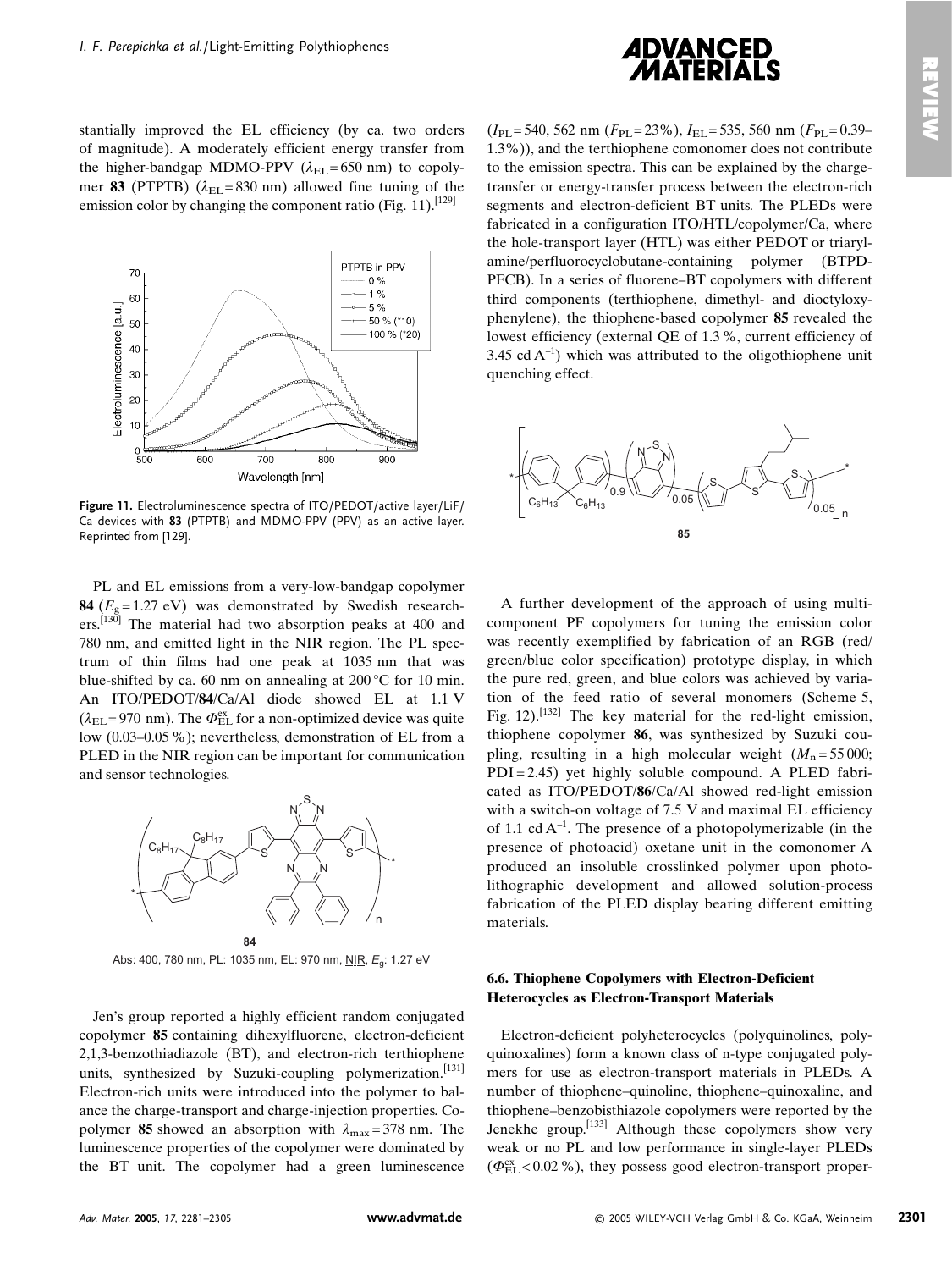

Scheme 5. Multicomponent copolymer for RGB PLED display.



Figure 12. RGB PLED display prepared with copolymers 86. Reprinted with permission from [132]. Copyright 2003 Nature Publishing Group.

ties and substantially increase the efficiency of doublelayer PLEDs with MEH-PPV or PPV as the emissive layer ( $\Phi_{\text{EL}}^{\text{ex}}$  ~ 0.5–1.5 %, luminance of 300–2300 cd m<sup>-2</sup>).

### **7. Conclusions**

PTs and their copolymers represent an important class of light-emitting polymers for LED applications. Through variation in substituent pattern and concomitant change of the backbone distortion their emission color can be tuned in a wide range, from blue to deep red and into the NIR. PTs possess a strong aggregation tendency that decreases their PL and EL emission efficiency, but this can be minimized to some extent by introducing bulky substituents. Regioregularity in monosubstituted PTs offers an additional control over the light-emitting properties of these materials. PATs have higher HOMO energies than PPVs or PFs (e.g., for P3OT: HOMO = -4.57 eV,  $E<sub>9</sub>$  = 1.96 eV), thus decreasing the hole-injection barrier from ITO.

Relatively efficient blue- (polymer 24,  $\Phi_{\text{EL}}^{\text{ex}}$  = 0.6 %<sup>[48]</sup>), red-(polymer 21,  $\Phi_{\text{FI}}^{\text{ex}} = 0.7 \%^{51}$ ) and white-light (blend of 17, 23, and 27,  $\Phi_{\rm EL}^{\rm ex} = 0.3 \%^{[59]}$  emitters have been reported for thiophene homopolymers, although their performances do not rival those of the champions of other classes of LEP. A lower emission efficiency of PTs compared with other major classes of LEPs, such as PFs and PPVs, is already observed in solution. It can be partially explained by the "heavy-element" (S) effect that facilitates intersystem crossing to the triplet state by spinorbit coupling with concomitant loss of fluorescence efficiency. In electroluminescent devices, the problem is further emphasized by the tendency of PTs to aggregate. Another, poorly addressed, issue is quenching by oxidized states (defects). Having a high HOMO energy, many PTs can be at least partially oxidized by air, creating quenching sites. Eliminating the quenching effect by diluting the polymer or introducing other conjugated units (which can lower the HOMO energy and the aggregation tendency) could be a potential route to higher-performance PT-based LEDs. Thus, very respectable performances have been demonstrated by blends of PTs with other emitting polymers, as exemplified by a yellow-light-emitting blend of LPPP with P3DT, 9d ( $\Phi_{FL}^{ex}$  = 4.2 %).<sup>[65]</sup> Furthermore, easy functionalization of the thiophene nucleus and its electron-rich character make it attractive for design of various copolymers with other classes of aromatic/heteroaromatic systems, allowing tuning of the EL emission energy and the hole/ electron transport properties of the materials. In fact, some of the best-performing LEPs contain thiophene comonomer units in the structure (e.g., the pure red-light emitter  $77c^{[121]}$ ).

Finally, while the recent progress in red-light-emitting phosphorescent dye-doped PLEDs may limit the technological importance of PT homopolymers, the synthetic versatility of thiophenes make them very attractive building blocks for creating multicomponent light-emitting copolymers with tailored properties.

Regarding the barriers to development and the future of polymer LED technology as a whole, we believe that at this stage the ball is in the industrial players' court. From an academic's point of view, the fundamental concepts were shown, almost from the very beginning, to be sound. The general perception that the known problems of stability and cycle life have been overcome, propagated by one of the principal players, is still very questionable (particularly with easily oxidizable PTs). This would explain why there are still no major LEP-based consumer products available in 2005.

> Received: March 5, 2005 Final version: May 11, 2005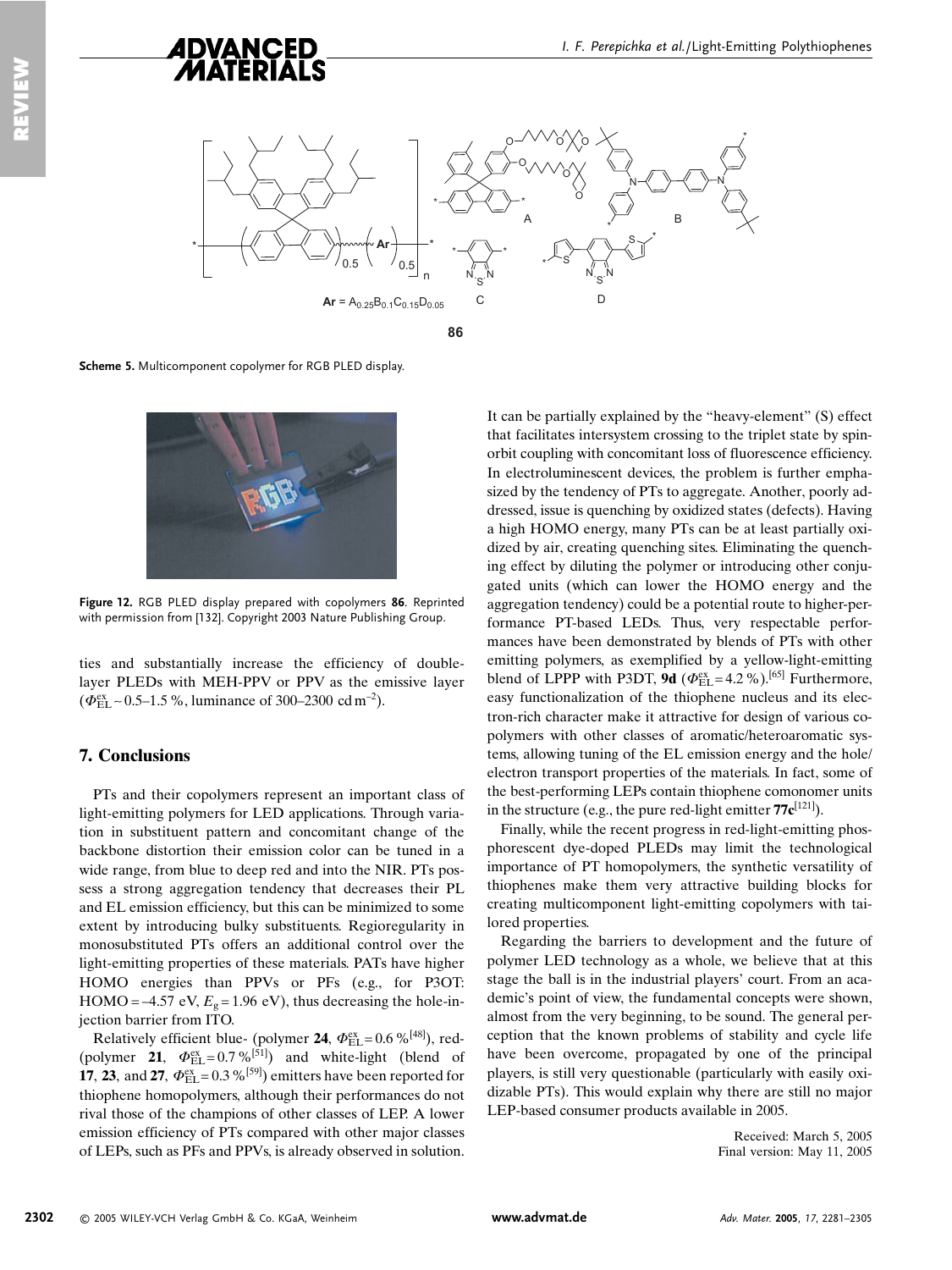

EVIEW

Note Added in Proof: After this paper was submitted, several important articles describing light-emitting properties of thiophene oligomers<sup>[134,135]</sup> and copolymers<sup>[136–142]</sup> were published.

- [1] J. H. Burroughes, D. D. C. Bradley, A. R. Brown, R. N. Marks, K. Mackay, R. H. Friend, P. L. Burn, A. B. Holmes, Nature 1990,  $347,539$
- [2] a) J. Roncali, Chem. Rev. 1992, 92, 711. b) Handbook of Oligo- and Polythiophenes (Ed: D. Fichou), Wiley-VCH, Weinheim, Germany 1999.
- [3] R. D. McCullough, Adv. Mater. 1998, 10, 93.
- [4] J. Roncali, J. Mater. Chem. 1999, 9, 1875.
- [5] M. Theander, O. Inganäs, W. Mammo, T. Olinga, M. Svensson, M. Andersson, J. Phys. Chem. B 1999, 103, 7771.
- [6] N. C. Greenham, I. D. W. Samuel, G. R. Hayes, R. T. Phillips, Y. A. R. R. Kessener, S. C. Moratti, A. B. Holmes, R. H. Friend, Chem. Phys. Lett. 1995, 241, 89.
- [7] F. Chen, P. G. Mehta, L. Takiff, R. D. McCullough, J. Mater. Chem. 1996, 6, 1763.
- [8] F. Garnier, Acc. Chem. Res. 1999, 32, 209.
- [9] H. Saadeh, T. Goodson, III, L. Yu, Macromolecules 1997, 30, 4608.
- [10] a) B. Kraabel, D. Moses, A. J. Heeger, J. Chem. Phys. 1995, 103, 5102. b) D. Beljonne, Z. Shuai, G. Pourtois, J.-L. Bredas, J. Phys. Chem. A 2001, 105, 3899.
- [11] a) S. D. D. Rughooputh, S. Hotta, A. J. Heeger, F. Wudl, J. Polym. Sci., Part B: Polym. Phys. 1987, 25, 1071. b) O. Inganäs, W. R. Salaneck, J.-E. Österholm, J. Laakso, Synth. Met. 1988, 22, 395. c) O. Inganäs, G. Gustafson, W. R. Salaneck, Synth. Met. 1989, 28, C377.
- [12] a) M. Leclerc, K. Faïd, in Handbook of Conducting Polymers (Eds: T. A. Skotheim, R. L. Elsenbaumer, J. R. Reynolds), Marcel Dekker, New York 1998, p. 695. b) O. Inganäs, G. Gustafsson, Synth. Met. 1990, 37, 195.
- [13] G. Zerbi, B. Chierichetti, O. Ingänas, J. Chem. Phys. 1991, 94, 4646.
- [14] Y. Yamamoto, K. Sanechika, A. Yamamoto, J. Polym. Sci., Polym. Lett. Ed. 1980, 18, 9.
- [15] J. W.-P. Lin, L. P. Dudek, J. Polym. Sci., Polym. Chem. Ed. 1980, 18, 2869
- [16] M. Kobayashi, J. Chen, T.-C. Chung, F. Moraes, A. J. Heeger, F. Wudl, Synth. Met. 1984, 9, 77.
- [17] T. Yamamoto, A. Morita, Y. Miyazaki, T. Maruyama, H. Wakayama, Z. H. Zhou, Y. Nakamura, T. Kanbara, S. Sasaki, K. Kubota, Macromolecules 1992, 25, 1214.
- [18] K. Yoshino, S. Hayashi, R. Sugimoto, Jpn. J. Appl. Phys., Part 2 1984, 23, L899.
- [19] a) M. Leclerc, F. M. Diaz, G. Wegner, Makromol. Chem. 1989, 190, 3105. b) M. Pomerantz, J. J. Tseng, H. Zhu, S. J. Sproull, J. R. Reynolds, R. Uitz, H. G. Amott, M. I. Haider, Synth. Met. 1991, 41-43, 825
- [20] K. Tamao, S. Kodama, I. Nakajima, M. Kumada, A. Minato, K. Suzuki. Tetrahedron 1982, 38, 3347.
- [21] S. Amou, O. Haba, K. Shirato, T. Hayakawa, M. Ueda, K. Takeuchi, M. Asai, J. Polym. Sci., Part A: Polym. Chem. 1999, 37, 1943.
- [22] M. R. Andersson, D. Selse, M. Berggren, H. Järvinen, T. Hjertberg, O. Inganäs, O. Wennerström, J.-E. Österholm, Macromolecules 1994, 27, 6503.
- [23] R. M. Souto Maior, K. Hinkelmann, H. Eckert, F. Wudl, Macromolecules 1990, 23, 1268.
- [24] a) R. D. McCullough, R. D. Lowe, J. Chem. Soc., Chem. Commun. 1992, 70, b) R. D. McCullough, R. D. Lowe, M. Javaraman, D. L. Anderson, J. Org. Chem. 1993, 58, 904.
- [25] a) R. S. Loewe, S. M. Khersonsky, R. D. McCullough, Adv. Mater. 1999, 11, 250. b) R. S. Loewe, P. C. Ewbank, J. Liu, L. Zhai, R. D. McCullough, Macromolecules 2001, 34, 4324. c) R. D. McCullough, R. S. Loewe, US Patent 6166172, 2000.
- [26] R. D. McCullough, P. C. Ewbank, R. S. Loewe, J. Am. Chem. Soc. 1997. 119, 633.
- [27] S. Guillerez, G. Bidan, Synth. Met. 1998, 93, 123.
- [28] a) T. A. Chen, R. D. Rieke, J. Am. Chem. Soc. 1992, 114, 10087. b) T.-A. Chen, X. Wu, R. D. Rieke, J. Am. Chem. Soc. 1995, 117, 233.
- [29] a) Y. Ohmori, M. Uchida, K. Muro, K. Yoshino, Jpn. J. Appl. Phys., Part 2 1991, 30, L1938. b) Y. Ohmori, M. Uchida, K. Muro, K. Yoshino, Solid State Commun. 1991, 80, 605.
- [30] D. Braun, G. Gustaffson, D. McBranch, A. J. Heeger, J. Appl. Phys. 1992. 72. 564.
- [31] M. Uchida, Y. Ohmori, C. Morishima, K. Yoshino, Synth. Met. 1993, 55-57 4168
- [32] N. C. Greenham, A. R. Brown, D. D. C. Bradley, R. H. Friend, Synth. Met. 1993, 57, 4134.
- [33] A. Bolognesi, C. Botta, Z. Geng, C. Flores, L. Denti, Synth. Met. 1995, 71, 2191.
- [34] A. Bolognesi, W. Porzio, G. Bajo, G. Zannoni, L. Fanning, Acta Polym 1999 50 151
- [35] A. Bolognesi, C. Botta, L. Cecchinato, Synth. Met. 2000, 111-112, 187.
- [36] A. Bolognesi, W. Porzio, F. Provasoli, T. Ezquerra, Makromol. Chem 1993 194 817
- [37] M. Pomerantz, H. Yang, Y. Cheng, Macromolecules 1995, 28, 5706.
- [38] S.-H Ahn, M.-Z. Czae, E.-R. Kim, H. Lee, S.-H. Han, J. Noh, M. Hara, Macromolecules 2001, 34, 2522.
- [39] B. Xu, S. Holdcroft, Macromolecules 1993, 26, 4457.
- [40] P. Barta, F. Cacialli, R. H. Friend, M. Zagórska, J. Appl. Phys. 1998, 84.6279.
- [41] M. Zagórska, B. Krische, Polymer 1990, 31, 1379.
- [42] P. Barta, P. Dannetun, S. Stafström, M. Zagórska, A. Pron, J. Chem. Phys. 1994, 100, 1731.
- [43] M. Pomerantz, Y. Cheng, R. K. Kasim, R. L. Elsenbaumer, J. Mater. Chem. 1999, 9, 2155.
- [44] R. E. Gill, G. G. Malliaras, J. Wildeman, G. Hadziioannou, Adv. Mater. 1994, 6, 132.
- [45] J.-L. Brédas, R. Silbey, D. S. Boudreaux, R. R. Chance, J. Am. Chem. Soc. 1983, 105, 6555.
- [46] M. Boman, S. Stafström, Mol. Cryst. Liq. Cryst. Sci. Technol., Sect. A 1994 256 705
- [47] O. Inganäs, in Organic Electroluminescent Materials and Devices (Eds: S. Miyata, H. S. Nalwa), Gordon and Breach, London 1997, p. 147.
- [48] M. R. Andersson, M. Berggren, O. Inganäs, G. Gustafsson, J. C. Gustaffson-Carlberg, D. Selse, T. Hjertberg, O. Wennerström, Macromolecules 1995, 28, 7525.
- [49] M. R. Andersson, O. Thomas, W. Mammo, M. Svensson, M. Theander, O. Inganäs, J. Mater. Chem. 1999, 9, 1933.
- $[50]$ a) M. R. Andersson, W. Mammo, T. Olinga, M. Svensson, M. Theander, O. Inganäs, Synth. Met. 1999, 101, 11. b) Q. Pei, H. Järvinen, J. E. Österholm, O. Inganäs, Macromolecules 1992, 25, 4297. c) M. Berggren, G. Gustafsson, O. Inganäs, M. R. Andersson, O. Wennerström, T. Hjertberg, Adv. Mater. 1994, 6, 488.
- [51] M. R. Andersson, M. Berggren, T. Olinga, T. Hiertberg, O. Inganäs, O. Wennerström, Synth. Met. 1997, 85, 1383.
- [52] A. Ruseckas, E. B. Namadas, T. Ganguly, M. Theander, M. Svensson, M. R. Andersson, O. Inganäs, V. Sundström, J. Phys. Chem. B 2001 105 7624
- [53] M. Berggren, G. Gustaffson, O. Inganäs, M. R. Anderson, O. Wennerström, T. Hjertberg, Appl. Phys. Lett. 1994, 65, 1489.
- [54] M. Berggren, P. Bergman, J. Fagerström, O. Inganäs, M. R. Andersson, H. Weman, M. Granström, S. Stafström, O. Wennerström, T. Hjertberg, Chem. Phys. Lett. 1999, 304, 84.
- [55] Y. Li, G. Vamvounis, S. Holdcroft, Macromolecules 2002, 35, 6900
- Y. Li, G. Vamvounis, J. Yu, S. Holdcroft, Macromolecules 2001, 34,  $\left[56\right]$ 3130.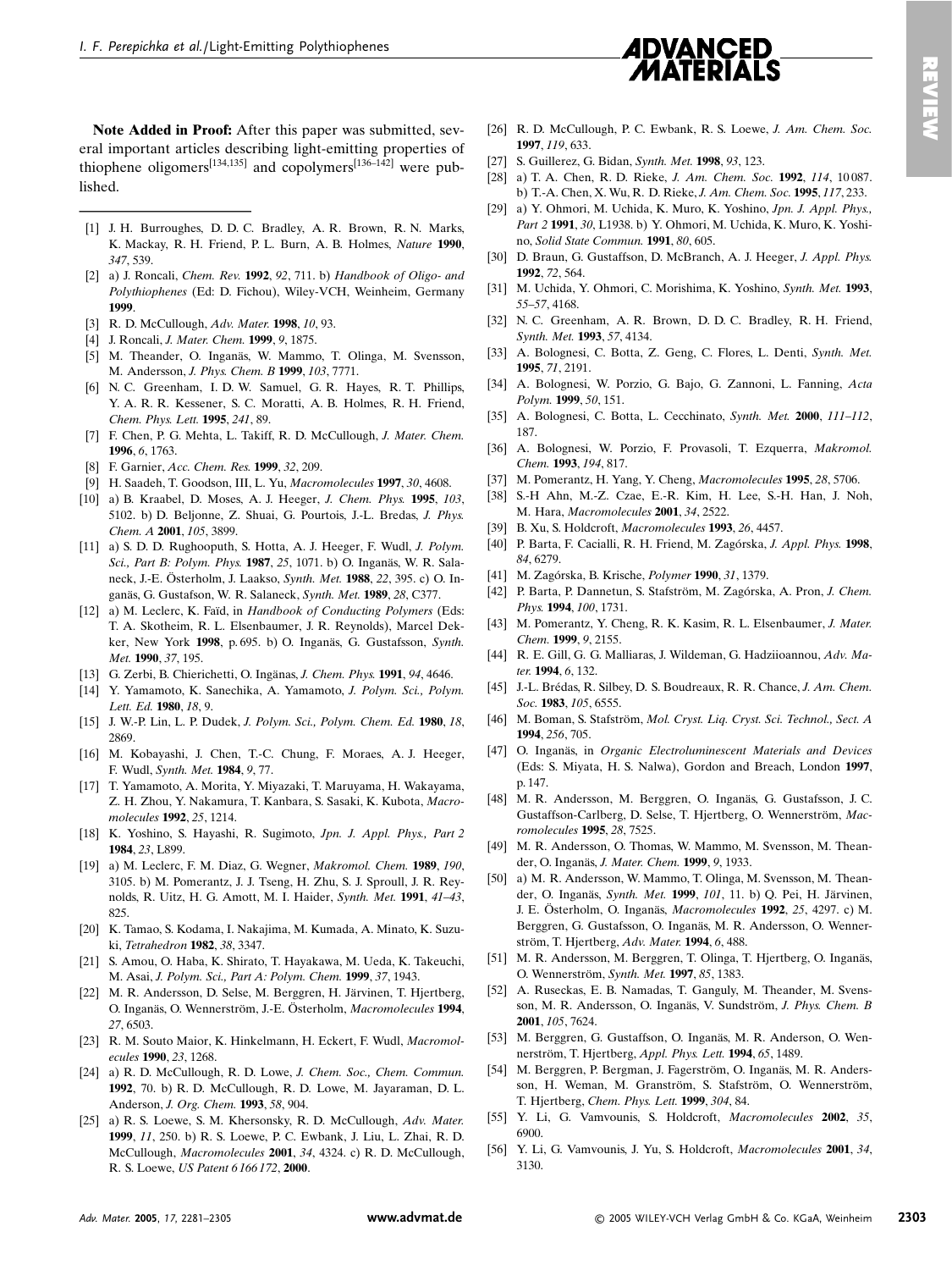## **ADVANCED MATERIALS**

- [57] M. Berggren, O. Inganäs, G. Gustafsson, J. Rasmusson, M. R. Andersson, T. Hjertberg, O. Wennerström, Nature 1994, 372, 444.
- [58] O. Inganäs, M. Berggren, M. R. Andersson, G. Gustafsson, T. Hjertberg, O. Wennerström, P. Dyreklev, M. Granström, Synth. Met. 1995,  $71.2121$
- [59] M. Granström, O. Inganäs, Appl. Phys. Lett. 1996, 68, 147.
- [60] M. Granström, M. Berggren, D. Pede, O. Inganäs, M. R. Andersson, T. Hjertberg, O. Wennerström, Supramol. Sci. 1997, 4, 27.
- [61] S. Destri, U. Giovanella, A. Fazio, W. Porzio, B. Gabriele, G. Zotti, Org. Electron. 2002, 3, 149.
- [62] M. Berggren, G. Gustafsson, O. Inganäs, M. R. Andersson, T. Hjertberg, O. Wennerström, Appl. Phys. Lett. 1994, 76, 7530.
- [63] T. Granlund, L. A. A. Petterson, M. R. Andersson, O. Inganäs, J. Appl. Phys. **1997**, 81, 8097.
- [64] G. Yu, H. Nishino, A. J. Heeger, T.-A. Chen, R. D. Rieke, Synth. Met. **1995**, 72, 249.
- [65] E. J. W. List, L. Holzer, S. Tasch, G. Leising, M. Catellani, S. Luzzati, Opt. Mater. 1999, 12, 311.
- [66] E. J. W. List, L. Holzer, S. Tasch, G. Leising, U. Scherf, K. Müllen, M. Catellani, S. Luzzati, Solid State Commun. 1999, 109, 455.
- [67] A. Bolognesi, G. Bajo, J. Paloheimo, T. Östergård, H. Stubb, Adv. *Mater* 1997  $9$  121.
- [68] P. Dyreklev, M. Beggren, O. Inganäs, M. R. Andersson, O. Wennerström. T. Hiertberg. Adv. Mater. 1995. 7. 43.
- [69] T. W. Hagler, K. Pakbaz, J. Moulton, F. Wudl, P. Smith, A. J. Heeger, Polym. Commun. **1991**, 32, 339.
- [70] a) M. Berggren, O. Inganäs, T. Granlund, S. Guo, G. Gustafsson, M. R. Andersson, Synth. Met. 1996, 76, 121. b) M. Granström, Polym. Adv. Technol. 1997, 8, 424.
- [71] a) M. Granström, M. Berggren, O. Inganäs, *Science* **1995**, 267, 1479. b) M. Granström, O. Inganäs, Adv. Mater. 1995, 7, 1012.
- [72] T. Johansson, W. Mammo, M. R. Andersson, O. Inganäs, Chem. Mater. 1999, 11, 3133.
- [73] X. Wanga, M. R. Andersson, M. E. Thompson, O. Inganäs, Thin Sol*id Films* **2004**, 468, 226.
- [74] a) G. G. Malliaras, J. K. Herrema, J. Wildeman, R. H. Wieringa, R. E. Gill. S. S. Lampoura, G. Hadziioannou, Adv. Mater. 1993, 5. 721. b) J. K. Herrema, P. F. van Hutten, R. E. Gill, J. Wildeman, R. H. Wieringa, G. Hadziioannou, Macromolecules 1995, 28, 8102.
- [75] K. Yoshino, M. Hirohata, T. Sonoda, R. Hidayat, A. Fujii, A. Naka, M. Ishikawa, Synth. Met. 1999, 102, 1158.
- [76] F. Geiger, M. Stoldt, H. Schweizer, P. Bäuerle, E. Umbach, Adv. Mater. **1993**, 5, 922.
- [77] a) T. Noda, H. Ogawa, N. Noma, Y. Shirota, Appl. Phys. Lett. 1997, 70, 699. b) T. Noda, H. Ogawa, N. Noma, Y. Shirota, Adv. Mater. 1997 9 720
- [78] K. Chondroudis, D. B. Mitzi, Chem. Mater. 1999, 11, 3028.
- [79] A. W. Freeman, S. C. Koene, P. R. L. Malenfant, M. E. Thompson, J. M. J. Fréchet, *J. Am. Chem. Soc.* 2000, 122, 12385.
- [80] G. Barbarella, L. Favaretto, M. Zambianchi, O. Pudova, C. Arbizzani, A. Bongini, M. Mastragostino, Adv. Mater. 1998, 10, 551.
- [81] G. Barbarella, L. Favaretto, G. Sotgiu, M. Zambianchi, L. Antolini, O. Pudova, A. Bongini, J. Org. Chem. 1998, 63, 5497.
- [82] G. Gigli, M. Ani, G. Barbarella, L. Favaretto, F. Cacialli, R. Cingolani, *Phys. E* 2000, 7, 612.
- [83] L. Antolini, E. Tadesco, G. Barbarella, L. Favaretto, G. Sotgiu, M. Zambianchi, D. Casarini, G. Gigli, R. Cingolani, J. Am. Chem. *Soc.* **2000**, 122, 9006.
- [84] G. Barbarella, L. Favaretto, G. Sotgiu, M. Zambianchi, A. Bongini, C. Arbizzani, M. Mastragostino, M. Anni, G. Gigli, R. Cingolani, J. Am. Chem. Soc. **2000**, 122, 11 971.
- [85] G. Gigli, G. Barbarella, L. Favaretto, F. Cacialli, R. Cingolani, Appl. Phys. Lett. **1999**, 75, 439.
- [86] A. Berlin, G. Zotti, S. Zecchin, G. Schiavon, M. Cocchi, D. Virgili, C. Sabatini, J. Mater. Chem. 2003, 13, 27.
- [87] A. Charas, J. Morgado, J. M. G. Martinho, L. Alcácer, S. F. Lim, R. H. Friend, F. Cacialli, Polymer 2003, 44, 1843.
- [88] a) A. Charas, J. Morgado, J. M. G. Martinho, L. Alcácer, F. Cacialli, Chem. Commun. 2001, 1216. b) A. Charas, J. Morgado, J. M. G. Martinho, A. Fedorov, L. Alcácer, F. Cacialli, J. Mater. Chem. 2002, 12, 3523.
- [89] M. Passini, S. Destri, W. Porzio, C. Botta, U. Giovanella, J. Mater.  $Chem$  2003 13 807
- [90] S. Beaupré, M. Leclerc, Adv. Funct. Mater. 2002, 12, 192.
- [91] S. Destri, M. Pasini, W. Porzio, G. Gigi, D. Pisignano, C. Capolupo, Synth. Met. **2003**, 138, 289.
- [92] S. Beaupré, M. Leclerc, Macromolecules 2003, 36, 8986.
- [93] J.-F. Morin, M. Leclerc, Macromolecules 2002, 35, 8413.
- [94] M. Fahlman, J. Birgersson, K. Kaeriyama, W. R. Salaneck, Synth. Met 1995 75 223.
- [95] J.-L. Brédas, A. J. Heeger, Chem. Phys. Lett. 1994, 217, 507.
- [96] a) J. Roncali, *Chem. Rev.* 1997, 97, 173. b) J.-L. Brédas, R. L. Elsenbaumer, R. R. Chance, R. Silbey, J. Chem. Phys. 1984, 78, 5656.
- [97] J. Birgersson, K. Kaeriyama, P. Barta, P. Bröms, M. Fahlman, T. Granlund, W. R. Salaneck, Adv. Mater. 1996, 8, 982.
- [98] H. Saadeh, T. Goodson, III, L. Yu, Macromolecules 1997, 30, 4608.
- [99] J. Pei, W.-L. Yu, W. Huang, A. J. Heeger, Macromolecules 2000, 33, 2462
- [100] A.-L. Ding. J. Pei, Y.-H. Lai, W. Huang. J. Mater. Chem. 2001, 11, 3082.
- [101] J. Pei, W.-L. Yu, J. Ni, Y.-H. Lai, W. Huang, A. J. Heeger, Macromolecules 2001, 34, 7241.
- [102] K. Y. Musick, Q.-S. Hu, L. Pu, Macromolecules 1998, 31, 2933.
- [103] Y. Liu, G. Yu, A. K.-Y. Jen, Q.-S. Hu, L. Pu, Macromol. Chem. Phys. 2002 203 37
- [104] a) A. Donat-Bouillud, I. Lévesque, Y. Tao, M. D'Iorio, S. Beaupré, P. Blondin, M. Ranger, J. Bouchard, M. Leclerc, Chem. Mater. 2000, 12, 1931. b) I. Lévesque, A. Donat-Bouillud, Y. Tao, M. D'Iorio, S. Beaupré, P. Blondin, M. Ranger, J. Bouchard, M. Leclerc, Synth. Met. 2001, 122, 79.
- [105] a) J. Pei, W.-L. Yu, W. Huang, A. J. Heeger, Chem. Commun. 2000, 1631. b) J. Pei, W.-L. Yu, J. Ni, Y.-H. Lai, W. Huang, A. J. Heeger, Macromolecules 2001, 34, 7241.
- [106] B. Liu, W.-L. Yu, Y.-H. Lai, W. Huang, Macromolecules 2000, 33, 8945.
- [107] B. Liu, W.-L. Yu, J. Pei, Y.-H. Lai, W. Huang, Y.-H. Niu, Y. Cao, Mater. Sci. Eng., B 2001, 85, 232.
- [108] B. Liu, Y.-H. Niu, W.-L. Yu, Y. Cao, W. Huang, Synth. Met. 2002, 129, 129.
- [109] Y. Niu, Q. Hou, Y. Cao, Appl. Phys. Lett. 2002, 81, 634.
- [110] O. Stéphan, F. Tran-Van, C. Chevrot, Synth. Met. 2002, 131, 31.
- [111] G. Vamvounis, S. Holdcroft, Adv. Mater. 2004, 16, 716.
- [112] E. Lim, B. Jung, H. Shim, Macromolecules 2003, 36, 4288.
- [113] P. Sonar, J. Zhang, A. C. Grimsdale, K. Müllen, M. Surin, R. Lazzaroni, P. Leclère, S. Tierney, M. Heeney, I. McCulloch, Macromolecules **2004**, 37, 709.
- [114] W. Yang, Q. Hou, C. Liu, Y. Niu, J. Huang, R. Yang, Y. Cao, J. Mater. Chem. 2003, 13, 1351.
- [115] N. Nemoto, H. Kameshima, Y. Okano, T. Endo, J. Polym. Sci., Part A: Polym. Chem. 2003, 41, 1521.
- [116] J. Roncali, Acc. Chem. Res. 2000, 33, 147.
- [117] W. J. Mitchell, C. Pena, P. L. Burn, J. Mater. Chem. 2002, 12, 200.
- [118] S. C. Moratti, R. Cervini, A. B. Holmes, D. R. Baigent, R. H. Friend, N. C. Greenham, J. Grüner, P. J. Hamer, Synth. Met. 1995, 71, 2117.
- [119] J.-F. Morin, N. Drolet, Y. Tao, M. Leclerc, Chem. Mater. 2004, 16, 4619.
- [120] N. S. Cho, D.-H. Hwang, B.-J. Jung, E. Lim, J. Lee, H.-K. Shim, Macromolecules 2004, 37, 5265.
- $[121]$  a) D.-H. Hwang, N. S. Cho, B.-J. Jung, H.-K. Shim, J.-I. Lee, L.-M. Do, T. Zyung, *Opt. Mater.* **2002**, 21, 199. b) N. S. Cho, D.-H. Hwang, J.-I. Lee, B.-J. Jung, H.-K. Shim, Macromolecules 2002, 35, 1224.